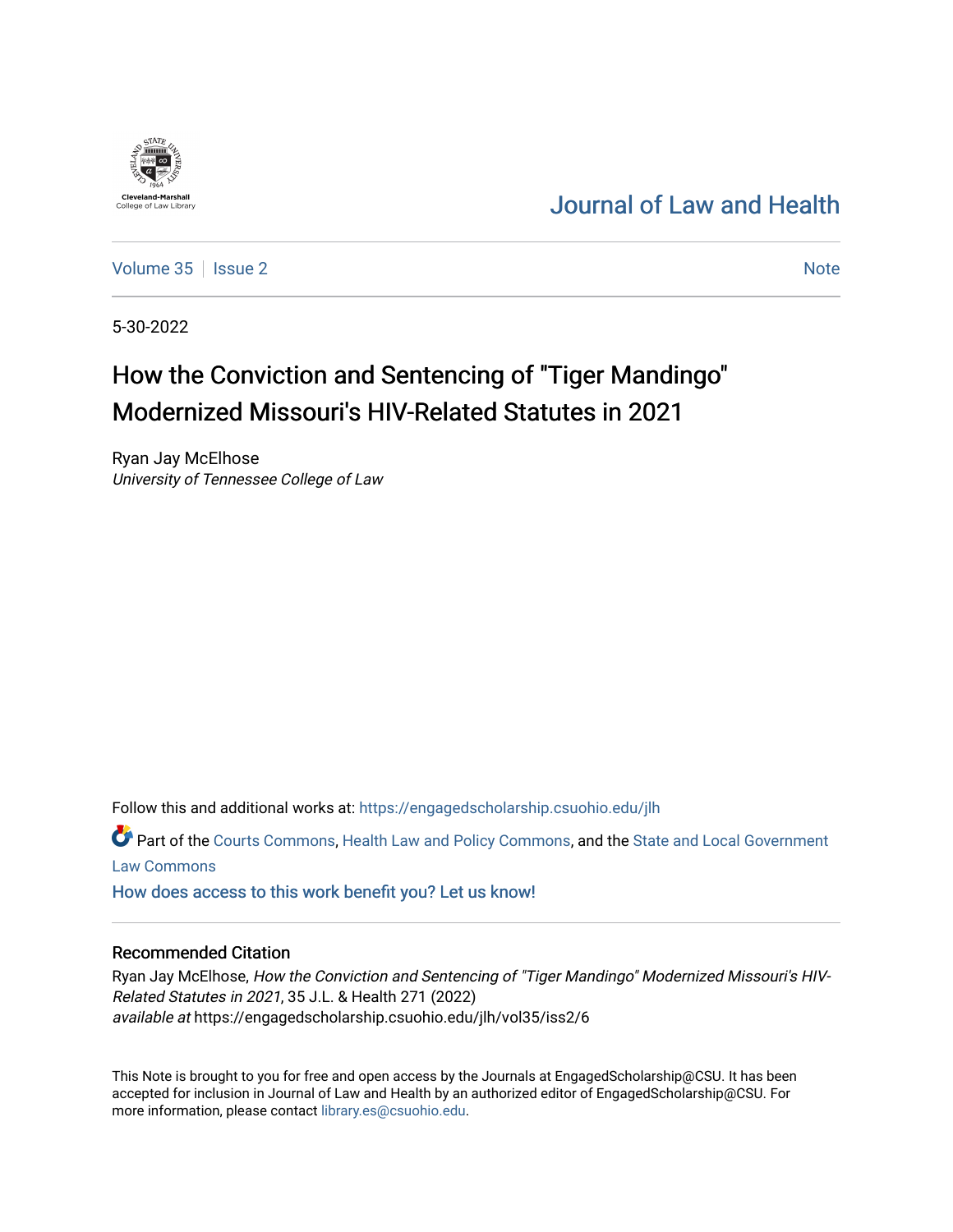## **How The Conviction and Sentencing of 'Tiger Mandingo' Modernized Missouri's HIV-Related Statutes in 2021**

RYAN JAY MCELHOSE\*

*"I want every person living with HIV to celebrate their birthday, go to the movies, have great sex, and lay on the beach with a cold beverage. I want people living with HIV to live, and it's on us to build a world where they can, without fear."*- Molly M. Pearson, MSW1

<sup>\*</sup> J.D. Candidate Class of 2023. I would like to thank my Wrongful Convictions professor, Professor Dwight Aarons, for his guidance; my beyond support partner, Jermal D. Brown, and Professor Rebecca Kite who encouraged me to push myself in the world of legal writing and research. This paper is dedicated to everyone who is working to end the HIV epidemic. <sup>1</sup>Molly M. Pearson, *Prevention is Good, but We Have Yet to Recognize the Humanity of People* 

*Living With HIV*, BODY (Aug. 3, 2021), https://www.thebody.com/article/hiv-criminalization-lawupdates-in-Missouri.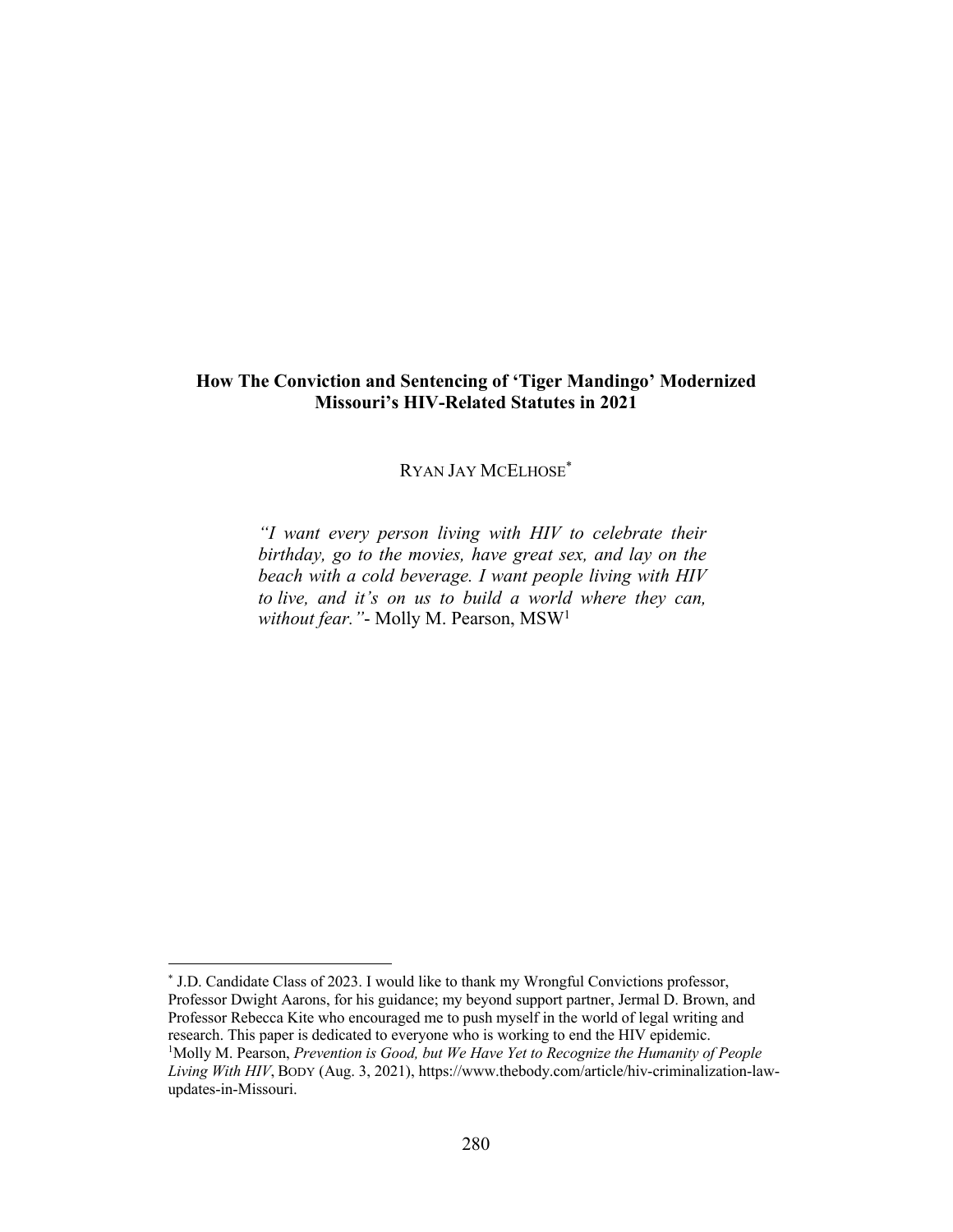## TABLE OF CONTENTS

|       | <b>INTRODUCTION</b>                                  | 282 |
|-------|------------------------------------------------------|-----|
| II.   | WHO IS TIGER MANDINGO?                               | 284 |
| III.  | WHAT IS (AND IS NOT) HIV?                            | 286 |
| IV.   | <b>HIV STATUTES IN THE UNITED STATES</b>             | 289 |
| V.    | MICHAEL JOHNSON IS ARRESTED                          | 290 |
| VI.   | MICHAEL JOHNSON'S RACE, SEXUALITY, AND HIV STATUS ON |     |
|       | TRIAL                                                | 292 |
| VII.  | THE CONVICTION OF MICHAEL JOHNSON                    | 294 |
| VIII. | THE APPEAL AND OVERTURN OF MICHAEL JOHNSON'S         |     |
|       | <b>CONVICTION</b>                                    | 296 |
| IX.   | MICHAEL JOHNSON IS RELEASED FROM PRISON              | 303 |
| X.    | HIV IN MISSOURI IN 2021                              | 304 |
|       | CONCLUSION                                           | 325 |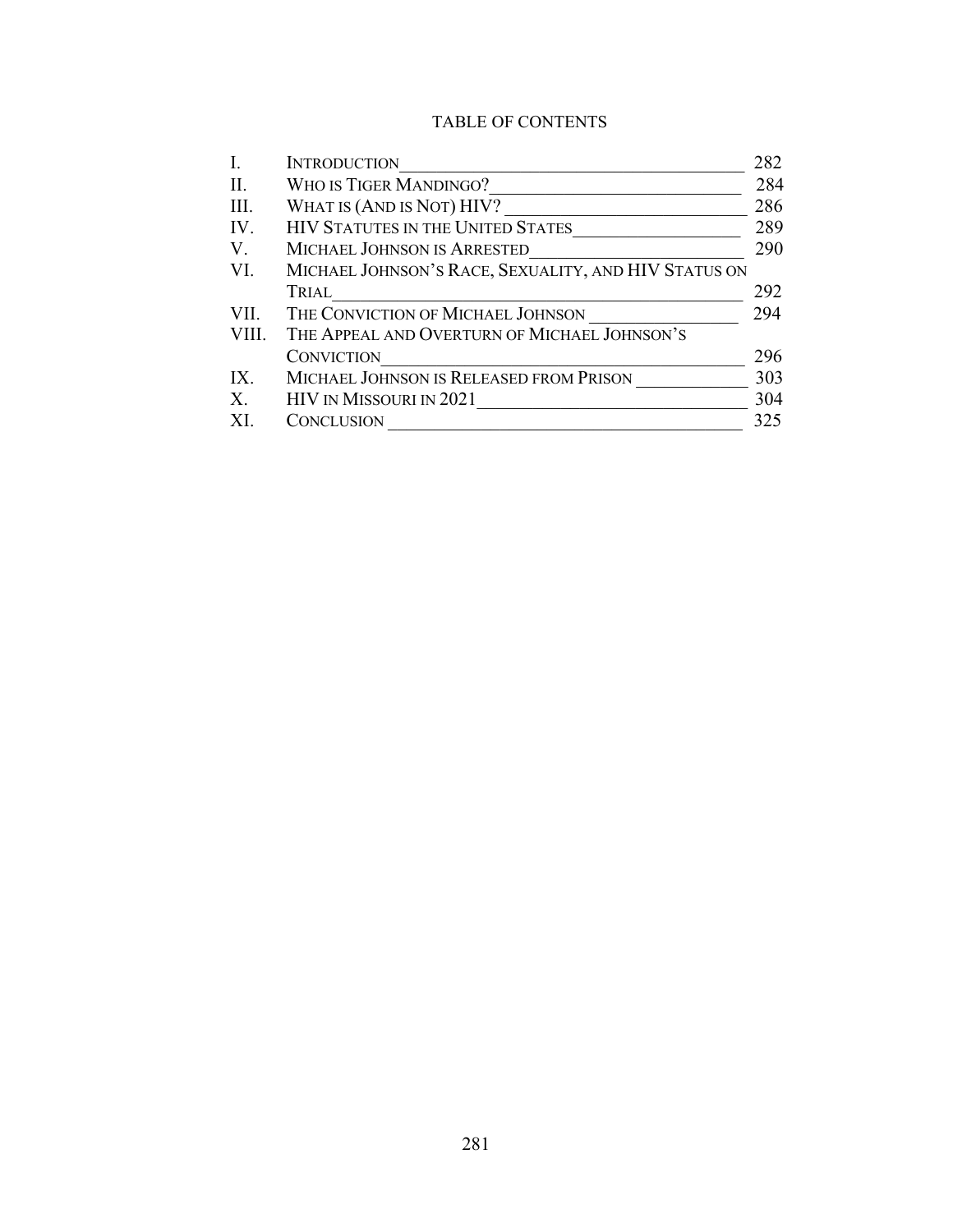#### **I. Introduction**

With contradictory trial testimony, no genetic fingerprint testing, and little to no questioning of his sexual partners' credibility, Michael Johnson or "[T]iger Mandingo" as he referred to himself on social media, engaged in sexual acts with six different men, all of whom claimed that Michael lied about living with human immunodeficiency virus (HIV). As a result, the State of Missouri charged Michael with two counts of "[r]ecklessly infecting a partner with HIV and four counts of [exposing or attempting to expose] another with HIV."2 The jury found Michael Johnson guilty of five felony counts which resulted in a 30 year prison sentence.

On December 20, 2016, the Missouri Court of Appeals overturned Michael Johnson's conviction, holding that "[t]he trial court [had] abused its discretion."3 The reversal of Michael's conviction was, ultimately, the function of a discovery violation; the court did not reach the question of whether Michael's 30-year sentence was cruel and unusual and thus constitutionally impermissible.4 However, Michael's conviction and sentencing sparked international attention towards how the United States continues to convict people living with HIV under archaic statutes that do not align with medical and scientific advancements or even moral standing. Today, HIV is a chronic

<sup>2</sup> Brigid Bone, Note, *Whose Responsibility is it to PrEP for Safe Sex? Archaic HIV Criminalization and Modern Medicine*, 53 WASH. U. J. L. & POL'Y 319 (2017).

<sup>3</sup> Joseph F. Lawless, Article, *The Deceptive Fermata of HIV-Criminalization Law: Rereading the Case of "Tiger Mandingo '' Through the Juridico-Affective*, 35.1 COLUM. J. GENDER & L. 117 (2017).

<sup>4</sup> *Id.*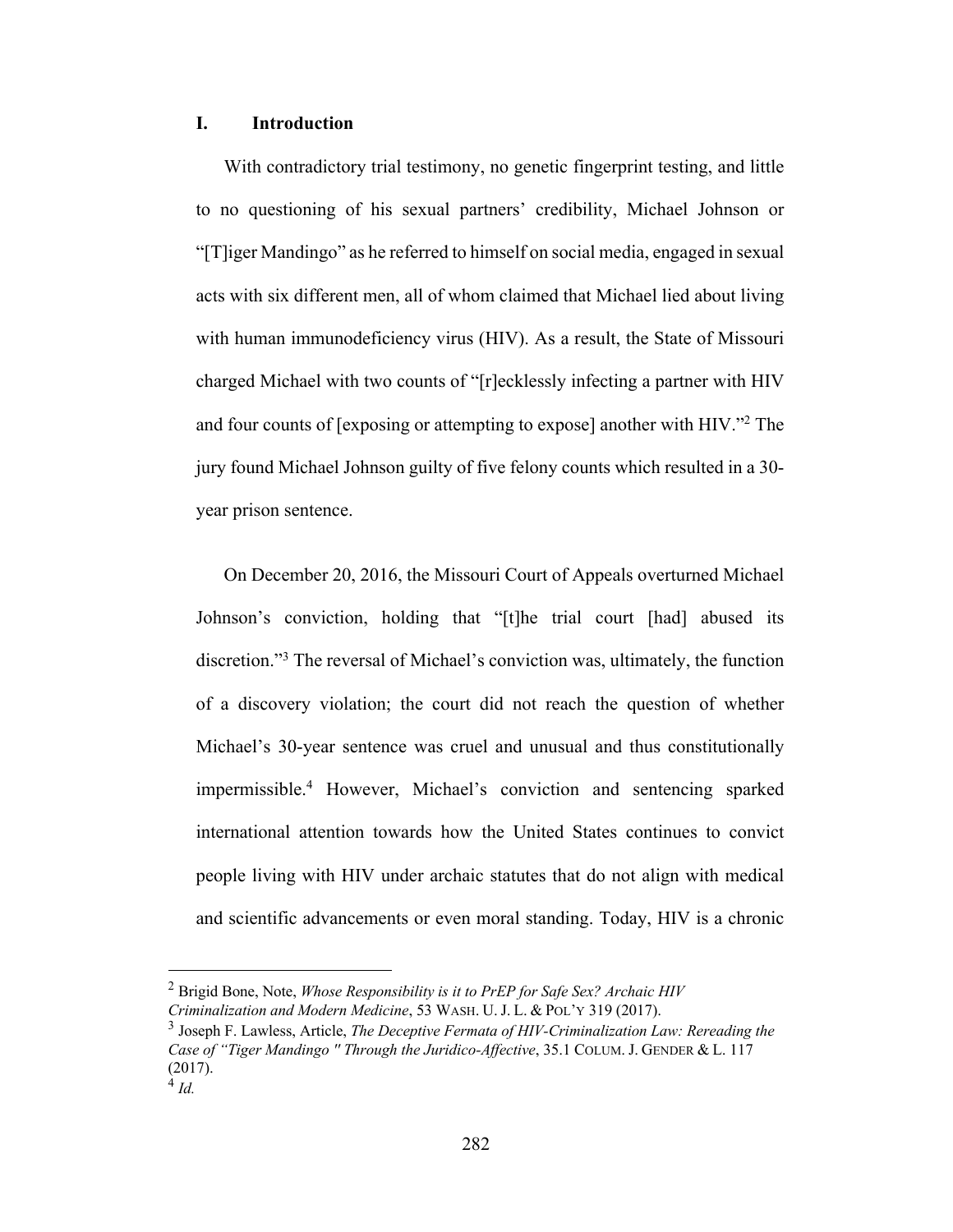disease, like diabetes, yet exposure to HIV is still treated as if it is a 'death sentence' in both public opinion and American jurisprudence.<sup>5</sup> These convictions and sentencing guidelines result in harsh sentences for punishments that do not match the "[c]rime," misplaces responsibility when two consenting adults choose to have sex and raises the possibility of exposing people to wrongful convictions.

On August 28, 2021, the state of Missouri modernized its HIV statutes from the 1980s to lower the punishment for exposure to HIV and raised the level of intent prosecutors must prove to convict a person living with HIV of a felony. While modernization is a step in the right direction, the modernized law needs to be analyzed to determine whether the law is up to speed with the science and if people living with HIV are still vulnerable to harsh sentences and wrongful convictions.

In this expository, Section I gives background information on Michael Johnson, what is (and is not) HIV, HIV criminalization laws in the United States, a brief history of HIV criminalization laws in Missouri, and Michael Johnson's trial, conviction, appeal, and release from prison. Section II highlights how Missouri updated its statute and expanded HIV prevention services, both in 2021. Section III analyzes how the modernized law has some legal considerations: whether the language of intent should be narrowed from

<sup>5</sup> Bone, *supra* note 2, at 230.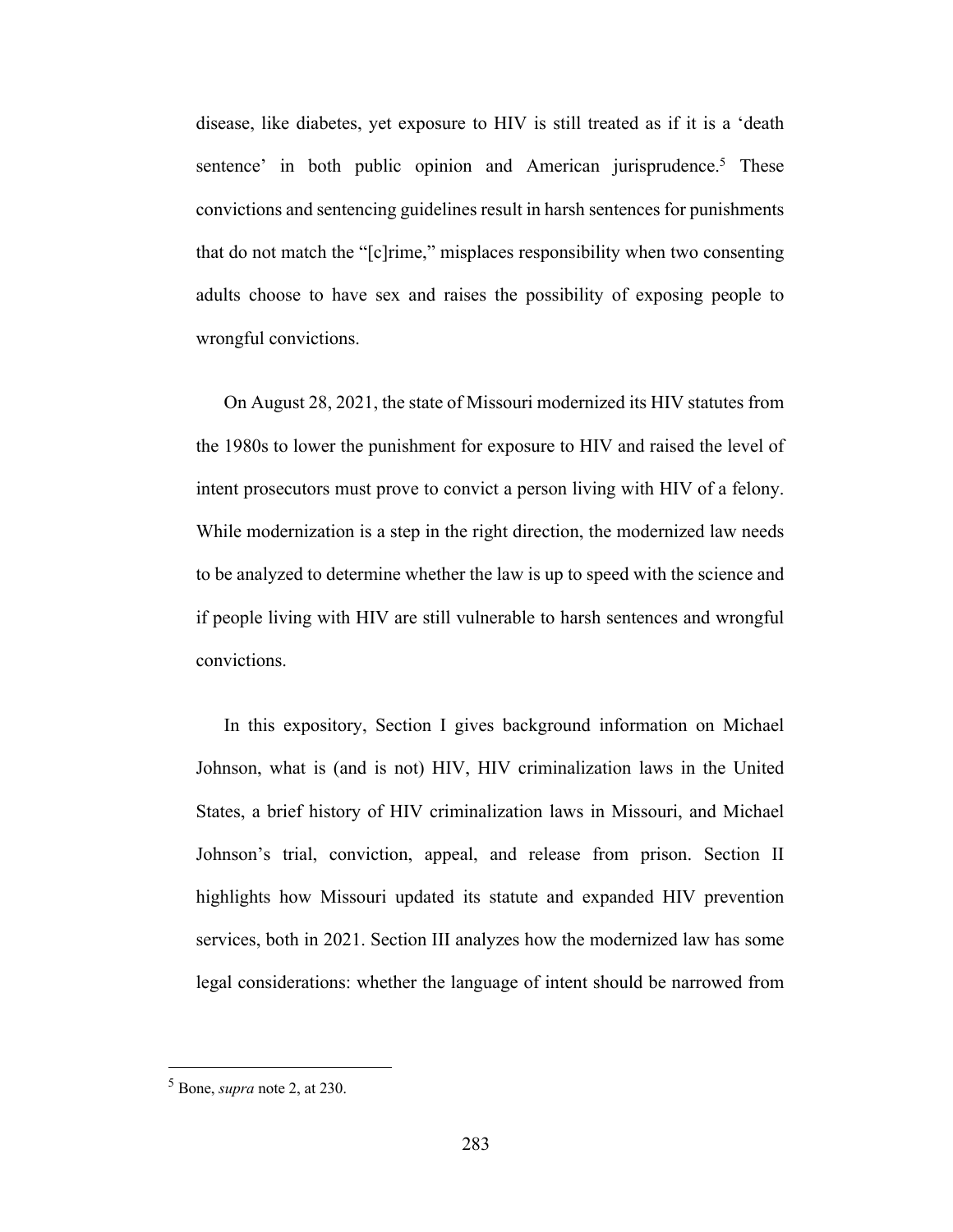knowingly to purposefully, whether the standard of punishment should be reduced from a felony to a misdemeanor, whether an undetectable viral load is the appropriate standard to protect people living with HIV from being charged with knowingly transmitting or exposing someone through an activity that creates a substantial risk of transmission, whether HIV prevention medicine such as PrEP and PEP helps place all sexually active consenting adults responsible for their sexual health in the eyes of the law, and how courts and lawmakers should respond when the accuser alleges that the accused did not disclose their status when the accused asserts that there was a disclosure of their HIV status.

#### **II. Who is Tiger Mandingo?**

Michael Lewis Thompson was born on December 11<sup>th</sup>, 1991, in Indianapolis, Indiana.<sup>6</sup> He was the youngest of five sons to a single mother.<sup>7</sup> Michael and his mother both believe that he has dyslexia which resulted in him enrolling in special education classes.<sup>8</sup> None of his classes mentioned homosexuality – which he internalized to mean that it was wrong for him to be gay.<sup>9</sup> By high school, Michael had a successful wrestling career which culminated by winning the Indiana State Wrestling Championship in 2010, during his senior year.<sup>10</sup> Coupled with practiced

<sup>6</sup> *Michael Johnson*, NAT'L BLACK JUST. COAL., https://beenhere.org/2017/12/11/michael-johnson/ (last visited Nov. 19, 2021).

<sup>7</sup> Steven Thrasher, *How College Wrestling Star "Tiger Mandingo" Became an HIV Scapegoat*, BUZZFEED (Jul. 7, 2014), [hereinafter Thrasher I], https://www.buzzfeed.com/steventhrasher/howcollege-wrestling-star-tiger-mandingo-became-an-hiv-scap.

<sup>8</sup> *Id.*

<sup>9</sup> *Id.*

<sup>10</sup> *Id.*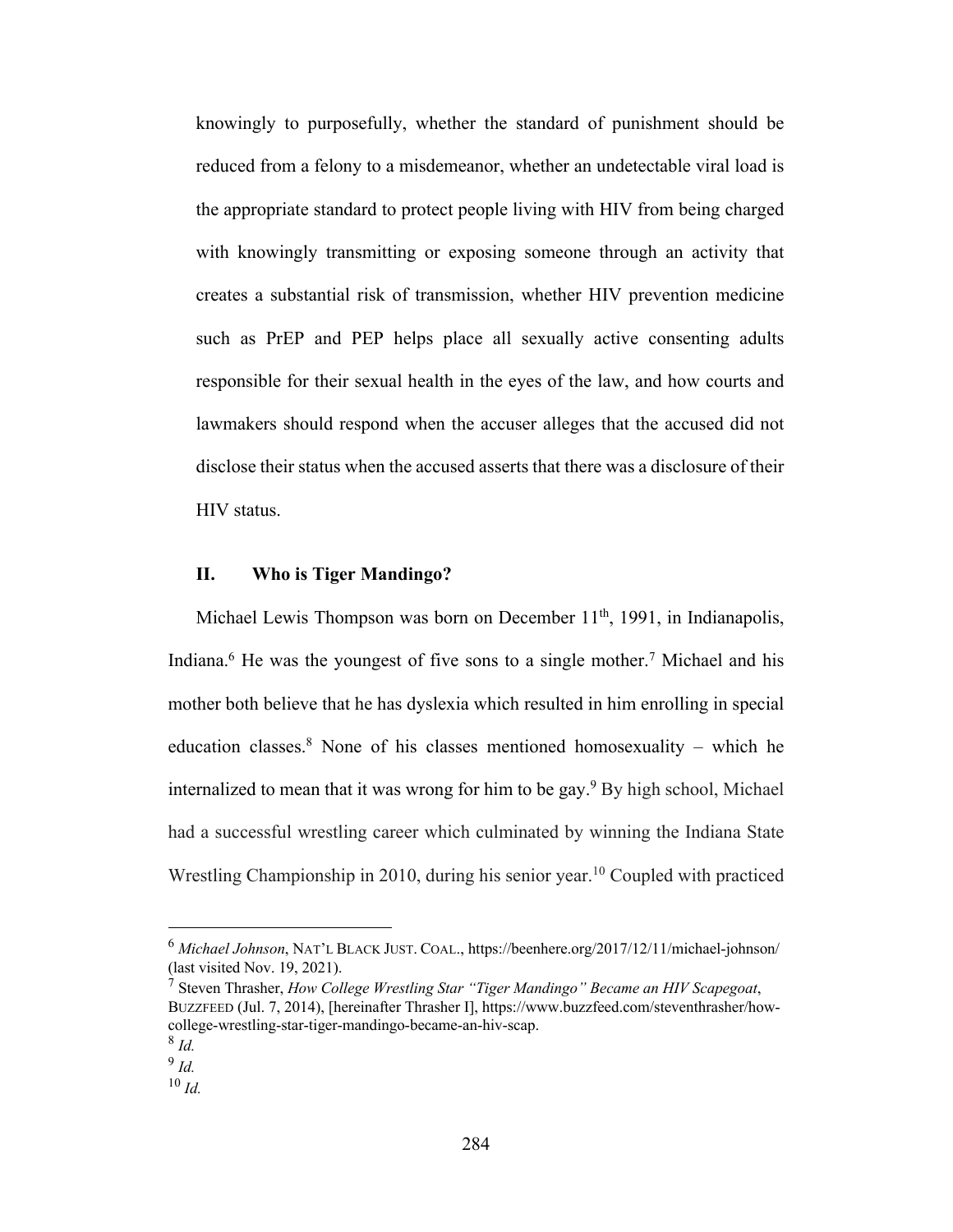discipline, Michael would wear his "[l]ucky tiger shirt" to his wrestling matches, becoming "[T]iger" the wrestler.<sup>11</sup> Later on, Michael was also exploring his identity as someone both black and gay by walking in ballroom house balls, joining the House of Mizrahi.<sup>12</sup> The wrestling ring transformed Michael to Tiger and the ballroom scene transformed him from Tiger to Tiger Mandingo.<sup>13</sup>

After high school, Michael enrolled at Lincoln Junior College in Lincoln, Illinois, where he earned an associate's degree in General Studies<sup>14</sup> and won the National Junior Wrestling Championships in 2012.<sup>15</sup> As a result, Lindenwood University, a private liberal arts university located in St. Charles, Missouri, recruited Michael to continue his education and also to wrestle.<sup>16</sup> St. Charles has a 91 percent white population.<sup>17</sup> At Lindenwood, Michael was generally accepted on-campus; however, a former teammate reported that at least one student athlete did not want to practice with him, and no one reportedly volunteered to wrestle with him either.<sup>18</sup> At the same time, Michael introduced himself as Tiger Mandingo on social media platforms and dating profiles.<sup>19</sup> While in college, on January  $7<sup>th</sup>$ , 2013, Michael was diagnosed with human immunodeficiency virus (HIV), and signed a legal form<sup>20</sup> which acknowledged that he understood his diagnosis and that

<sup>11</sup> *Id.*

<sup>12</sup> NAT'L BLACK JUST. COAL., *supra* note 6.

<sup>13</sup> *Id.*

<sup>14</sup> *More on Michael*, FREE MICHAEL JOHNSON, https://freemichaeljohnson.org/more-on-michael/ (last visited Nov. 22, 2021).

<sup>15</sup> Thrasher I, *supra* note 7.

<sup>16</sup> *Id.*

<sup>17</sup> *Id.*

<sup>18</sup> NAT'L BLACK JUST. COAL., *supra* note 6.

<sup>19</sup> Thrasher I, *supra* note 7.

 $^{20}$  *Id.*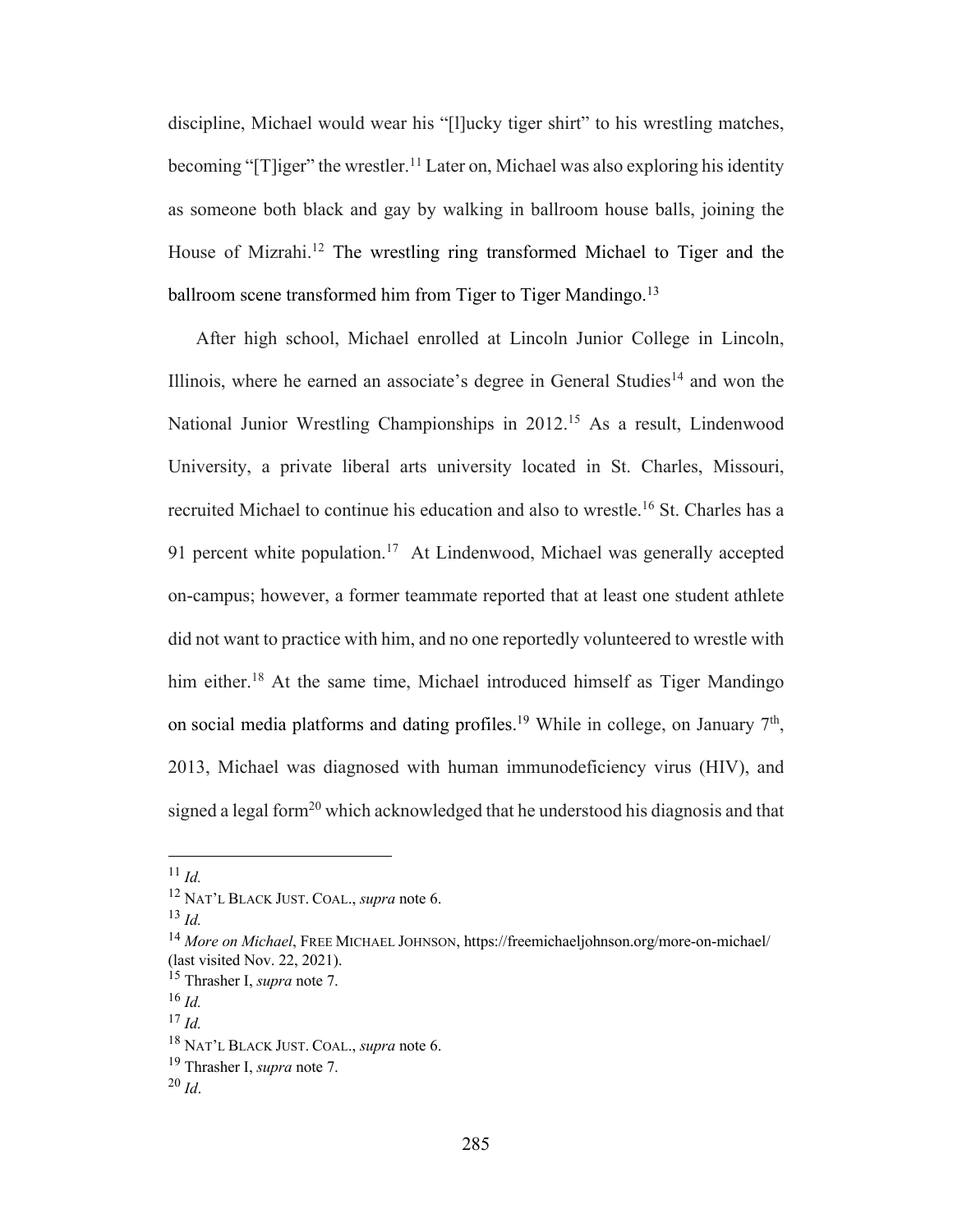any time he had sex with someone without disclosing that he is living with HIV, he would be breaking the law, subject to a possible felony conviction.

#### **III. What is (And is Not) HIV?**

HIV is a virus that attacks cells in the body that fights infections, resulting in a person being more susceptible to other infections and diseases.<sup>21</sup> HIV is transmitted by contact with certain bodily fluids of a person living with HIV, most commonly during condomless sex or through sharing injection drug equipment<sup>22</sup>. If left untreated, HIV can lead to *acquired immunodeficiency syndrome* (AIDS). In the United States, gay, bisexual, and other men who have sex with men are the population most affected by HIV.<sup>23</sup> According to Centers for Disease Control and Preventions (CDC), in 2018, gay and bisexual men accounted for 69 percent of new HIV diagnoses.<sup>24</sup> By race/ethnicity, "[B]lacks/African Americans and Hispanics/Latinos are disproportionately affected by HIV compared to other racial and ethnic groups."<sup>25</sup>

<sup>25</sup> *HIV and African American People*, CDC,

<sup>21</sup> *What Are HIV and AIDS?*, HIV.GOV, [hereinafter *What Are HIV and AIDS?*], https://www.hiv.gov/hiv-basics/overview/about-hiv-and-aids/what-are-hiv-and-aids (last visited Nov. 19, 2021).

<sup>22</sup> *Id.*

<sup>23</sup> *Who Is at Risk for HIV?*, HIV.GOV, https://www.hiv.gov/hiv-basics/overview/about-hiv-andaids/who-is-at-risk-for-hiv (last updated May 27, 2020).

<sup>24</sup> *Diagnoses of HIV Infection in the United States and Dependent Areas, 2018: Gay, Bisexual, and Other Men Who Have Sex with Men*, CDC, https://www.cdc.gov/hiv/library/reports/hivsurveillance/vol-31/content/msm.html (last visited Nov. 19, 2021).

https://www.cdc.gov/hiv/group/racialethnic/africanamericans/index.html (last reviewed Feb. 4, 2022); *HIV and Hispanic/Latino People*, CDC,

https://www.cdc.gov/hiv/group/racialethnic/hispanic-latino/index.html (last reviewed Feb. 4, 2022).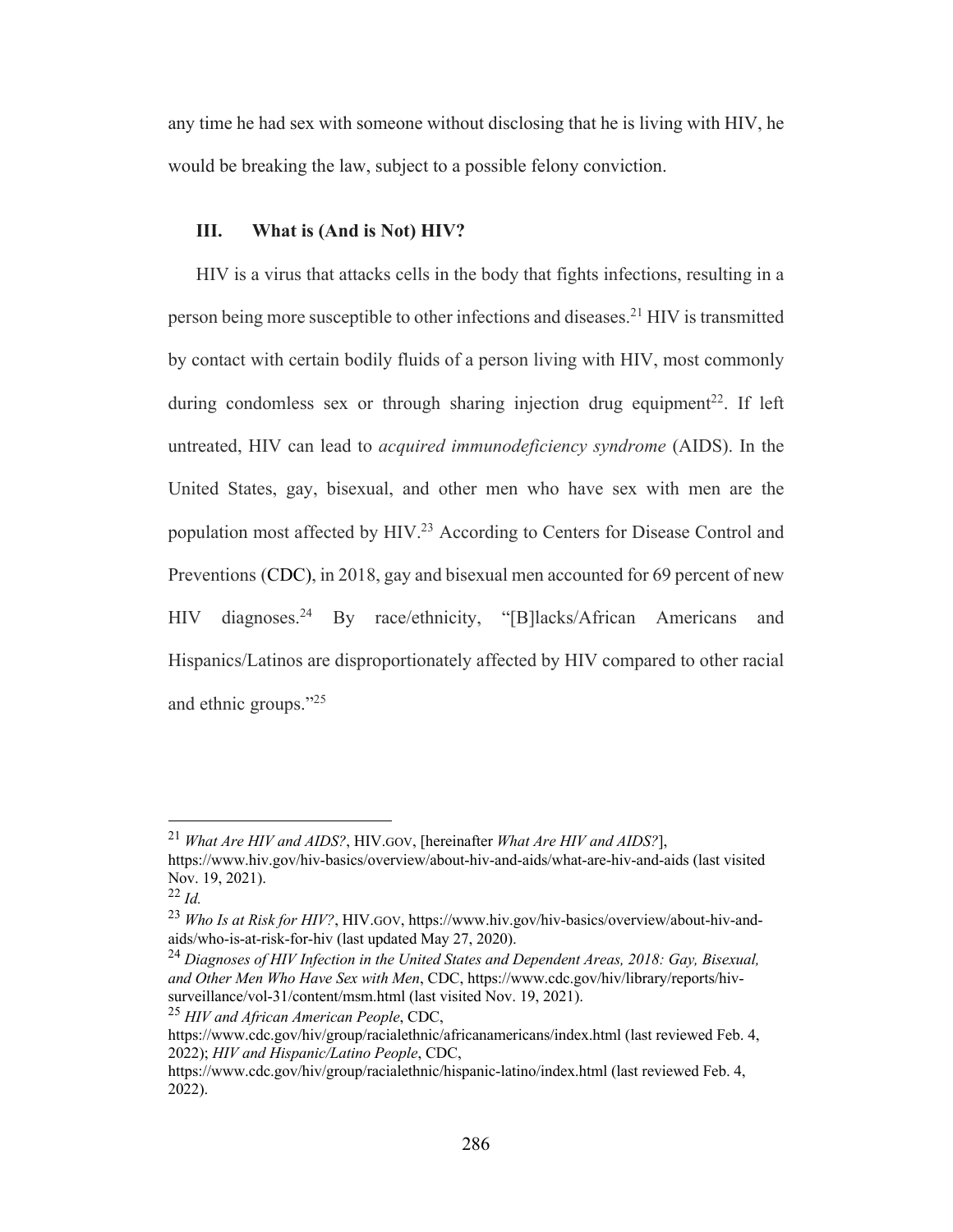A person can only get HIV by coming into direct contact with certain body fluids from a person with HIV who has a detectable viral load.<sup>26</sup> These fluids include blood, breast milk, rectal fluids, semen and pre-seminal fluid, and vaginal fluids.<sup>27</sup> For transmission to occur, HIV in these fluids must get into the bloodstream of a person not living with HIV through a mucous membrane (found in the rectum, vagina, mouth, or tip of the penis); open cuts or sores; or by direct injection.28 HIV is not spread by air or water; drinking fountains; engaging in closed-mouth or "[s]ocial" kissing with a person with HIV; mosquitoes, ticks, or other insects; saliva, tears, or sweat that is not mixed with the blood of a person with HIV; shaking hands, hugging, sharing toilets, sharing dishes, silverware, or drinking glasses; or other sexual activities that do not involve the exchange of body fluids (e.g. touching). $29$ 

A positive HIV diagnosis should not be taken lightly; however, with HIV treatment and care, the diagnosis is no longer a "[d]eath sentence."30 Presently, although the human body cannot rid itself of HIV and no effective HIV cure exists, it is treatable by taking HIV medicine called antiretroviral therapy  $(ART)$ <sup>31</sup> As a result of years of research which led to this groundbreaking medication, people living with HIV live long and healthy lives and prevent transmitting HIV to their

<sup>26</sup> *How Is HIV Transmitted?*, HIV.GOV, https://www.hiv.gov/hiv-basics/overview/about-hiv-andaids/how-is-hiv-transmitted (last updated June 24, 2019).

<sup>27</sup> *Id.*

<sup>28</sup> *Id.*

<sup>29</sup> *Id.*

<sup>30</sup> Marley Vogel, *No Longer a Death Sentence: The Evolution and Development of HIV in the U.S.*, WASH. U. ST. LOUIS INST. PUB. HEALTH (July 22, 2021), https://publichealth.wustl.edu/nolonger-a-death-sentence-the-evolution-development-of-hiv-in-the-u-s/.

<sup>31</sup> *What Are HIV and AIDS?*, *supra* note 21.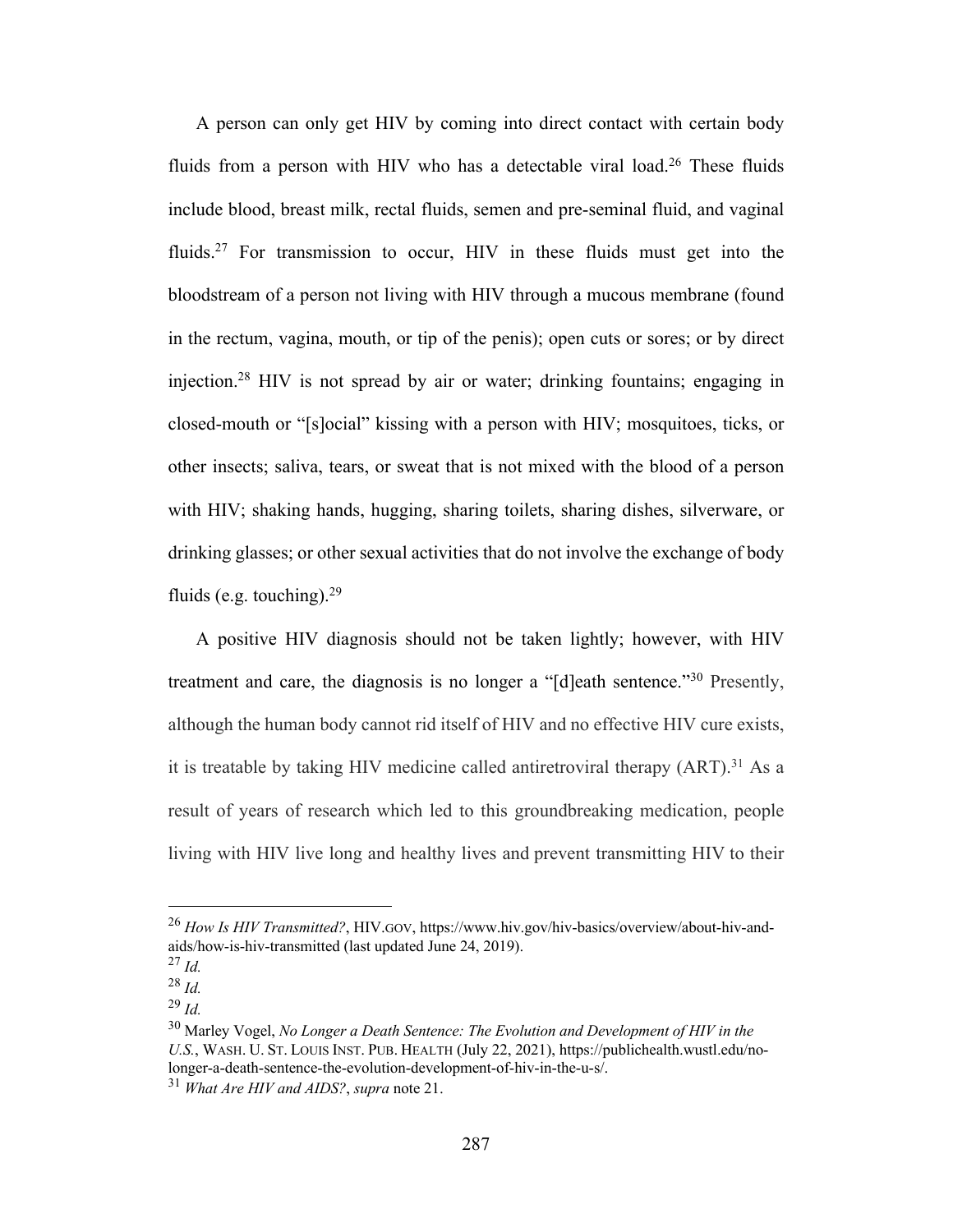sexual partners.<sup>32</sup> In addition, there are effective methods to prevent HIV through sex or drug use, including pre-exposure prophylaxis  $(PreP)<sup>33</sup>$  and post-exposure prophylaxis (PeP).<sup>34</sup>

In addition, an overwhelming amount of clinical evidence firmly established the *Undetectable=Untransmittable* (U=U) campaign as scientifically sound.<sup>35</sup> U=U means that people living with HIV who achieve and maintain an undetectable viral load—the amount of HIV in the blood—by taking and adhering to ART as prescribed cannot sexually transmit HIV to others.<sup>36</sup> The U=U campaign was launched after three large studies $37$  on sexual transmission of HIV were conducted with thousands of serodiscordant couples, meaning one partner living with HIV and another partner not living with HIV.38 In these studies, not a single case of HIV was transmitted from someone who was virally suppressed to their partner that was not living with HIV.<sup>39</sup>

<sup>32</sup> *Id.*

<sup>33</sup> *Pre-Exposure Prophylaxis*, HIV.GOV, https://www.hiv.gov/hiv-basics/hiv-prevention/using-hivmedication-to-reduce-risk/pre-exposure-prophylaxis (last updated Jan. 7, 2022).

<sup>34</sup> *Post-Exposure Prophylaxis*, HIV.GOV, https://www.hiv.gov/hiv-basics/hiv-prevention/usinghiv-medication-to-reduce-risk/post-exposure-prophylaxis, (last updated Apr. 28, 2021).

<sup>35</sup> Robert W. Eisinger et al.,, *The Science is Clear: With HIV, Undetectable Equals Untransmittable,* NIH (Jan. 10, 2019), https://www.nih.gov/news-events/news-releases/science-

clear-hiv-undetectable-equals-untransmittable.

<sup>36</sup> *Id.* 

<sup>37</sup> Rose McKeon Olson & Robert Goldstein, *U=U: Ending Stigma and Empowering People Living with HIV*, HARV. HEALTH PUBL'G: HARV. MED. SCH. (Apr. 22, 2020),

https://www.health.harvard.edu/blog/uu-ending-stigma-and-empowering-people-living-with-hiv-2020042219583.

<sup>38</sup> *Id.*

<sup>39</sup> *Id.*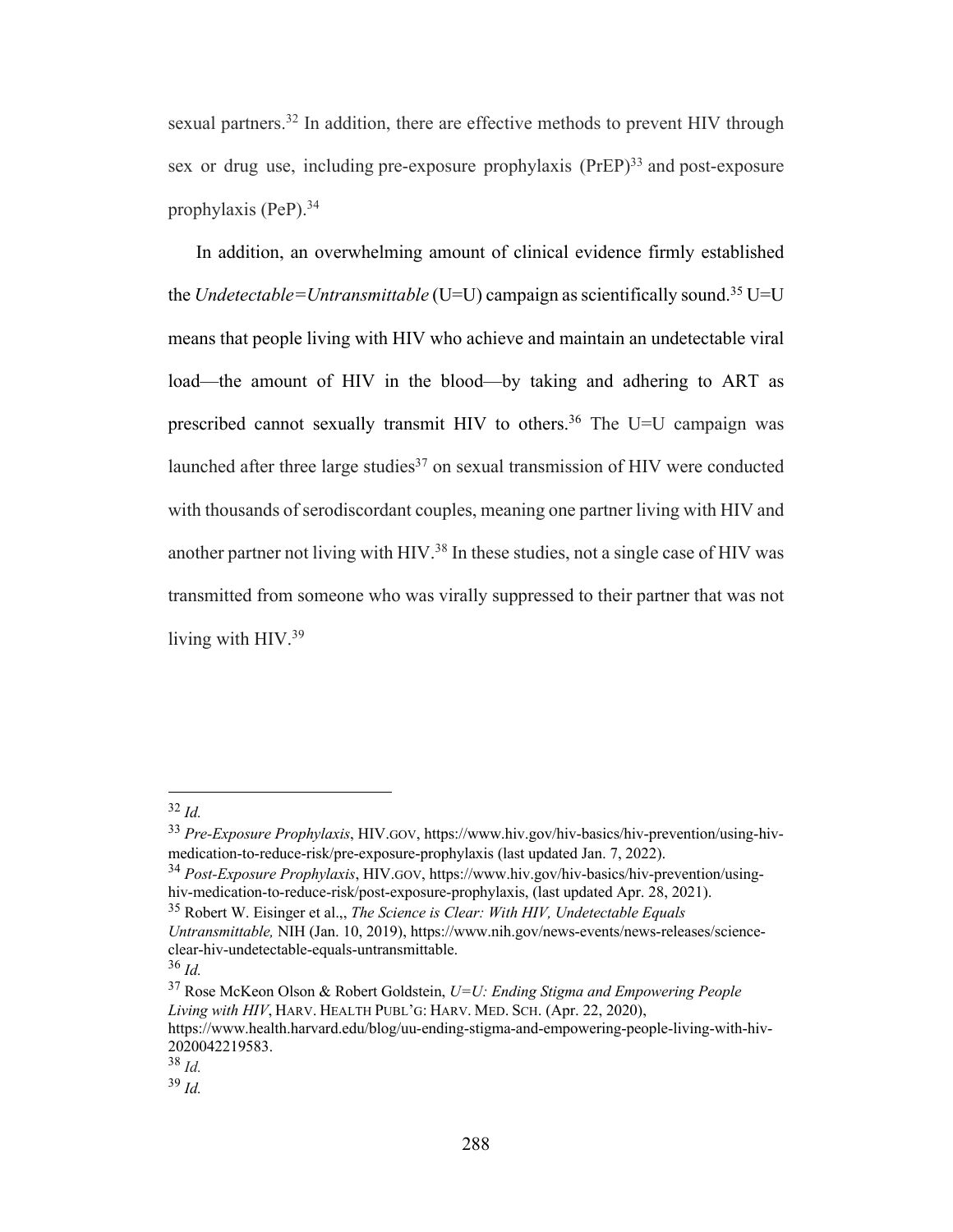#### **IV. HIV Statutes in the United States**

According to 2020 data from the Center for HIV Law & Policy, thirty-two states have HIV-specific criminal laws and/or sentencing enhancement applicable to people living with HIV.40 Twenty-five states have prosecuted people living with HIV under non-specific, general criminal laws.<sup>41</sup> Eight states have sentencing enhancements applicable to people living with HIV who commit an underlying sexual assault crime.<sup>42</sup> Six states may require registration as a sex offender as part of the punishment under HIV-specific laws.<sup>43</sup> Twenty-eight states have HIVspecific criminal laws including laws targeting sex/non-disclosure, exposure to bodily fluids, needle sharing, sex work, and blood/organ/semen donation; Missouri in particular has an expansive history of being one of those states.44

The Missouri HIV statute (Mo. Rev. Stat. 191.677) was originally passed in 1988, at a time when living with HIV meant debilitating symptoms and rapid decline resulting in death for many people.<sup>45</sup> The statute has been revised in 1997 and 2002, becoming more severe for people living with HIV.<sup>46</sup> During the time Michael was enrolled at Lindenwood University, Missouri law allowed prosecutors

<sup>&</sup>lt;sup>40</sup> CTR. FOR HIV L. & POL'Y, HIV CRIMINALIZATION IN THE UNITED STATES: A SOURCEBOOK ON THE STATE AND FEDERAL CRIMINAL LAW AND PRACTICE,

https://www.hivlawandpolicy.org/sourcebook (last updated Feb. 2022).

<sup>41</sup> *Id.*

<sup>42</sup> *Id.* 

<sup>43</sup> *Id.*

<sup>44</sup> *Id.*

<sup>45</sup> Mayo Schreiber Jr., *An update on the prosecution, conviction, and appeal of Michael Johnson*, APA (Mar. 2017), https://www.apa.org/pi/aids/resources/exchange/2017/03/michael-johnson. *See generally*

Gene P. Schultz & Meg Reuter, *AIDS Legislation in Missouri: An Analysis and a Proposal*, 53 MO. L. REV., 1 (1988).

<sup>46</sup> Schreiber Jr.*, supra* note 45.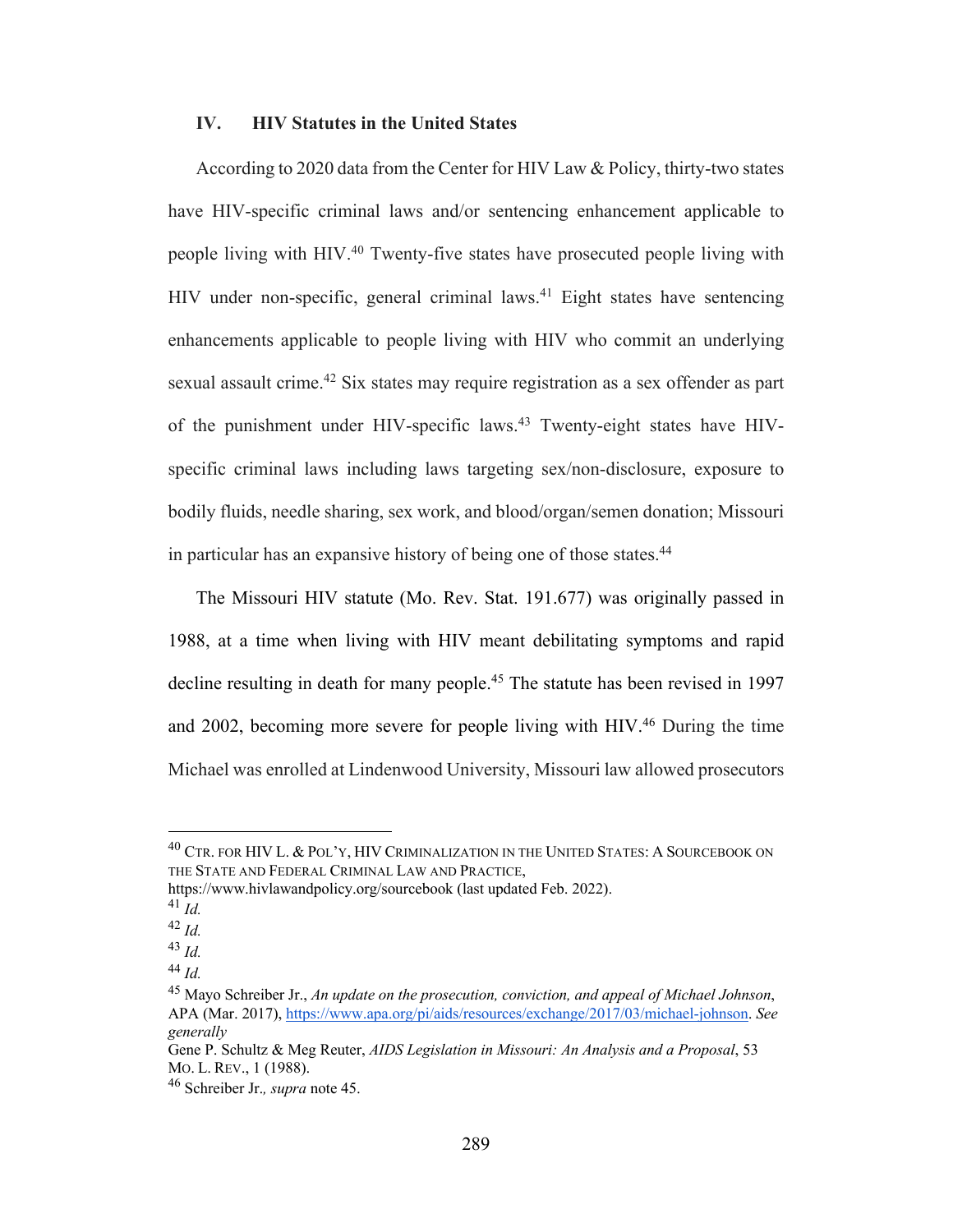to charge people living with HIV with a felony based on whether the person can prove if they disclosed their HIV status to their sexual partner.<sup>47</sup> If someone knew that they were living with HIV and did not disclose their status before engaging in sexual activities, Missouri law considered that action to be a reckless HIV exposure, even if the person that was living with HIV did not have transmittable HIV.<sup>48</sup> As a result, the state would charge the accused person with a Class A felony (punishable by 15-30 years in prison) if transmission occurred and a Class B felony (punishable by five  $-15$  years in prison), if no HIV transmission occurred.<sup>49</sup> Several Missouri laws punished people living with HIV based on their status. In fact, between 1990 and 2019, at least 593 people were arrested in Missouri for an "[H]IV/hepatitis crime," including 318 people who were convicted for those crimes.<sup>50</sup> Data shows that Missouri had one arrest for an "[H]IV crime" for every 60 people living with HIV in Missouri.<sup>51</sup>

#### **V. Michael Johnson is Arrested**

One of the men that Michael had sex with during college was DKL, a white male college student, in Michael's dorm room in late January 2013.<sup>52</sup> Later that year, the same student and Michael had condomless sex noting that Michael is

<sup>47</sup> Thrasher I, *supra* note 7.

<sup>48</sup> *Lawmakers Pass Legislation to Update Missouri's Outdated Missouri's Outdated HIV Criminalization Laws,* EMPOWER MO. (May 14, 2021), https://empowermissouri.org/lawmakerspass-legislation-to-update-missouris-outdated-hiv-criminalization-laws/.

<sup>49</sup> *Id.*

<sup>50</sup> *The Criminalization of HIV and Hepatitis B and C in Missouri*, UCLA SCH. L. WILLIAMS INST., https://williamsinstitute.law.ucla.edu/wp-content/uploads/MO-HIV-Criminalization-Fact-Sheet.pdf.

<sup>51</sup> *Id.*

<sup>52</sup> Thrasher I, *supra* note 7.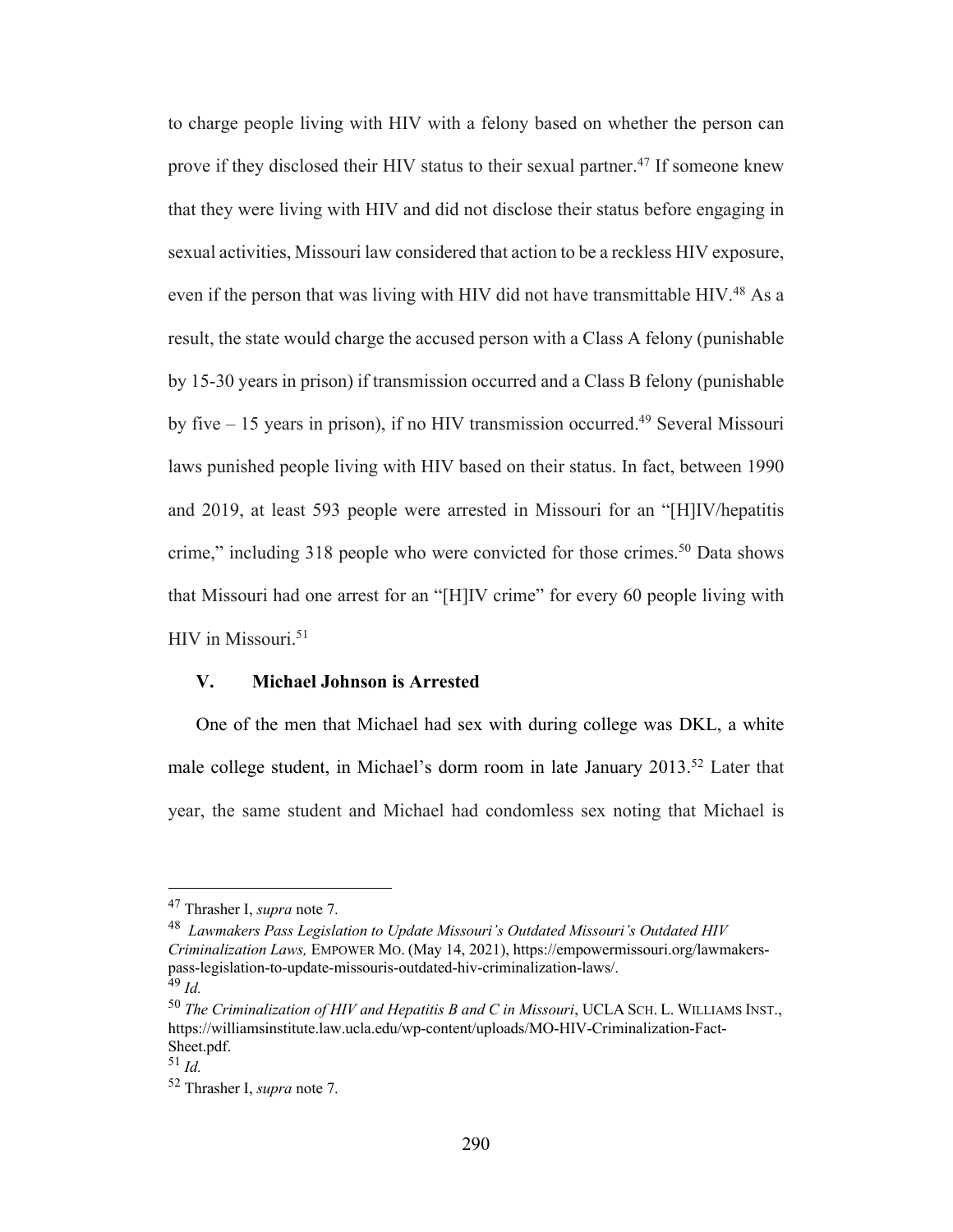"[h]uge," "[o]nly my third [B]lack guy," and alleged that Michael told him that he was "[c]lean."<sup>53</sup> The student also disclosed that, between the period of the two sexual encounters with Michael, he had condomless sex with "[f]riends and exboyfriends," and "[w]ith people [he] barely knew."54 In those cases, he said, "[I] knew they were clean," sometimes just "[b]y looking at them."55 DKL was put in contact with an epidemiology specialist at the Missouri Department of Health, where the healthcare worker recommended DKL go to the police and provided him with two Missouri statutes as reference.<sup>56</sup> On October  $10<sup>th</sup>$ , 2014, Michael was pulled out of class and the St. Charles police immediately placed handcuffs on him.<sup>57</sup> The prosecutor's office charged Michael with two counts of "[r]ecklessly infecting another with HIV" and four counts of "[a]ttempting to recklessly infect another with HIV," all which are felonies in the state of Missouri.<sup>58</sup>

Steven Thrasher, Northwestern University Assistant Professor and Daniel H. Renberg Chair of the Medill School of Journalism, Media, Integrated Marketing Communications, noted that being Tiger Mandingo won Michael male admirers<sup>59</sup>. He writes, "[W]ith social media, [Michael] experimented with sexually charged outlaw and slave motifs using his well-toned body. [Michael] was not the only person who enjoyed the role-playing — his persona had no shortage of willing

<sup>53</sup> *Id.*

<sup>54</sup> *Id.*

<sup>55</sup> *Id.*

<sup>56</sup> *Michael Johnson / Tiger Mandingo, Truer Crime with Celisia Stanton* (June 22, 2021) (downloaded using Spotify).

<sup>57</sup> Thrasher I, *supra* note 7.

<sup>58</sup> *Id.*

<sup>59</sup> *Id.*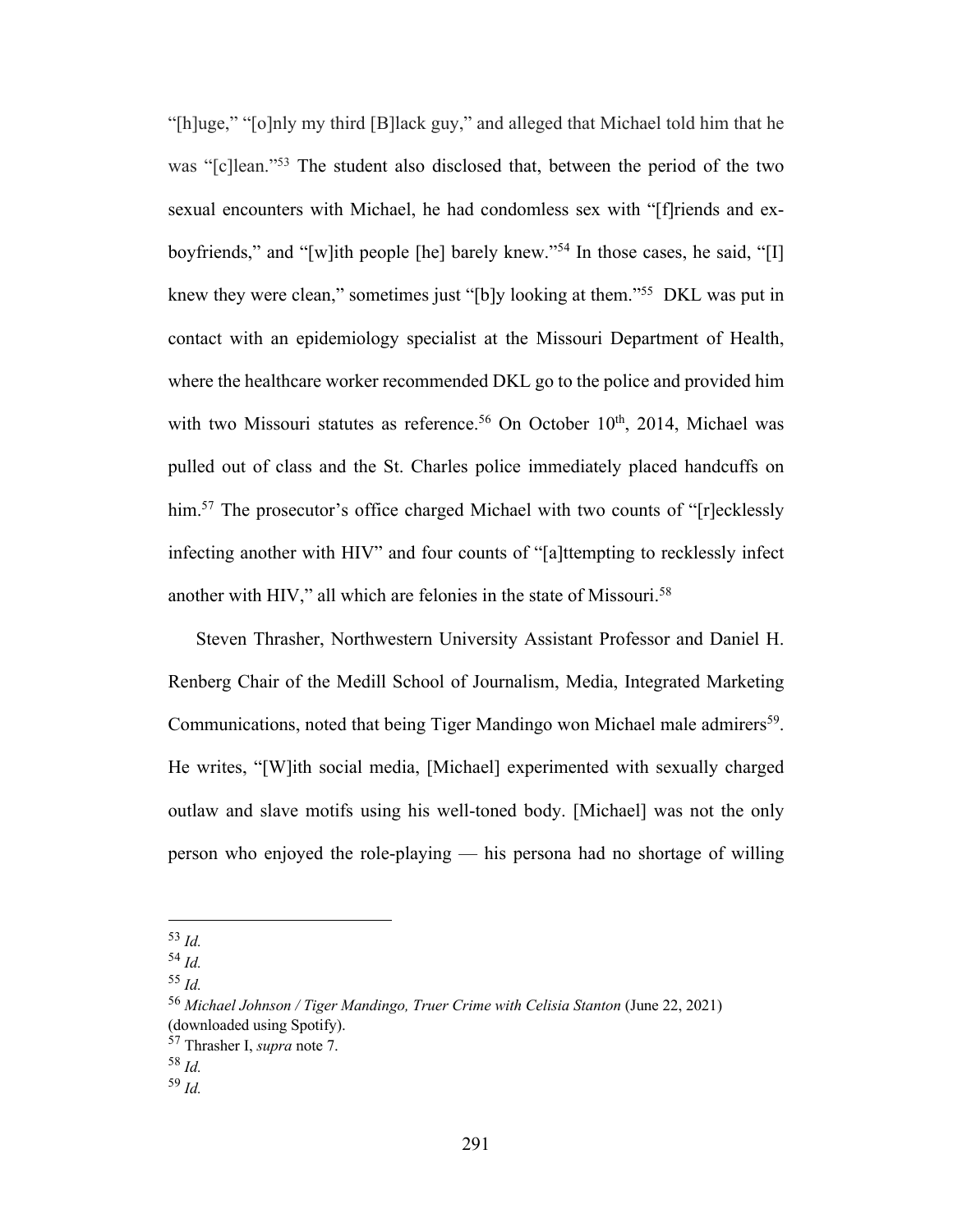white sex partners in St. Charles who wanted to be '[s]eeded' by a strong black bull."60 Sad to be true; however, Michael was the only one facing any consequences because of it, and it was taken up with the law.

#### **VI. Michael Johnson's Race, Sexuality, and HIV Status on Trial**

Months in solitary confinement did not encourage Michael Johnson to accept a plea deal because he asserted his innocence and had confidence in the U.S. legal system.<sup>61</sup> However, in many facets, Michael's race, sexuality, and HIV status were all on trial. His jury consisted of four white men, seven white women, and an African American retired nurse, all jurors were heterosexual and not living with HIV.62 Many of Michael's sexual partners were white and all were consenting adults.63 Michael's first accuser (DKL) asserted that Michael transmitted HIV to him in the dorm room on Lindenwood campus in late January 2013.<sup>64</sup> Two weeks following their consensual encounter, DKL testified that he was hospitalized twice with severe stomach pains.<sup>65</sup> DKL was eventually diagnosed with gonorrhea and HIV.66 Although the timing of DKL's diagnoses formed the circumstantial basis of evidence tying DKL's diagnoses to Michael's, no scientific tests, such as genetic fingerprinting of the virus, were conducted to determine whether DKL's strain of

<sup>60</sup> *Id.*

<sup>61</sup> Steven Thrasher, *A Black Body on Trial: The Conviction of HIV Positive 'Tiger Mandingo*,' BUZZFEED (November 30, 2015, 8:26 PM), [hereinafter Thrasher II],

https://www.buzzfeednews.com/article/steventhrasher/a-black-body-on-trial-the-conviction-ofhiv-positive-tiger-m.

 $\frac{62}{63}$  *Id*.

<sup>64</sup> *Id*.

<sup>65</sup> *Id*.

<sup>66</sup> *Id*.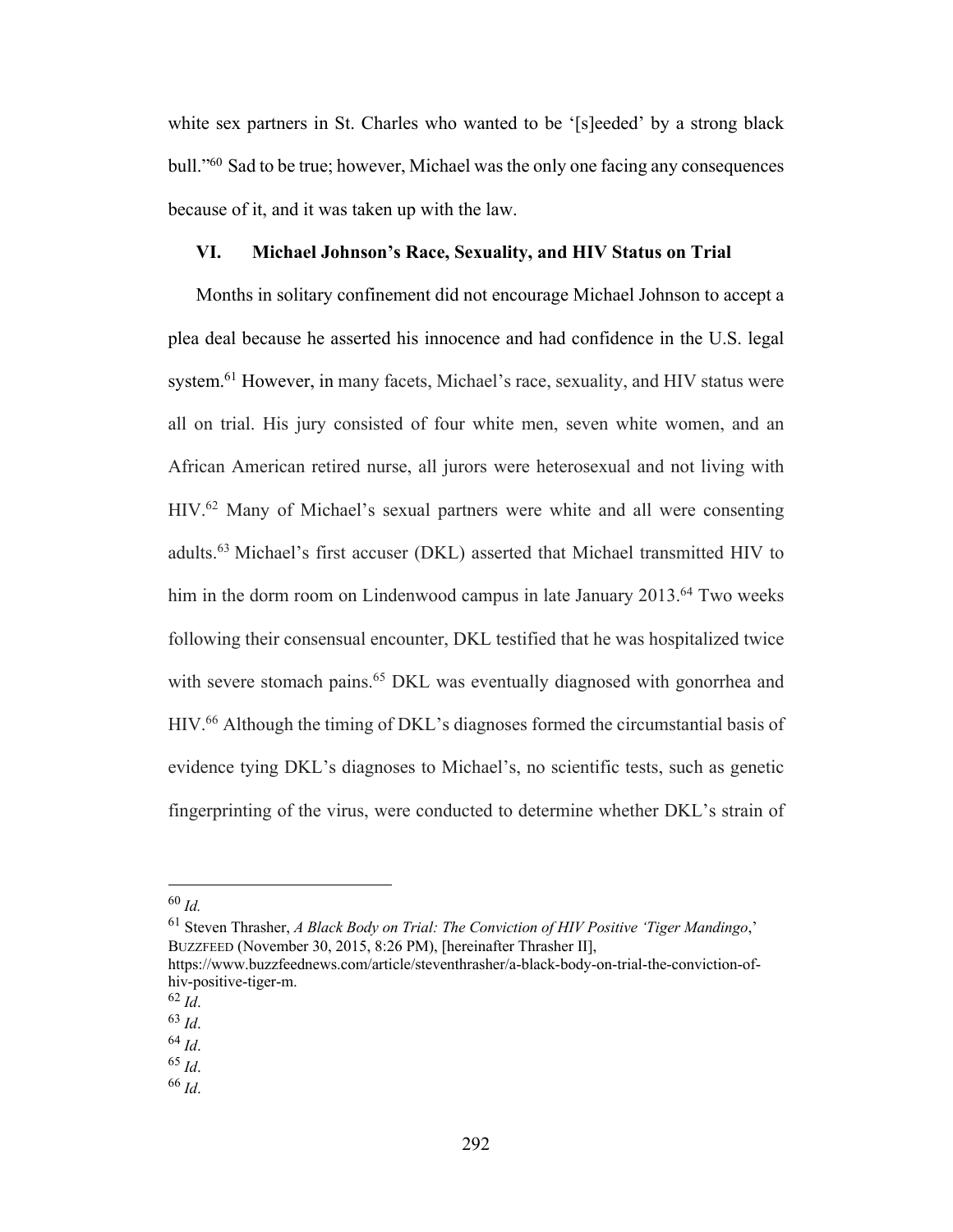HIV was the same as Michael's strain of HIV.<sup>67</sup> Also, the police reports indicated that DKL originally said that he "[h]ad been able to narrow [his sexual partners] down between two people."68 Furthermore, a friend of DKL's believed that he had been dating a third person roughly 8.5 months prior to experiencing symptoms of contracting HIV.69 The five other accusers on trial were discredited or occasionally made crucial contradictory statements from the police report during cross examination.70

The medical professional who personally examined Michael did testify that Michael tested positive for HIV before he had sex with the six partners and that he had been treated for gonorrhea at least three times.<sup>71</sup> Also, the doctor who treated DKL testified for the prosecution and characterized HIV as a terminal disease.<sup>72</sup> However, two medical professionals testified that HIV is a manageable disease with current therapies (ART).<sup>73</sup> The defense's medical witness, Dr. Rupa Patel, testified that when treated properly by taking as little as one pill a day, life expectancy should be normal.74 The disconnect between the science and the law caused tension in the courtroom, to the point that the prosecution was loudly accusing the medical witness of being paid off by the public defender, which resulted in the public

<sup>74</sup> *Id*.

<sup>67</sup> *Id*.

<sup>68</sup> Reporting Officer Narrative, St. Charles Police Department, Police Report - Dylan King Lemons (May 29, 2013), at 6, https://www.documentcloud.org/documents/2580257-police-reportdylan-king-lemons.html#document/.

<sup>69</sup> *Id.* at 7.

<sup>70</sup> Thrasher II, *supra* note 61.

 $71$  *Id.* 

<sup>72</sup> *Id*.

<sup>73</sup> *Id*.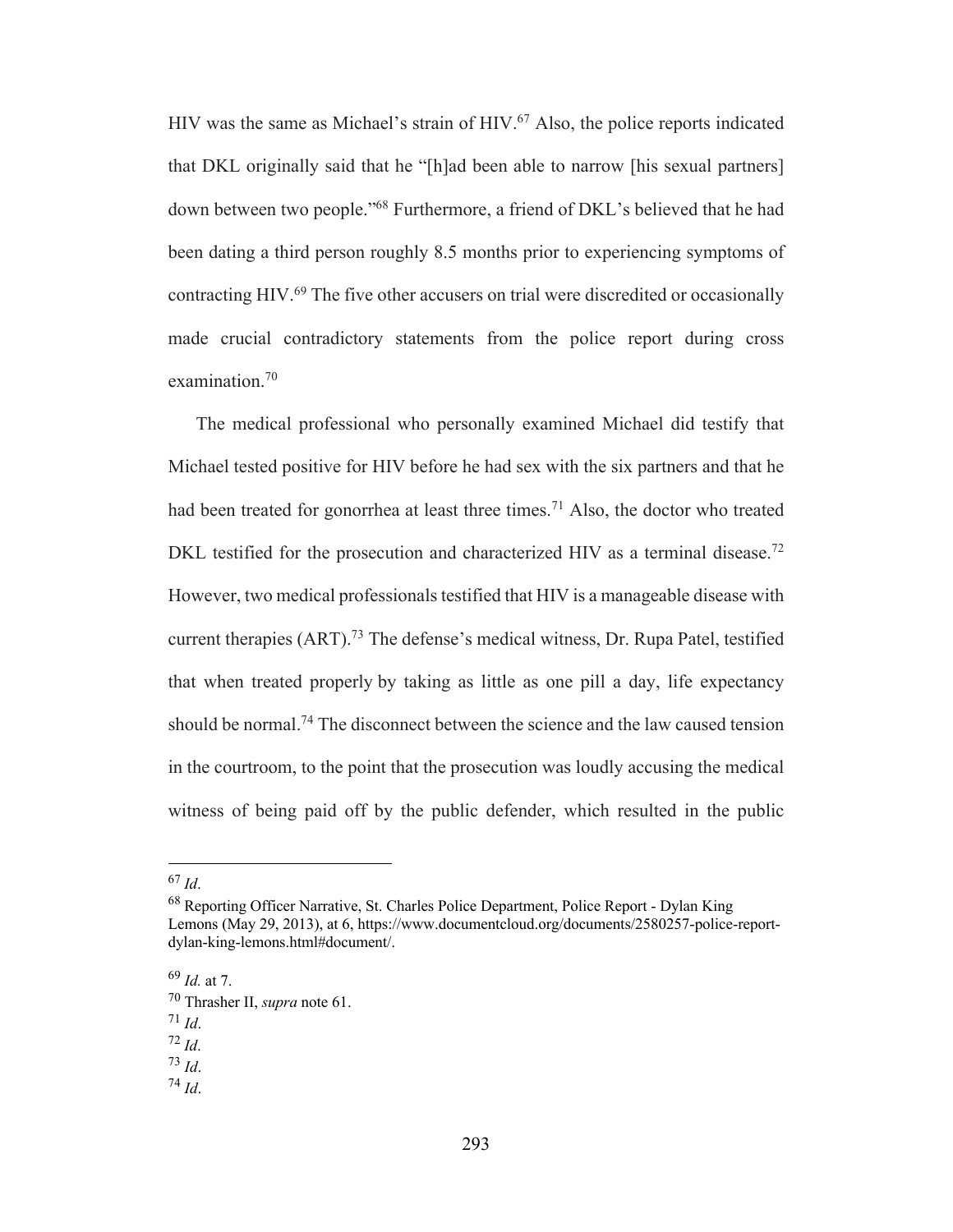defender crying, running out of the courtroom – leaving Michael alone without his counsel.75

#### **VII. The Conviction of Michael Johnson**

The jury found Michael not guilty on all charges involving *one* of the accusers but found him guilty of recklessly transmitting HIV to DKL and of exposing or attempting to expose four men with HIV.76 At sentencing, for the transmission conviction alone, the minimum sentence was 10 years, while the maximum, according to the statute, was "[3]0 years to life."<sup>77</sup> The mother of DKL testified that her son's "[d]iagnosis is a life sentence without parole […] So I ask each of you: Why does Michael Johnson deserve any less?"<sup>78</sup> As for the prosecution, Philip Groenweghe compared this case with the murder cases he had tried in his career. He argued that this case was worse than his murder cases because "[a] murder ended when a gun or knife killed someone, but the AIDS virus that passed through [Michael] could still be killing people for years."<sup>79</sup> He charged that HIV has a "[m]indless agenda" and Michael Johnson was the "[p]erfect host."80 The presiding judge read that the jury condemned Johnson to 30 years in prison for HIV transmission and an additional 30.5 years of sentencing for three counts of exposure and one attempt to expose to HIV — meaning Johnson could have served 60.5 years

- <sup>75</sup> *Id*.
- <sup>76</sup> *Id*.
- <sup>77</sup> *Id*.
- <sup>78</sup> *Id*.
- <sup>79</sup> *Id*.
- <sup>80</sup> *Id*.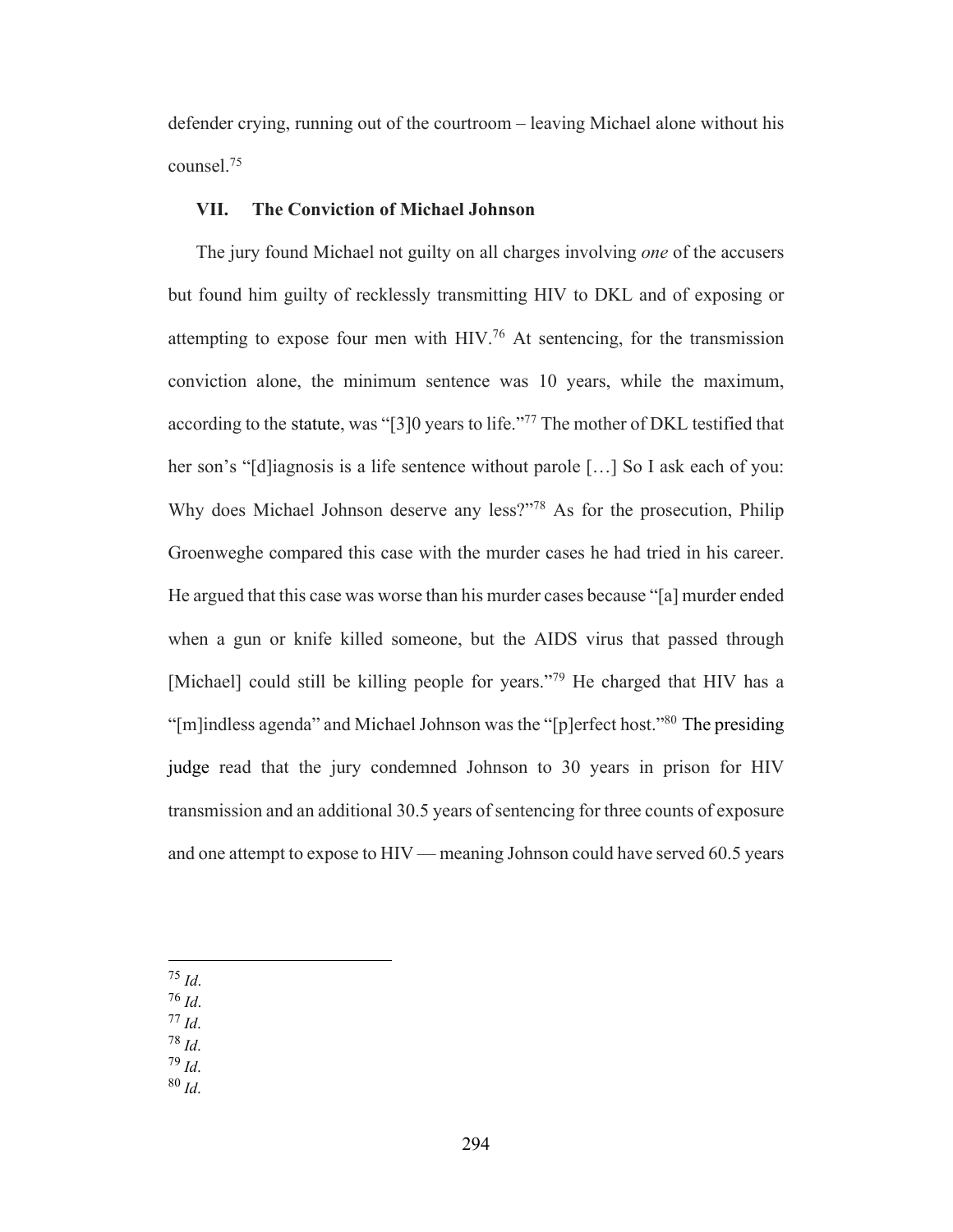in prison if the judge ordered the sentences to be served consecutively.<sup>81</sup> Ultimately, on July 13th 2015, the presiding judge ruled that Michael could serve his sentences concurrently and sentenced him to 30 years in prison.<sup>82</sup>

This offense was Michael's first; yet, his sentence was longer than the average sentence for almost every other crime in the state of Missouri.<sup>83</sup> According to the Missouri Department of Corrections, Michael's sentence exceeds the average for physical assault (19.9 years), forcible rape with a weapon (28.2 years), and even second-degree murder  $(25.2 \text{ years})$ .<sup>84</sup> In fact, to compare, Michael's sentencing was similar to class A felonies in Missouri, such as murder in the first degree, Mo. Rev. Stat. §565.020, and infanticide, §565.300.2. 85

After sentencing, Michael expressed that he had no regrets on not taking the deal because although he "…[c]ould have been home sooner with [his] family, and they'd have loved [him]… [to] come home, …[he] was never going to take a plea" because "[i]t would have been morally wrong."86 He added, "[I] wasn't raised to give up because something is hard."87 He also expressed a belief that he would ultimately be found innocent on appeal. Michael believed, "[I] couldn't just let it be because I'm Black, and I'm in a place where being gay and HIV-positive is hard, that you shouldn't still believe that the system works."<sup>88</sup>

- <sup>81</sup> *Id*.
- <sup>82</sup> *Id*. <sup>83</sup> *Id*.
- <sup>84</sup> *Id*.

<sup>85</sup> Schreiber Jr., *supra* note 45.

<sup>86</sup>Thrasher II, *supra* note 61.

<sup>87</sup> *Id*.

<sup>88</sup> *Id*.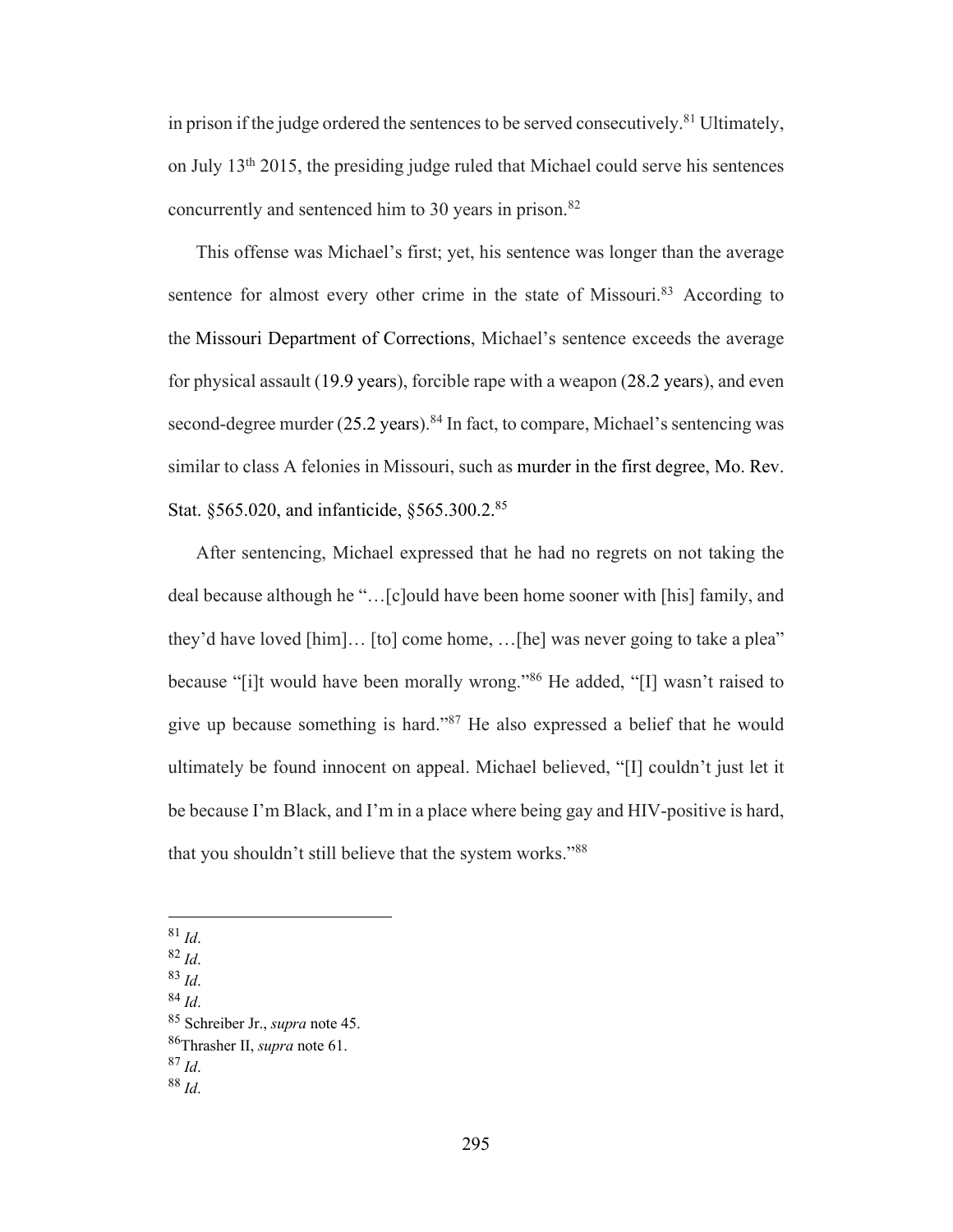#### **VIII. The Appeal and Overturn of Michael Johnson's Conviction**

Michael's appellant's brief in the Missouri Court of Appeals, Eastern District, was filed by his appellate counsel on April 21, 2016, raising three arguments, two procedural and one argument that he received a disproportionate sentence in violation of the Eighth Amendment.89 Not only did Michael's trial garner international media attention, but also his conviction and appellate process. In response to the conviction, The Center for HIV Law and Policy, spearheaded the drafting and filing of an amicus brief to the court.<sup>90</sup>

In an opinion filed on December 20, 2016, the Missouri Court of Appeals reversed the judgment of the trial court and remanded for a new trial.<sup>91</sup> The Court found that the trial court abused its discretion on Michael's first point of appeal and did not reach the constitutional and federal disability arguments raised in Johnson's second point and in the amicus brief.<sup>92</sup> The court based its decision on the finding that the state's disclosure of jailhouse telephone recordings on the first day of trial rendered his trail fundamentally unfair, as it was "[k]nowing and intentional and was part of a trial-by-ambush strategy."<sup>93</sup> Four months later, the ruling to throw out Michael's conviction was upheld by the Missouri Supreme Court.<sup>94</sup> Prosecutors

<sup>89</sup> Schreiber Jr., *supra* note 45.

<sup>&</sup>lt;sup>90</sup> Brief for AIDS Law Project et al. as Amici Curiae in Support of Appellant, State v. Johnson, 513 S.W.3d 360 (Mo. Ct. App. 2016) (No. ED103217).

**<sup>91</sup>** State v. Johnson, 513 S.W.3d 360 (Mo. Ct. App. 2016).

<sup>92</sup> Schreiber Jr., *supra* note 45.

<sup>93</sup> *Id.*

<sup>94</sup> NAT'L BLACK JUST. COAL., *supra* note 6.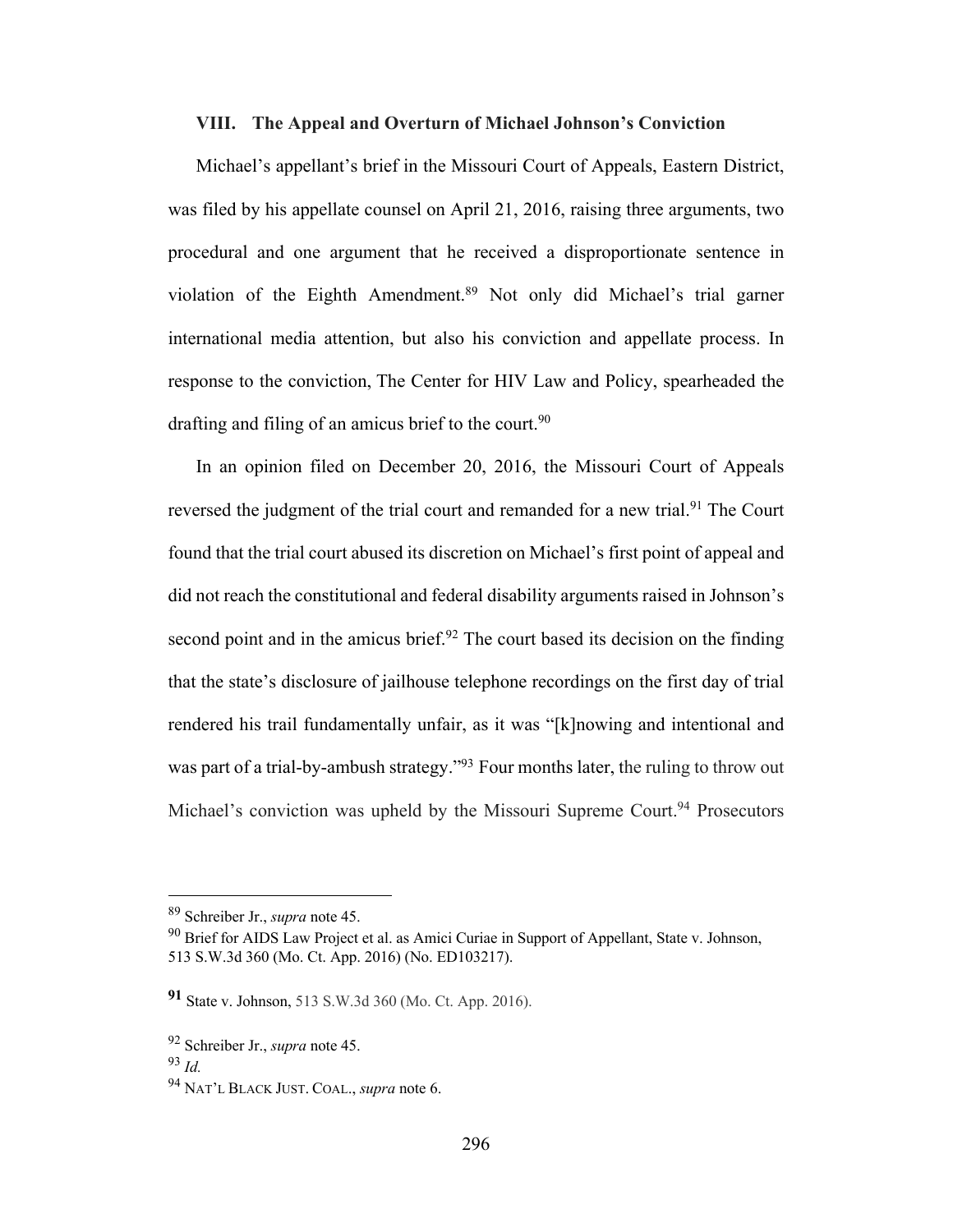said they would retry Michael but instead agreed to a plea deal that Michael took in September 2017.<sup>95</sup> Michael pleaded no contest to one count of knowingly transmitting HIV to DKL and to the four counts of exposing four others to HIV.96 He accepted a sentence of ten years with eligibility for parole within six to eighteen months.<sup>97</sup> In addition, because he pleaded to charges under a health statute, he was not required to register as a sex offender in Missouri, where he was incarcerated, or Indiana, his place of birth.98

#### *Is it possible that Michael Johnson was wrongfully convicted?*

According to the National Institute of Justice, a conviction may be classified as wrongful for two reasons:

- 1. The person convicted is factually innocent of the charges.
- 2. There were procedural errors that violated the convicted person's rights.<sup>99</sup>

In Michael's case, the state did not disclose the jailhouse telephone recordings until the first day of trial, which rendered the trial fundamentally unfair. Because Michael Johnson's Fifth Amendment due process rights were violated by the prosecutor's office, it is fair to conclude that the state wrongfully convicted Michael Johnson based on the procedural errors that violated his rights, meeting the second criteria of the National Institute of Justice's definition of a wrongful conviction. However, is it possible that Michael Johnson was also factually innocent of the charges?

<sup>95</sup> *Id.*

<sup>96</sup> *Id.*

<sup>97</sup> *Id.*

<sup>98</sup> *Id.*

<sup>99</sup> *Wrongful Convictions*, NAT'L INST. JUST., https://nij.ojp.gov/topics/justice-systemreform/wrongful-convictions (last visited November 22, 2021).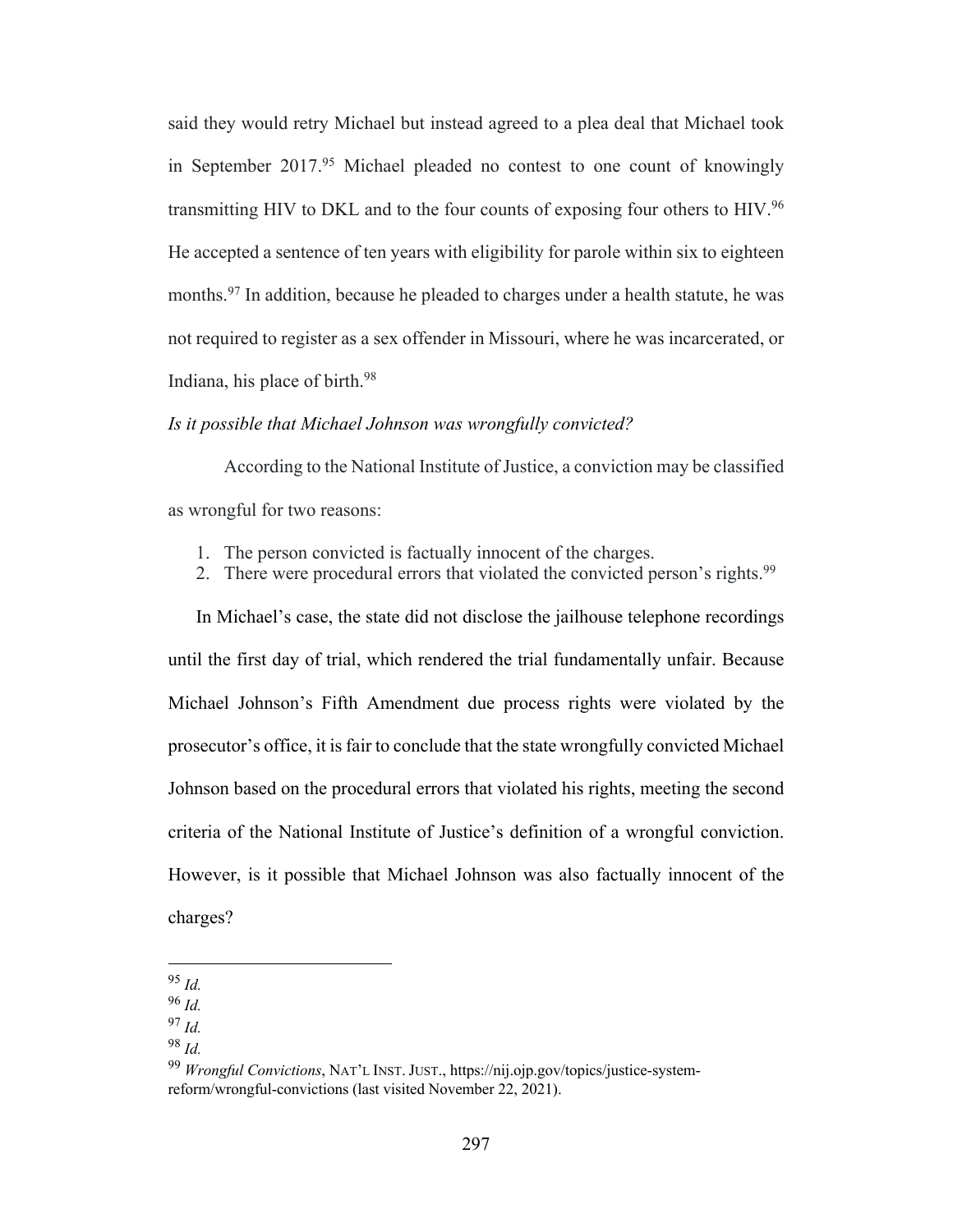When Michael Johnson was released from prison, he still asserted that he told all his partners his HIV status prior to engaging in condomless sex.<sup>100</sup> Six of his partners asserted that he either transmitted, exposed, or attempted to expose HIV to them. Out of the two people who accused Michael of transmitting HIV, the jury found Michael not guilty on all counts for one of the accusers. With the other sexual partner who accused him of transmission, he could not narrow his sexual partners to one person, yet the prosecutors did not conduct a genetic fingerprinting test to trace if DKL and Michael shared the same HIV strain. Also, the credibility of Michael's sexual partners was not on trial — not as to whether they may have exposed themselves to HIV through other sexual encounters, or if they were to be believed about what they were saying about Michael.<sup>101</sup> Finally, none of the sexual partners were ever asked if they bore any responsibility for the sex they consented to with Michael.<sup>102</sup> With all things considered, is it possible that Michael Johnson could be wrongfully convicted according to the first definition provided by the National Institute of Justice?

According to Larry Gostin, former director of US AIDS Litigation Project at Harvard University and current Linda D. and Timothy J. O'Neill Professor of Global Health Law at Georgetown University,<sup>103</sup> in the early 2000s there was 'a lot

<sup>100</sup> Graham Gremore, *College Wrestler Speaks Out After HIV Case: "I Was A Scary Big Black Gay Man Out to Cause Harm,"* QUEERTY (Jul. 17, 2019, 3:07 PM),

https://www.queerty.com/college-wrestler-speaks-hiv-case-scary-big-black-gay-man-cause-harm-20190717.

<sup>101</sup> Thrasher II, *supra* note 86

<sup>102</sup> *Id.*

<sup>103</sup> *Lawrence O. Gostin*, GEO. U., https://globalhealth.georgetown.edu/people/lawrence-o-gostin (last visited November 22, 2021).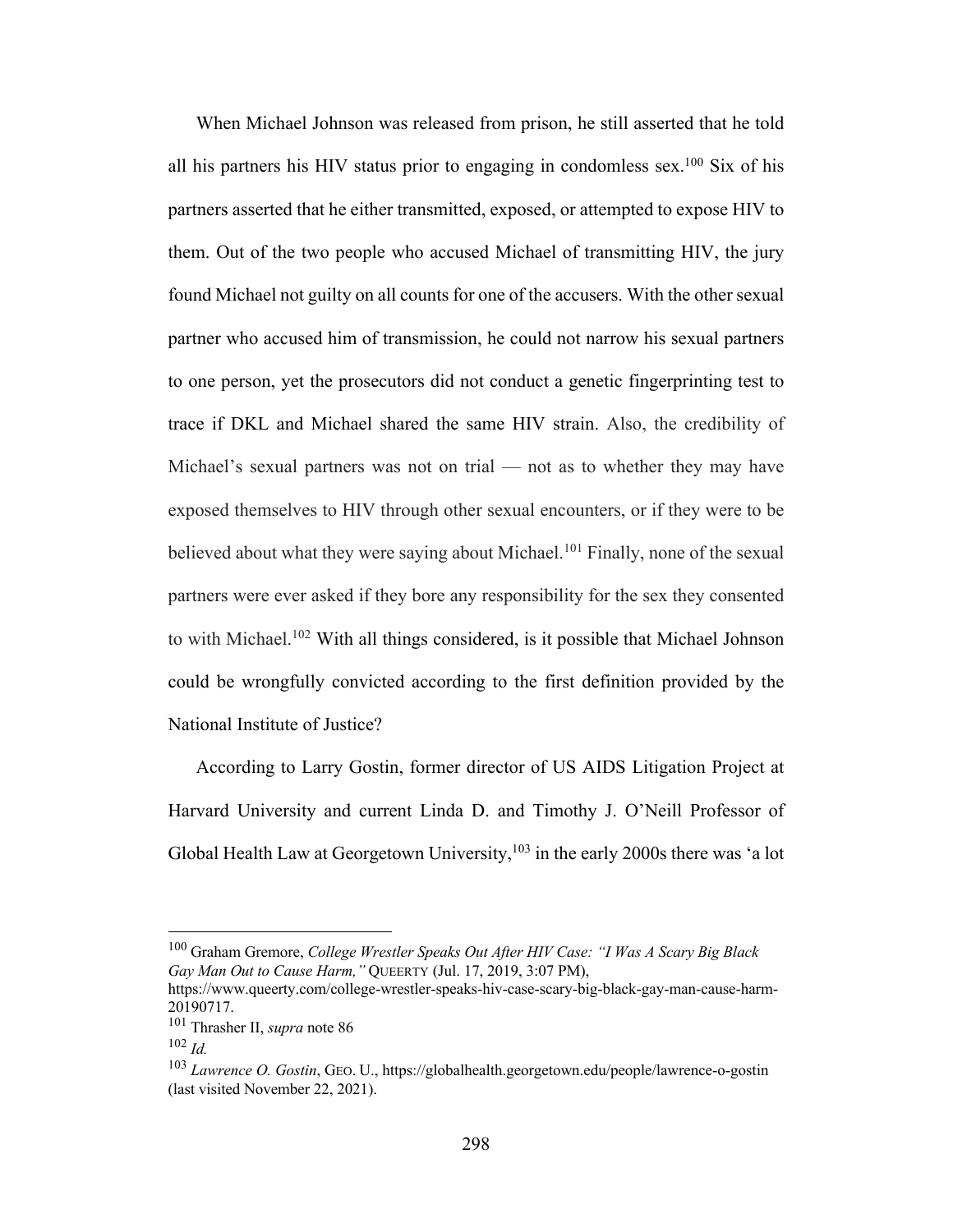of interest' in the United States using genetic sequences from HIV in court cases between sexual partners.<sup>104</sup> Genetic fingerprinting for purposes of litigation has not only peaked interest in the United States but during criminal proceedings in Australia<sup>105</sup> and Sweden.<sup>106</sup> In fact, scientists in the United States and Great Britain have used viral genetic studies to show that a surgeon living with HIV in Baltimore did not transmit HIV to a woman he treated.<sup>107</sup> The woman asserted that she had no other factors that would put her at risk for exposure or transmission of HIV, but it was then uncovered that she had received a blood transfusion at the time of the operation.108 The international scientists proved that the strains of HIV in the donated blood were much more closely related to the woman's strains than the strains of HIV in the surgeon.<sup>109</sup> International scientists also report that the use of vital genetic data for forensic science is much more complex than other techniques, such as DNA fingerprinting.<sup>110</sup> Scientists would have to purify and clone samples of HIV from the parties involved to then compare the sequences of viral DNA.<sup>111</sup> In one case in Florida, sequences of DNA from five patients' strains were 'virtually

<sup>104</sup> Phyllida Brown, *Lawyers Look to Genetics to Prove HIV 'Guilt,'* NEW SCIENTIST (July 10, 1992), https://www.newscientist.com/article/mg13518290-500-lawyers-look-to-genetics-to-provehiv-guilt/.

<sup>105</sup> *Tracking HIV Transmission Through DNA*, POZ, (Apr. 30, 2007),

https://www.poz.com/article/Tracking-HIV-Transmission-Through-DNA-11783-5006. <sup>106</sup> Liz Hunt, *HIV Data Used in Court to Link Rapist and Victim*, INDEPENDENT (Feb. 18, 1993,

<sup>12:02</sup> AM), https://www.independent.co.uk/news/uk/hiv-data-used-in-court-to-link-rapist-andvictim-1473601.html.

<sup>107</sup> Brown, *supra* note 104.

<sup>108</sup> *Id.*

<sup>109</sup> *Id.*

<sup>110</sup> *Id.*

 $^{111}$  *Id*.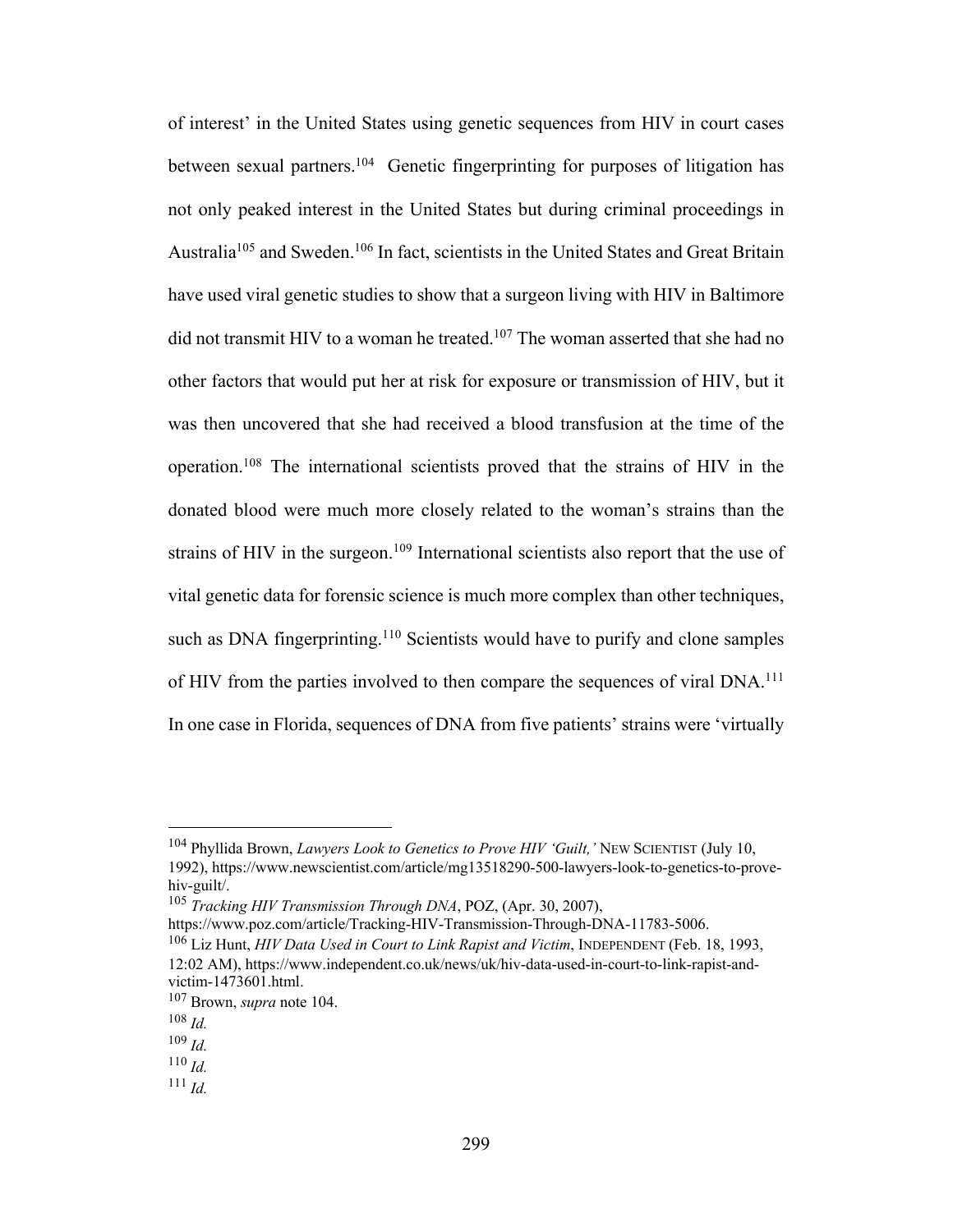identical' to sequences of a dentist who was living with HIV and treated them as his patients.<sup>112</sup>

Relating to Michael's case, Michael did not deny that he had sex with DKL. In fact, he conceded to that fact. Michael said he disclosed his HIV status and the two continued to have condomless sex. DKL asserted that Michael told him during all sexual encounters that he was "[c]lean." The police reports also indicated that DKL had condomless sex with more people than just Michael and could tell if some of his partners were "[c]lean" just "[b]y looking at them." What is unclear is why the prosecutors did not test the strains of HIV to address the issue of tracing the strain. Could DKL's strains and Michael's strains be tested now? Likely not. At this point, according to international scientists, someone who has been living with HIV for more than four years "[w]ould be hard-pressed to point blame at any single individual because their strains would have diverged so much in that time."<sup>113</sup> In fact, one scientist mentioned, "[F]or the courts to rely exclusively on such data would be a major mistake."<sup>114</sup>

Also, genetic fingerprinting is costly. Scientists posit that an uptick in lawsuits will arise because of genetic fingerprinting which will become a burden on research facilities. International scientists have agreed that cases where healthcare workers and patients are involved must be analyzed through genetic testing because of the important implications as it relates to public health.<sup>115</sup> However, proving

- <sup>112</sup> *Id.*
- <sup>113</sup> *Id.*
- <sup>114</sup> *Id.*
- <sup>115</sup> *Id.*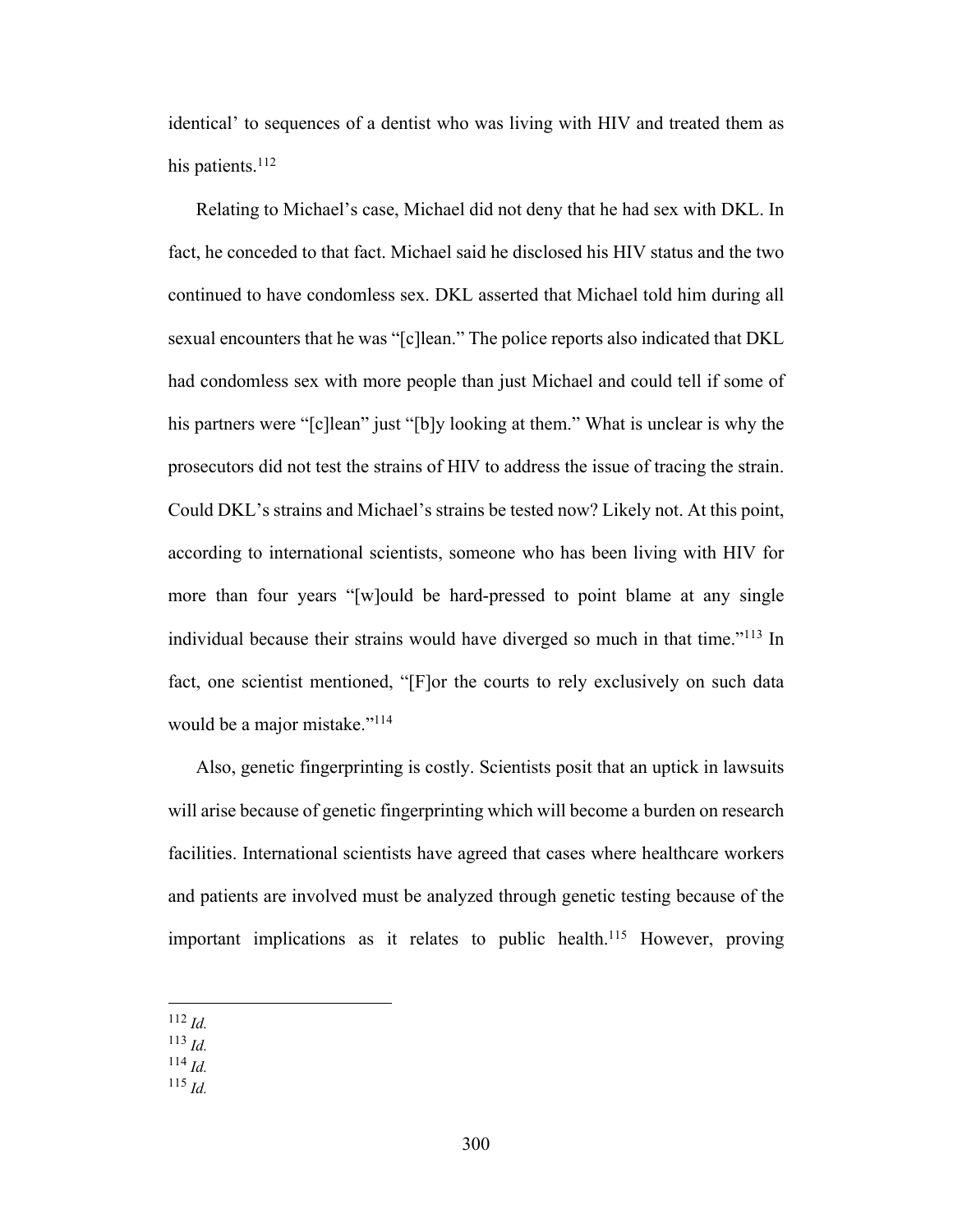transmission between consenting adults is more of an interest to lawyers, they confess.116 One of the scientists estimated the cost of the test to range from \$10,000 to \$100,000.117

Not only is genetic fingerprinting costly, but it is not a perfect system and could consequently end up perpetuating wrongful convictions. In the late 1990s, a Louisiana gastroenterologist was found guilty of "[a]ttempted murder" for deliberately transmitting HIV to a former lover after she threatened to break off their decade-long affair.118 This was in the first criminal case in the United States that used a DNA analysis of HIV strains.<sup>119</sup> She alleged that he replaced her regular vitamin injections with blood with HIV, from his patients.120 The prosecution arranged for an analysis of the HIV strains in the blood samples of the defendant's patients to determine whether the gene sequences were closely related.<sup>121</sup> The prosecution reported that the strains from the two samples were more closely related to each other than to a set of controls from other people living with HIV in the Lafayette, Louisiana, area.<sup>122</sup>

Further, the prosecution presented evidence that seven men with whom the woman had sex with between 1984 and 1995 (including the defendant) had all tested negative for  $HIV.<sup>123</sup>$  On the other hand, the defense called a witness, Bette

<sup>116</sup> *Id.*

<sup>117</sup> *Id.*

<sup>118</sup> Gretchen Vogel, *DNA Strain Analysis Debuts in Murder Trial*, SCIENCE.ORG (Oct. 27, 1998), https://www.science.org/content/article/dna-strain-analysis-debuts-murder-trial.

<sup>119</sup> *Id.*

<sup>120</sup> *Id.*

<sup>121</sup> *Id.*

<sup>122</sup> *Id.*

<sup>123</sup> *Id.*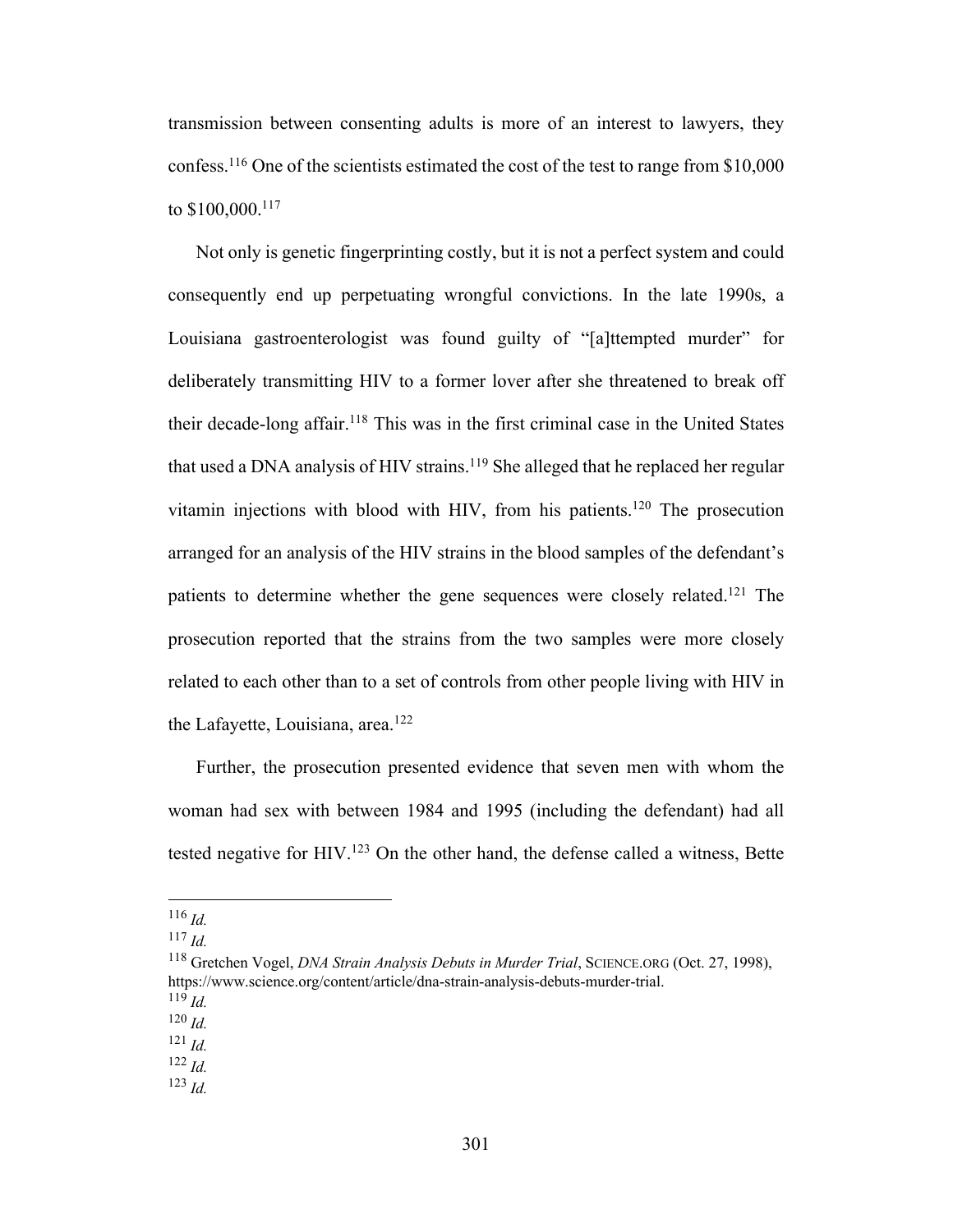Korber, the then-head of the national HIV database at Los Alamos National Laboratory, who told the jury that the similarity between the strains "[c]ould have been mere chance."124 Following a search of a database of HIV strains in Louisiana, she reported that two pairs of different viral infections appeared to be more closely related than the patient's and the victim's strain, with no known or probable links to each other.<sup>125</sup>

With all things considered, genetic fingerprinting could have determined whether DKL and Michael Johnson shared the same HIV strain. This science would have been helpful to give the prosecution office more than circumstantial and corroborating evidence. However, the Louisiana case shows that genetic fingerprinting is not a perfect tool which could lead to multiple similar strains, potentially leaving people exposed to wrongful convictions. Also, matching the strains of HIV does not help determine whether Michael told DKL that he is living with HIV and whether DKL consented to having condomless sex with him.

Research shows a racial dynamic exists as to who is prosecuted and for "[e]xposing others to HIV" and how certain people are sentenced.<sup>126</sup> A study published in the *AIDS and Behavior* journal examined HIV "[c]riminal exposure"

*In a case of wrongful sentencing rather than conviction: Does research explain how a Black gay male who has committed his first offense can be given a 30-year sentence in prison?*

<sup>124</sup> *Id.*

<sup>125</sup> *Id.*

<sup>126</sup> Thrasher I, *supra* note 7.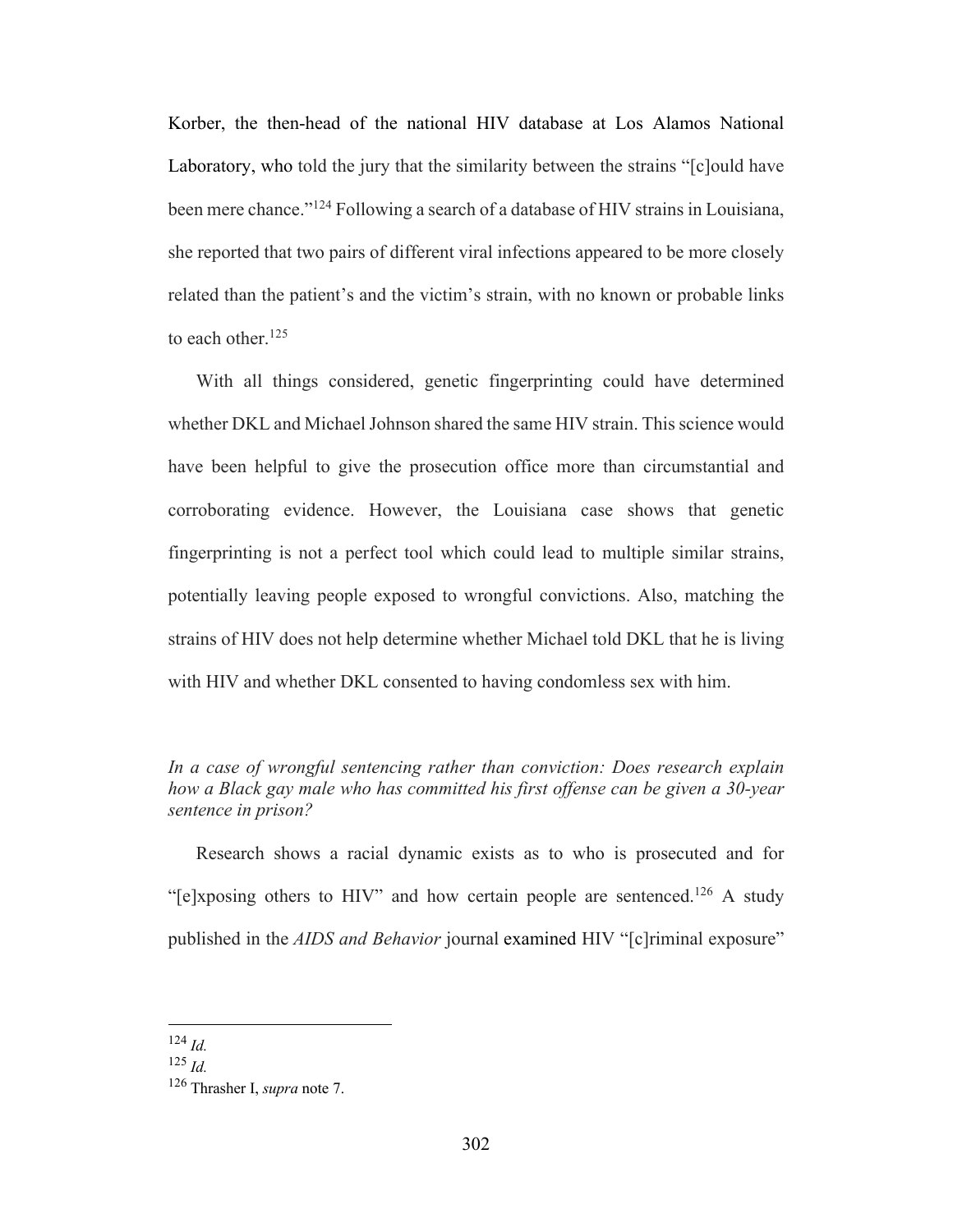and prosecutions in Nashville, Tennessee, from 2000-2010.127 The research found that "[P]ersons who were [B]lack were more likely to be convicted of criminal HIV exposure related to a sexual interaction than persons who were white," and that "[i]ndividuals who were [B]lack received significantly longer sentences than those who were white."<sup>128</sup>

## **IX. Michael Johnson Is Released from Prison**

In July 2019, Michael was released from custody.129 In an interview with his local TV news station, Michael continued to assert his innocence. In the interview, he believed that he was painted out to be a villain by the media and prosecutors as a "[s]cary big [B]lack gay man wrestler that was out to cause harm."130 When asked if he was dishonest with his sexual partners about his HIV status, Michael responded, "[I] would never think of doing that to anyone […]. I do not have anything to prove that the person was lying and that I was telling the truth. And it was a he-said, he-said situation."131 When Michael was released from prison, he shared that he aspires to go back to school to finish his degree in the hopes of becoming a wrestling coach.<sup>132</sup> He also wants to use his story to help get HIV transmission laws repealed not just in Missouri, but throughout the country.<sup>133</sup>

- 
- <sup>127</sup> *Id*. 128 *Id.*

- <sup>130</sup> *Id.*
- <sup>131</sup> *Id.*
- <sup>132</sup> *Id.*
- <sup>133</sup> *Id.*

<sup>129</sup> Gremore, *supra* note 100.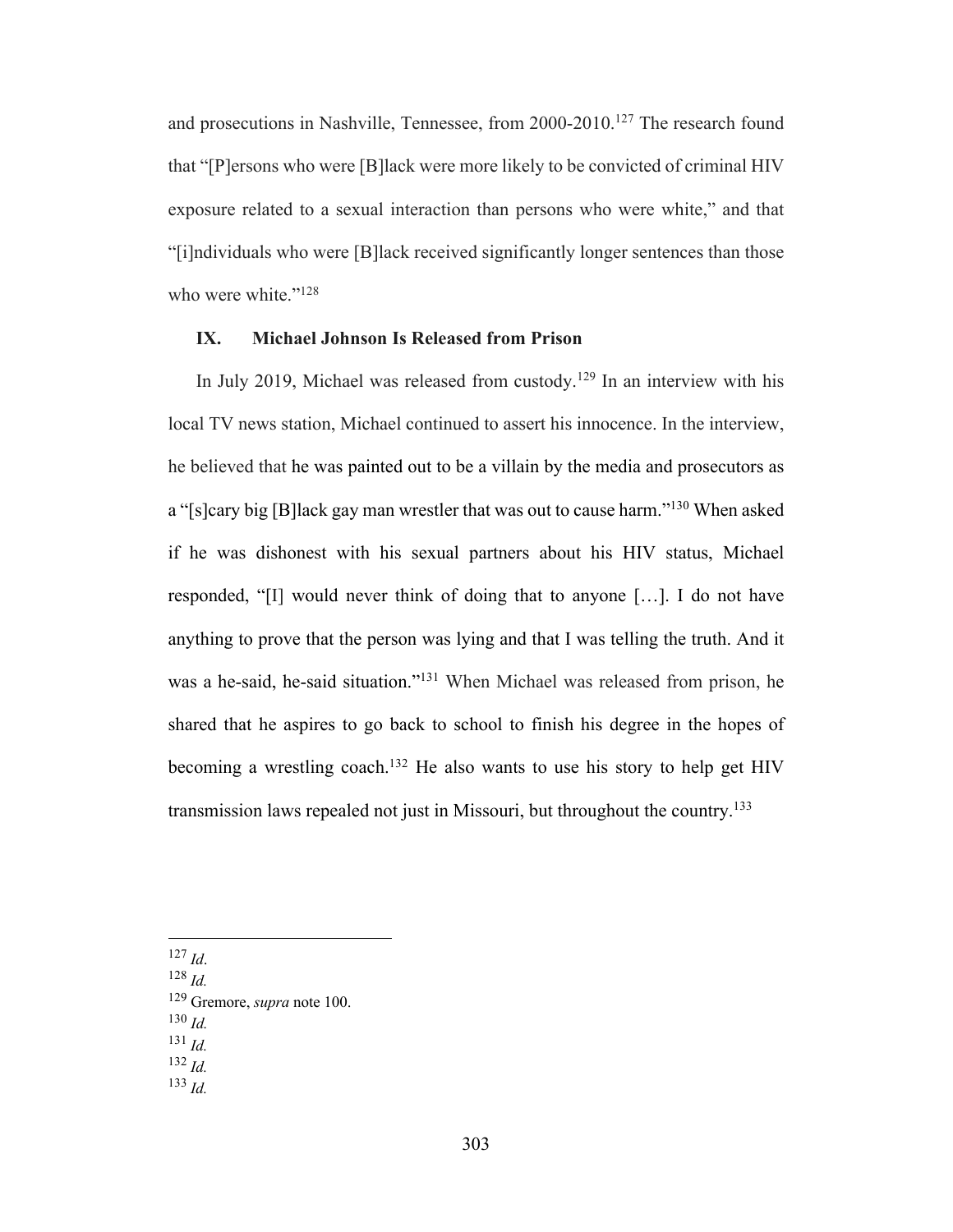#### **X. HIV in Missouri in 2021**

Six years following Michael's sentence, Missouri's Republican Governor, Mike Parson, signed *Senate Bill 53* (SB-53) that included provisions to reform the state's HIV crime laws.<sup>134</sup> Senator Holly Rehder (R-27) and Representative Phil Christofanelli (R-105) introduced the legislation with the aim to rewrite Missouri's HIV-specific criminal laws.<sup>135</sup> The law took effect on August 28, 2021.<sup>136</sup> Hereinafter, SB-53 will be referenced as the Serious Infectious or Communicable Disease Law and as the modernized law. This law is wide-ranging as it also bans chokeholds, requires jails and prisons to provide vaginal hygiene products at no cost and allows prosecutors to challenge wrongful convictions, among other provisions.137 Four different versions of the bill were filed in four different legislative sessions before it was finally passed.138 Here is a summary of the modernized law:

> EXPOSING OTHERS TO SERIOUS INFECTIOUS OR COMMUNICABLE DISEASES (Sections 191.677,545.940, 575.155, & 575.157)139

Under current law, it is illegal for a person knowingly infected with HIV to donate blood, organs, tissue, or sperm, unless for medical research, as well as illegal for such person to act recklessly in

<sup>134</sup> Trenton Straube, *Missouri Takes "A Really Strong Step" in Updating Its HIV Crime Laws*, POZ (July 16, 2021) https://www.poz.com/article/missouri-takes-really-strong-step-updating-hivcrime-laws.

<sup>135</sup> EMPOWER MO., *supra* note 48.

<sup>136</sup> Straube, *supra* note 134.

<sup>137</sup> *Id.*

<sup>138</sup> Sophie Hurwitz, *After 30 Years, Missouri Reforms HIV Transmission Criminalization Law*, MO. INDEP. (Aug. 5, 2021), https://missouriindependent.com/2021/08/05/after-30-years-missourireforms-hiv-transmission-criminalization-law/.

<sup>&</sup>lt;sup>139</sup> S.B. 53, 101st Gen. Assemb., Reg. Sess. (Mo. 2021) (bill summary by Mary Grace Bruntrager, Staff Attorney, Missouri Senate Research Office).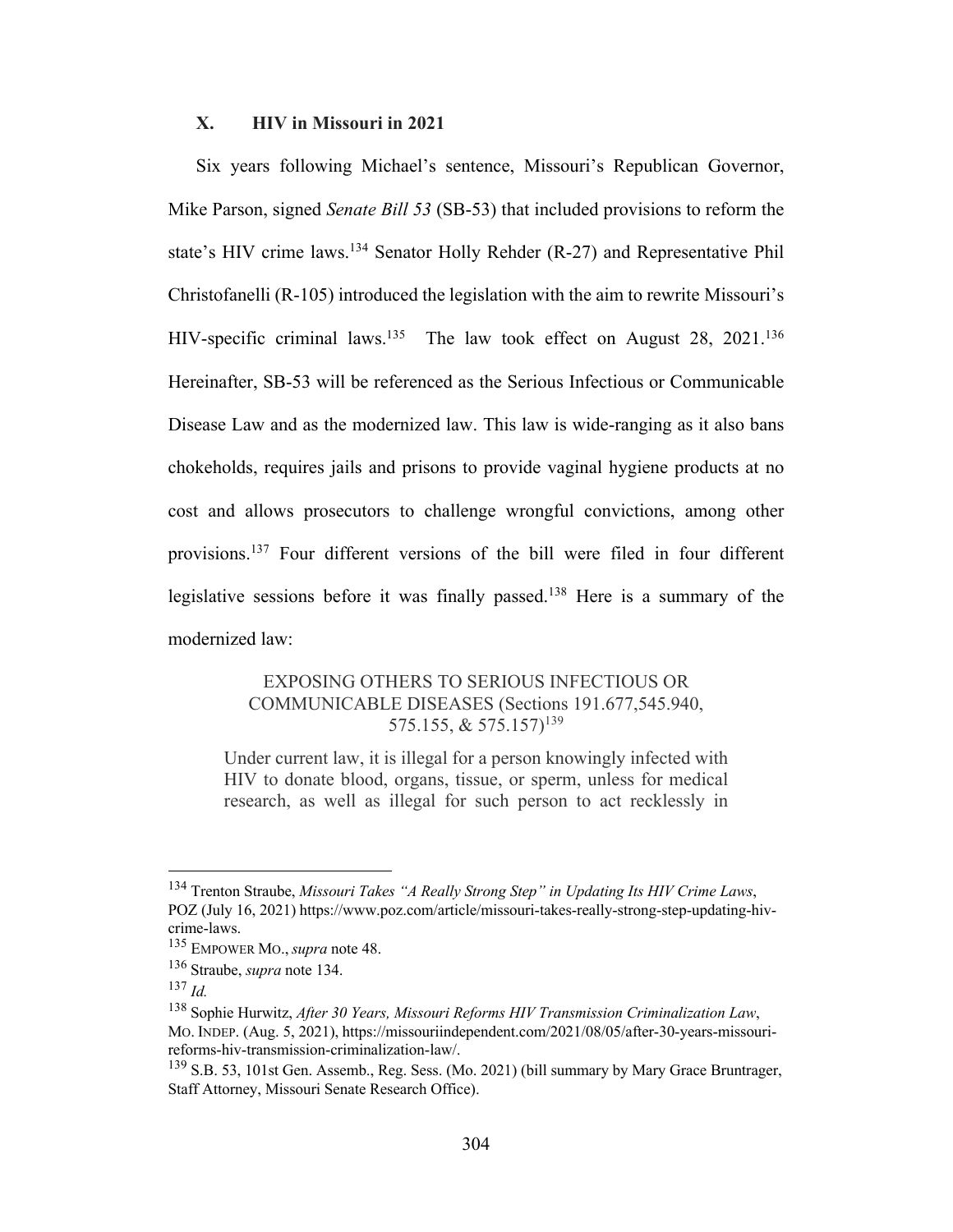exposing another person to HIV without their knowledge and consent.

This act modifies those provisions to make it unlawful for a person knowingly infected with a serious infectious or communicable disease to: (1) donate blood, organs, tissue, or sperm, unless for medical research or as deemed medically appropriate by a licensed physician; (2) knowingly expose another person to the disease through an activity that creates a substantial risk of transmission; or (3) act in a reckless manner by exposing another person to the disease through an activity that creates a substantial risk of disease transmission. A "serious infectious or communicable disease" is defined as a non-airborne or non-respiratory disease spread from person to person that is fatal or causes disabling long-term consequences in the absence of lifelong treatment and management. The penalty for donation of blood, organs, tissue, or sperm while knowingly infected with the disease or knowingly exposing another person to the disease shall be a Class D felony, rather than the current Class B felony, and a Class C felony, rather than the current Class A felony, if the victim contracts the disease. The penalty for recklessly exposing another person is a Class A misdemeanor.

It shall be an affirmative defense to this offense if the person exposed to the disease knew that the infected person was infected with the disease at the time of the exposure and consented to the exposure.

This act specifies the actions to be taken during a judicial proceeding to protect the identifying information of the victim and the defendant from public release, except as otherwise specified. Additionally, this amendment changes similar provisions involving exposure of persons in correctional centers, jails, or certain mental health facilities to HIV or hepatitis B or C to exposure to a serious infectious or communicable disease when the nature of the exposure to the bodily fluid has been scientifically shown to be a means of transmission of the disease.

These provisions are identical to provisions in SCS/HB 530 & HCS/HB 292 (2021) and substantially similar to HCS/HB 755 (2021) and SCS/SB 65 (2021) and similar to HB 1691 (2020).

Missouri also joins Oregon and California to approve a bill to increase

access to HIV risk prevention medication. State Sen. Greg Razer (D-25) and state

Rep. Phil Christofanelli (R-105) backed the legislation with support from Empower

Missouri and the Missouri HIV Justice Coalition to allow pharmacists to dispense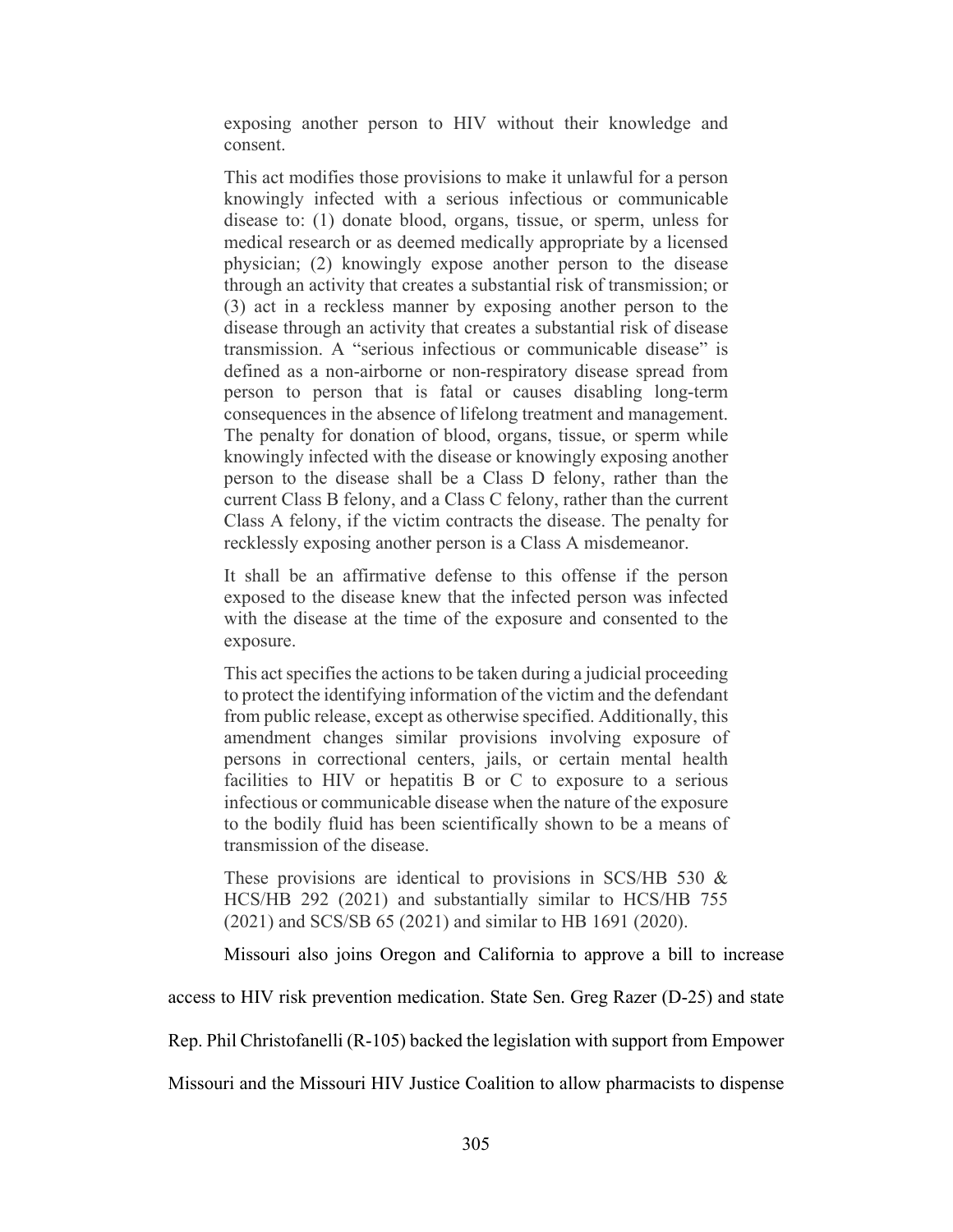post-exposure prophylaxis (often referred to as PEP) without a doctor's prescription to anyone who fears that they might have been exposed to  $HIV.<sup>140</sup>$  If taken within 72 hours after exposure, PEP reduces the risk of contracting HIV by more than 80 percent.141 By law, pharmacists must be authorized by a licensed doctor who determines the protocol to dispense the medication.<sup>142</sup> This law has a similar protocol that is in place for pharmacists who are authorized to administer vaccines.143 Mallory Rusch, the Executive Director of Empower Missouri, a Missouri-based HIV advocacy organization, notes, "[O]ne of the goals of the Missouri HIV Justice Coalition is to ensure that all Missourians will have unfettered access to HIV testing and treatment. […] The passage of this legislation is a huge step towards this goal and will have a measurable impact in reducing the spread of HIV in our communities. We're proud that Missouri is now a national leader in the movement to expand access to PEP."<sup>144</sup>

#### *Analyzing The Serious Infectious or Communicable Disease Law*

This analysis of the Serious Infectious or Communicable Disease law involves the implication of HIV exposure or transmission, from two consenting adults. This analysis does not include non-consensual sex between adults and sex between adults and children, which is also legally non-consensual. Adult survivors of sexual

<sup>140</sup> *Missouri Approves Bill to Increase Access to HIV Risk Prevention Drug*, ST. LOUIS AM., http://www.stlamerican.com/business/business\_news/missouri-approves-bill-to-increase-accessto-hiv-risk-prevention-drug/article\_b49023f2-b77d-11eb-bdd7-8329cc47244f.html (last visited November 23, 2021).

<sup>141</sup> *Id.*

<sup>142</sup> *Id.*

<sup>143</sup> *Id.*

<sup>144</sup> *Id.*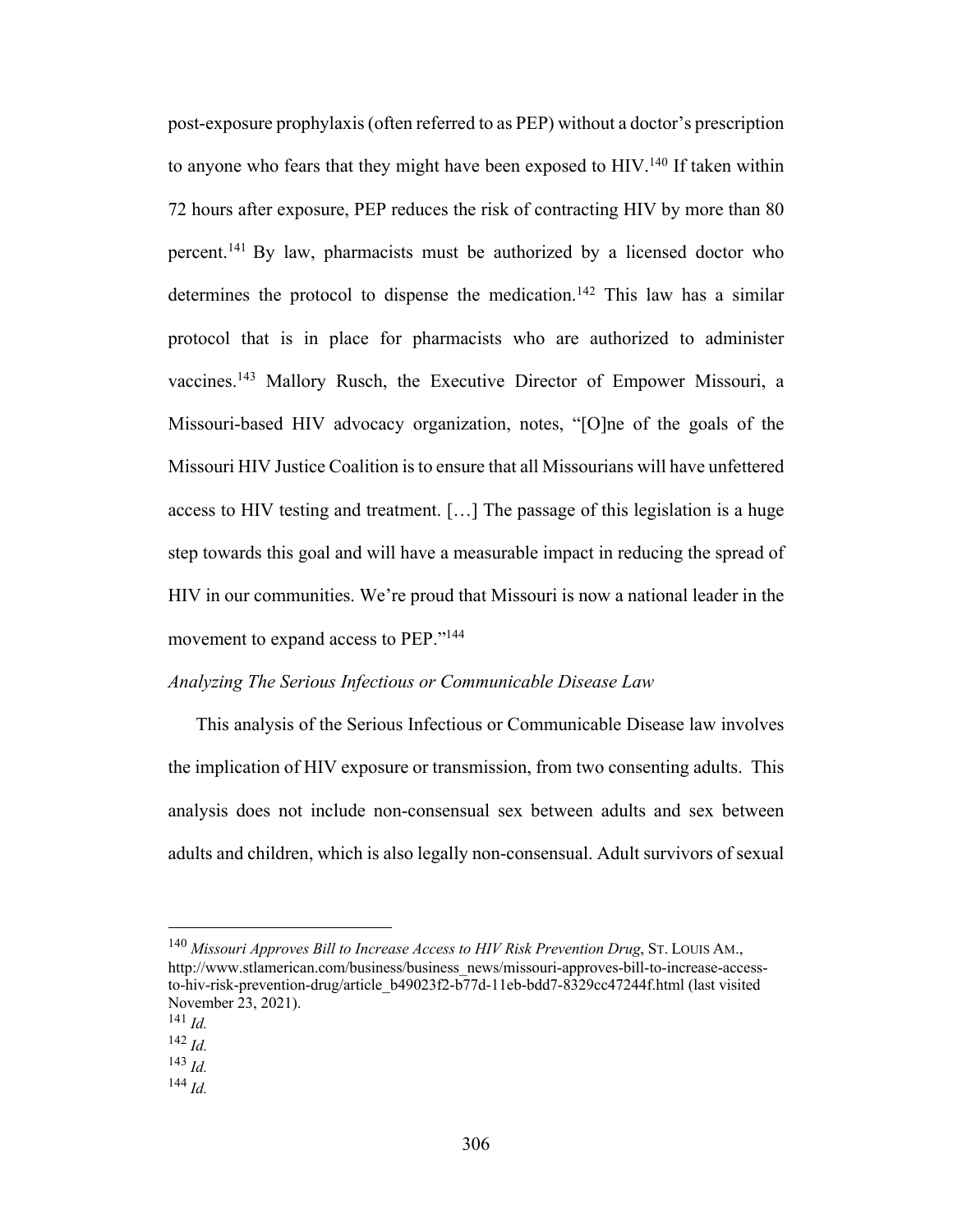assault do not have the opportunity to consent. In addition to the assault itself, survivors are subjected to the additional risk of exposure or transmission itself. Also, sex between an adult and children is criminalized in the United States to protect children who are not yet capable of making informed decisions to protect their interests. As a result, this analysis only focuses on the impact of the modernized law on consenting adults in Missouri.

The most apparent changes include the crime of "[r]eckless exposure" of someone to HIV has been downgraded from a Class B felony to a Class D felony.<sup>145</sup> The law lowers the punishment for exposure to HIV and raises the level of intent prosecutors must prove in order to convict a person living with HIV of a felony.<sup>146</sup> The standard was "[r]ecklessly" expose someone to HIV; now, prosecutors must prove the person with HIV "[k]nowingly" exposed their partner to HIV.<sup>147</sup> Further, if HIV is transmitted, the minimum sentence the person with HIV can now face is three years instead of 10 years. The law also states that if a person acts "[i]n a reckless manner by exposing" someone to an infectious or communicable disease, a person could be charged with a Class A misdemeanor and be jailed for up to one year.<sup>148</sup> The modernized law also eliminates the "[c]ondom use is not a defense" provision and allows both the accusers and the accused to maintain the privacy of

<sup>145</sup> Hurwitz, *supra* note 138.

<sup>146</sup> Straube, *supra* note 134.

<sup>147</sup> *Id.*

<sup>148</sup> *HIV Criminal Law Reform in Missouri Retains Felony Punishments for Exposure and Continues to Target Sex Workers and Incarcerated PLHIV*, CTR. FOR HIV L. & POL'Y, https://www.hivlawandpolicy.org/news/hiv-criminal-law-reform-missouri-retains-felonypunishments-exposure-and-continues-target-sex (last visited November 23, 2021).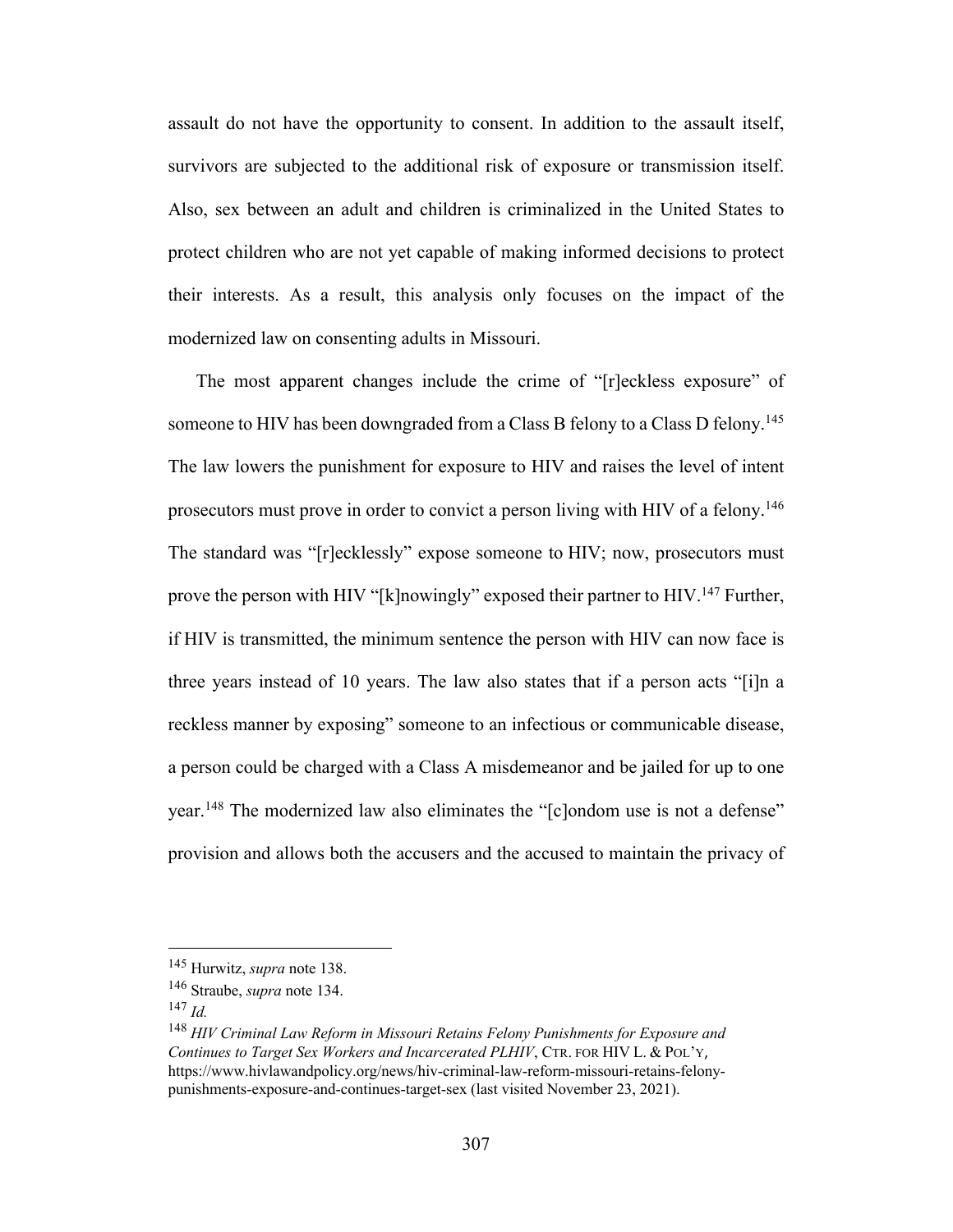their identity and their health status.<sup>149</sup> However, the modernized law also does not address Missouri's penalty enhancement for sex workers living with HIV; leaves in place the felony-level punishment for needle sharing as well as organ, blood, and tissue donation by people living with HIV (with exception for medically appropriate blood and organ donation); and expands the list of diseases which can be criminalized for the offense of endangering a corrections or Department of Mental Health employee by people incarcerated.<sup>150</sup> Previously, the law only applied to exposure to HIV, Hepatitis B, or Hepatitis  $C^{151}$ 

## *Should the language of intent for the accused be narrowed from knowingly to purposefully?*

The first consideration is whether the *intent* of the accused should be narrower from "[k]nowingly" to "[p]urposefully." Under the revised law, "[i]t is illegal for a person knowingly infected with HIV to donate blood, organs, tissue, or sperm, unless for medical research, as well as illegal for such person to act recklessly in exposing another person to HIV without their knowledge and consent."152 According to the Model Penal Code, which is used in Missouri, "[k]nowingly" has the meaning specified in Section 2.02 and equivalent terms such as "[k]nowing" or "[w]ith knowledge" have the same meaning.<sup>153</sup> "[P]urposely" has the meaning specified in Section 2.02 and equivalent terms such as "[w]ith

<sup>153</sup> *Model Penal Code – Selected Provisions*, UMKC SCH. OF L.,

 $^{149}$  *Id.* 

<sup>150</sup> *Id.*

<sup>151</sup> *Id.*

<sup>152</sup> S.B. 53, 101st Gen. Assemb., Reg. Sess. (Mo. 2021).

https://www1.law.umkc.edu/suni/crimlaw/mpc\_provisions/model\_penal\_code\_default\_rules.htm (last visited November 23, 2021).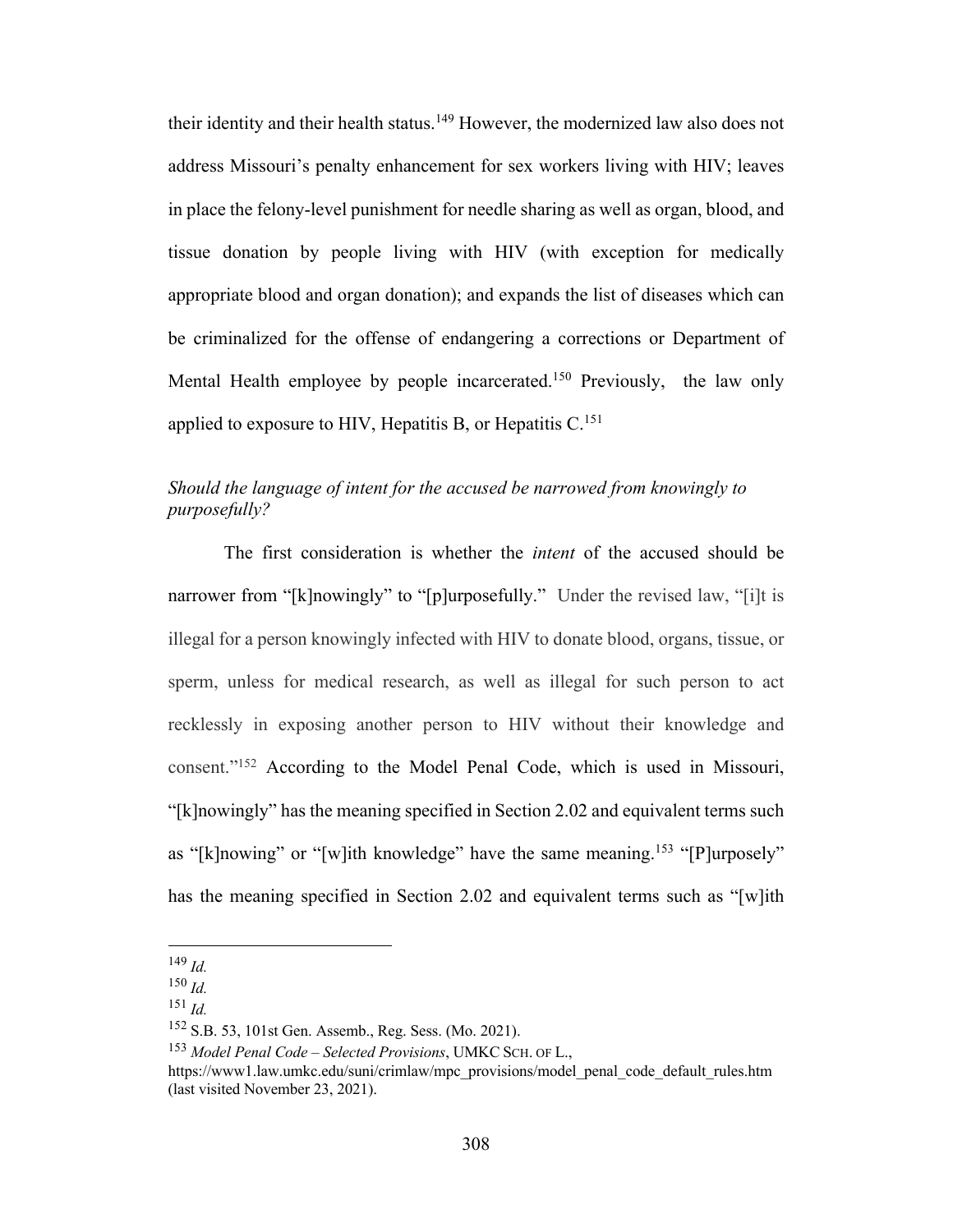purpose," "[d]esigned" or "[w]ith design" have the same meaning.154 To compare, the "[p]urposefully" standard means that the prosecutor would have the burden of proof that someone living with HIV did "[i]ntend to bring about a result" of exposure and/or transmission to HIV to be prosecuted.<sup>155</sup> An example of a purposeful transmission of HIV in St. Charles, Missouri, is when the State of Missouri convicted Brian Stewart, a former blood worker in a hospital, for injecting his son with blood which contains HIV, in the hopes that his son died to avoid child support.<sup>156</sup> He was given a life sentence with eligibility for parole after 15 years; he was up for parole in 2021.<sup>157</sup> Whereas the "[k]nowingly" standard means that the prosecutor would have the burden of proof that someone living with HIV was "[p]ractically certain that the result will occur" of exposure and/or transmission of HIV.158

On one hand, the modernized law has already narrowed the HIV transmission intent of the accused from "[r]ecklessly" to "[k]nowingly." The law used to support that people living with HIV were acting "[r]ecklessly" if they had sex or allowed any other form of HIV "[e]xposure" without disclosing.<sup>159</sup> The law did not protect

<sup>156</sup> Justin Heckert, *A Positive Life: How a Son Survived Being Injected with HIV By His Father*, GQ (Apr. 28, 2016), https://www.gq.com/story/son-survives-hiv-injected-by-father-brian-stewart.

<sup>154</sup> *Id.*

<sup>155</sup> *Criminal Intent*, LUMEN LEARNING, https://courses.lumenlearning.com/sunycriminallaw/chapter/4-2-criminal-intent/ (last visited November 23, 2021).

<sup>157</sup> Lucy Hancock, *Bryan Jackson: My Father Injected Me with HIV*, BBC NEWS (Oct. 19, 2016), https://www.bbc.com/news/magazine-37696071. According to the Missouri Department of Corrections, he is still incarcerated. *Offender Search,* MO. DEPT. CORR.,

https://web.mo.gov/doc/offSearchWeb/offenderListAction.do?docId=1018559 (last visited May 28, 2022).

<sup>158</sup> LUMEN LEARNING, *supra* note 155.

<sup>159</sup> Devin Hursey, *Missouri's Redo of its HIV Criminalization Law Is A Good Start – But It's Not Enough*, BODY (July 23, 2021), https://www.thebody.com/article/missouri-hiv-criminalizationlaw-reform.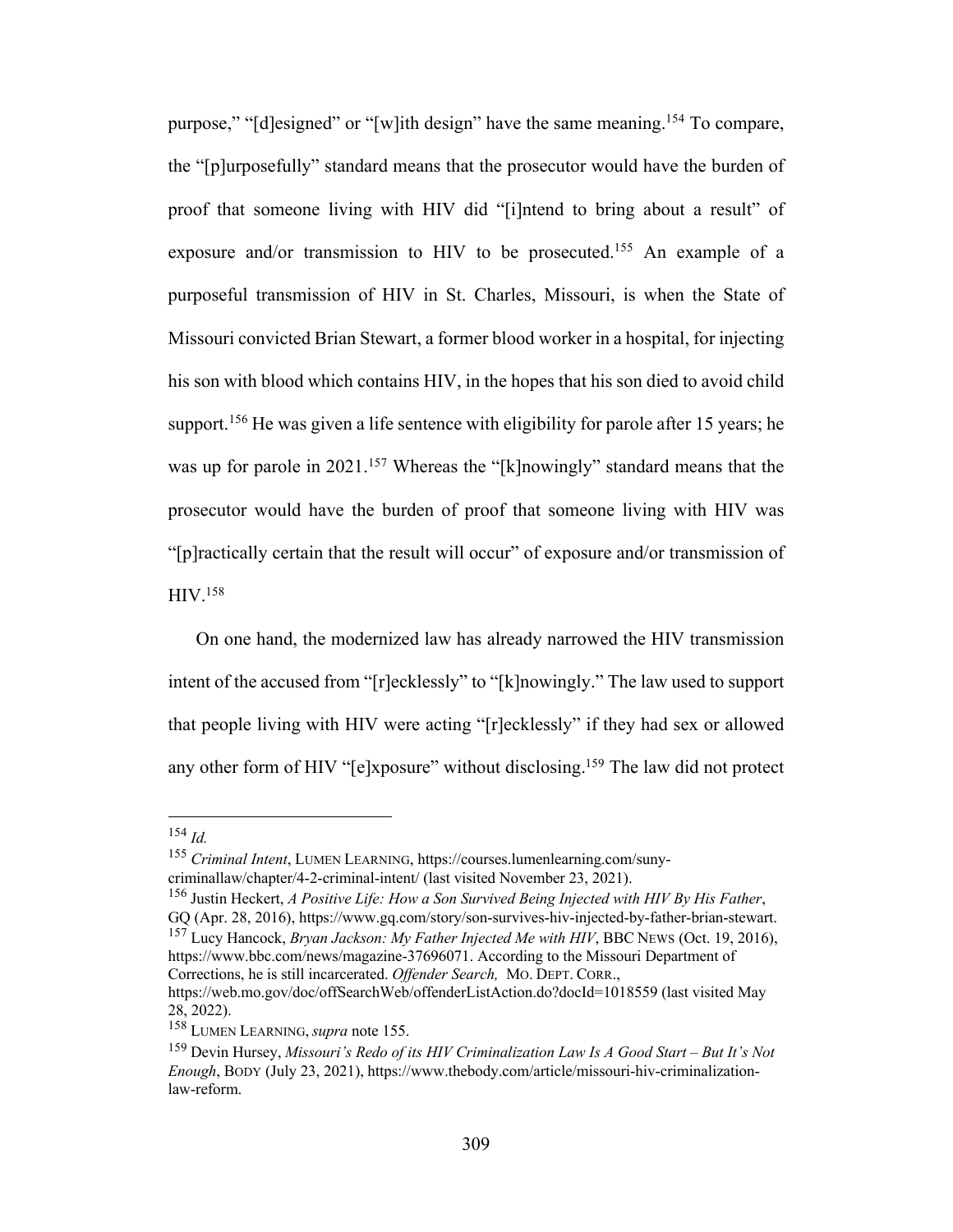people using prevention methods (condoms) or a person living with HIV who had a suppressed viral load, which also prevents transmission.<sup>160</sup> The "[k]nowingly" standard protects accused people living with HIV from prosecution who are using effective prevention methods.<sup>161</sup> Also, the specific word "[H]IV" is removed from the criminal code and is replaced with "[n]on airborne disease spread from person to person that is fatal or causes disabling long-term consequences in the absence of lifelong treatment and management."<sup>162</sup>

On the other hand, how many people who have been convicted of exposing someone to or transmitting HIV have intentionally wanted to transmit HIV? According to Stephen Frost, author of *HIV Criminalization Laws: A Poor Public Policy Choice In The New Era of PrEP*, criminalizing the transmission of HIV assumes that the majority of people living with HIV do so intentionally or purposefully to injure someone; common sense dictates that is not the case.<sup>163</sup> Beyond common sense, studies show that people who learn that they are living with HIV modify their behavior to reduce the risk of transmission.<sup>164</sup> By narrowing the language of intent from "[k]knowingly" to "[p]urposefully, Missouri will be ensuring that purposefully transmissions such as in the Brian Stewart case are handled by the law without prosecuting Missourians living with HIV that are not

<sup>160</sup> *Id.*

<sup>161</sup> *Id.*

<sup>162</sup> *Id.*

<sup>163</sup> Stephen Frost, *HIV Criminalization Laws: A Poor Public Policy Choice in the Era of PrEP*, 6 WAKE FOREST J.L. & POL'Y 319 (2016). <sup>164</sup> *Id.*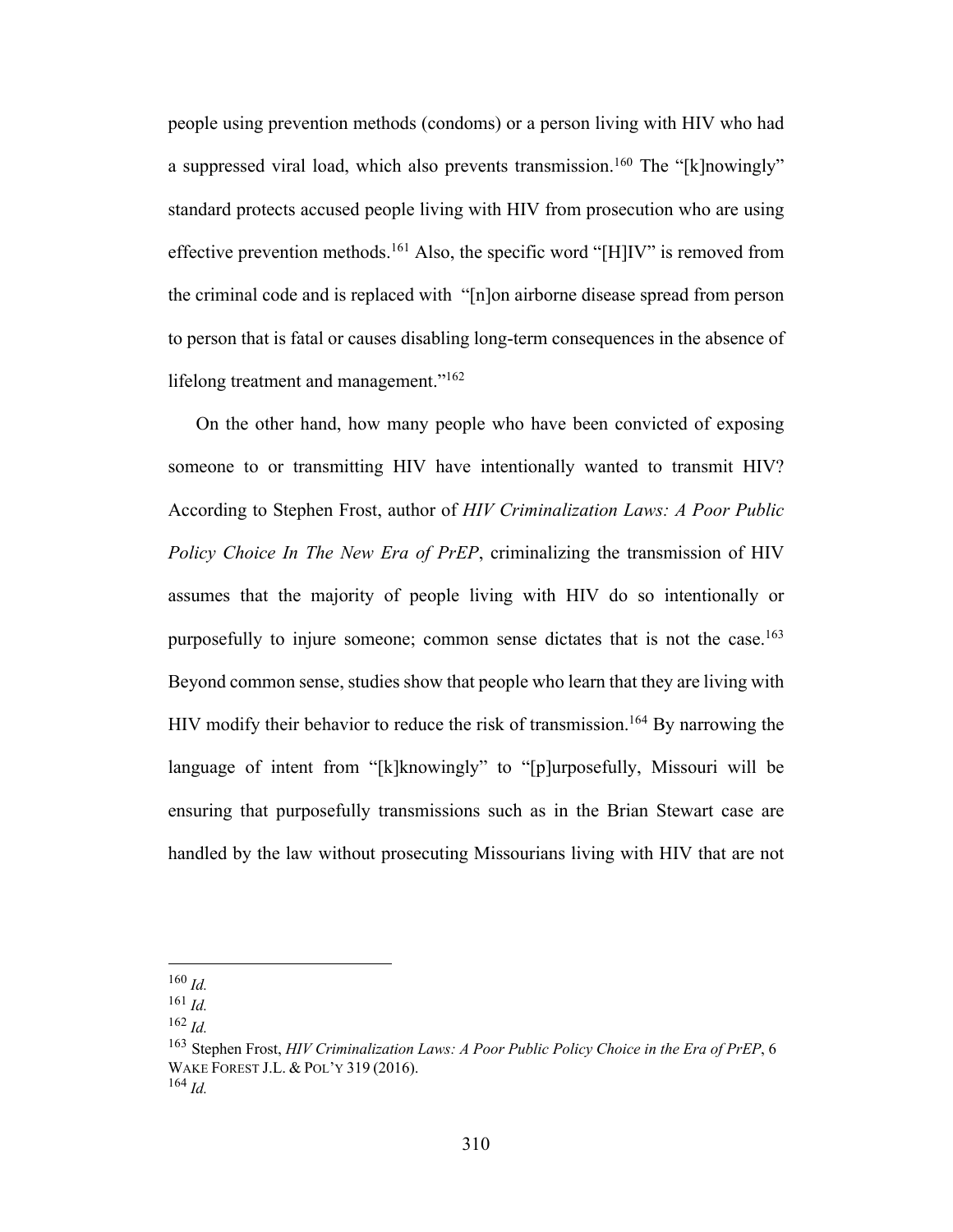purposefully attempting to expose, expose, or transmit HIV to any of their sexual partners.

#### *Whether a misdemeanor is appropriate instead of a felony conviction?*

The next issue is whether a felony conviction is appropriate instead of a misdemeanor. According to the modernized law, "[t]he penalty for  $[\ldots]$  knowingly exposing another person to [a serious infectious or communicable] disease shall be a Class D felony, rather than the current Class B felony, and a Class C felony, rather than the current Class A felony, if the victim contracts the disease. The penalty for recklessly exposing another person is a Class A misdemeanor."165

On one hand, there are already significant improvements with the modernized law. Missouri has been commonly referred to as a "[d]isclosure law" state – meaning that the onus was always on the person living with HIV to disclose their state before engaging in anything the law would consider an "[e]xposure."166 Missouri law would consider "[e]xposure" any sort of sexual contact and contact with bodily fluids – including spitting and biting<sup>167</sup>, which are known not to transmit HIV.168 The Serious Infectious or Communicable Disease law will now only punish behaviors which are considered to carry a "[s]ubstantial risk of HIV transmission."169 As a result, the Class A felony of transmission is reduced to a Class C felony and the Class B felony is reduced to a Class D felony.170 The Class

<sup>165</sup> S.B. 53, 101st Gen. Assemb., Reg. Sess. (Mo. 2021).

<sup>166</sup> Hursey, *supra* note 159.

<sup>167</sup> *Id.*

<sup>168</sup> *What Are HIV and AIDS?*, *supra* note 21.

<sup>169</sup> Hursey, *supra* note 159.

 $170$  *Id.*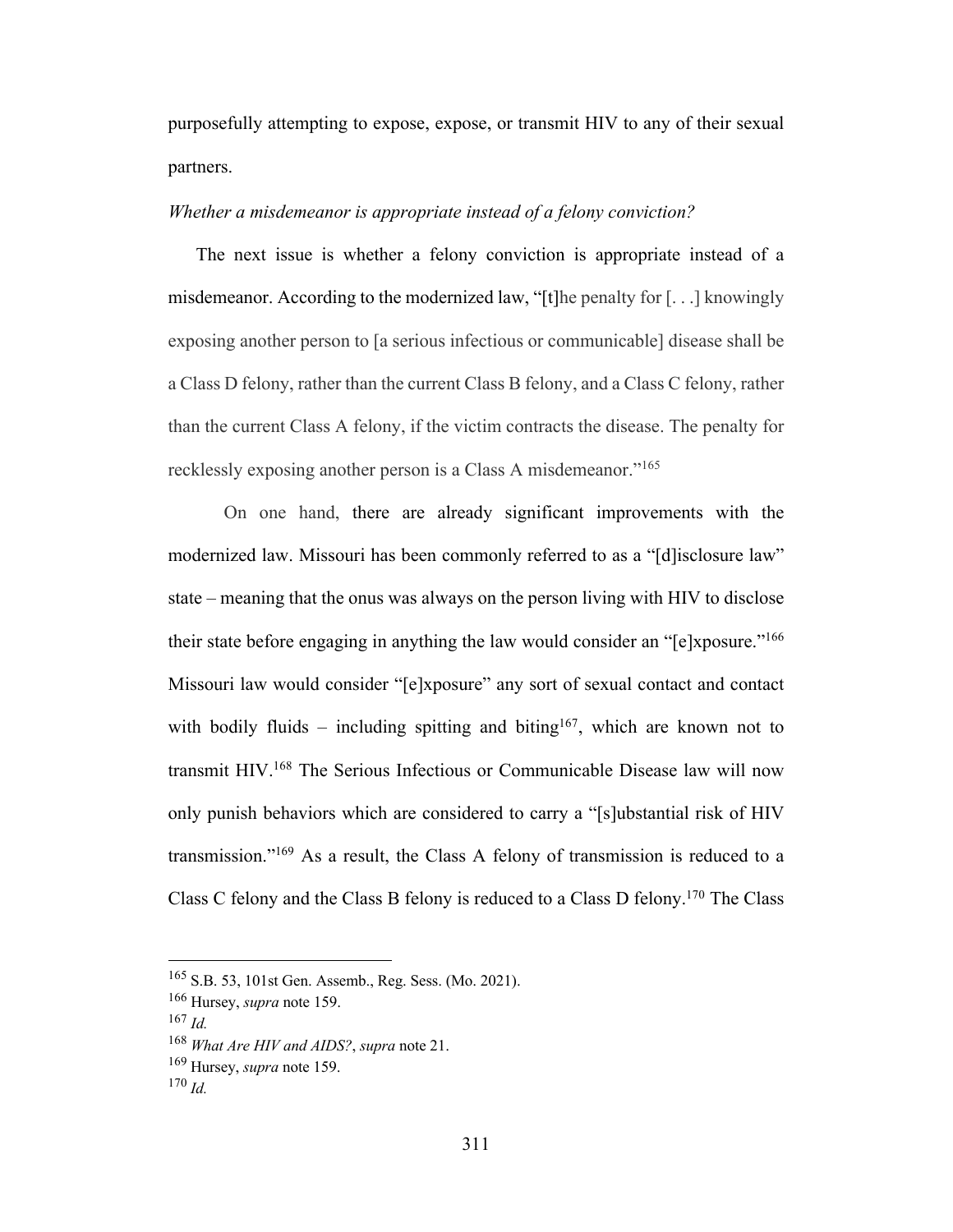A felony would get a person living with HIV 10-30 years, if the accuser received an HIV-positive diagnosis after the alleged exposure.<sup>171</sup> This reduction to Class C felony will now only carry a sentence of three to 10 years.<sup>172</sup> Under the old law, if transmission did not occur, even if the accused person could not prove that they disclosed their HIV status, the person could still be charged with a Class B felony, which is a five-to 15-year sentence.<sup>173</sup> This reduction is now to a Class D felony, which has no minimum sentence required and a maximum sentence of seven years.174

On the other hand, even under the modernized law, there is a concern of whether the punishment fits the crime. According to Demario Richardson of the Missouri HIV Justice Coalition, "[I] feel like the update is a step towards modernization, but there are still areas for improvement. [. . .] For instance, the felony penalties should be removed and [the language of intent] narrowed to 'purposely.'"175 The Serious Infectious or Communicable Disease law classifies transmitting HIV as a Class C felony and "[e]xposing" someone to HIV as a Class D felony.<sup>176</sup> In Missouri, a Class C felony is punishable by three to ten years in prison.177 The court can also impose a fine up to \$10,000.178 Class C felonies in Missouri include: involuntary manslaughter in the first degree; child molestation in

<sup>171</sup> *Id.*

 $^{175}$  *Id.* 

<sup>177</sup> Kimberly Benjamin, *Felonies in Missouri*, MO. DWI CRIMINAL L. CTR. (Dec. 16, 2019), https://www.dwicriminallawcenter.com/felony-missouri/. 178 *Id.*

<sup>172</sup> *Id.*

<sup>173</sup> *Id.*

<sup>174</sup> *Id.*

<sup>176</sup> S.B. 53, 101st Gen. Assemb., Reg. Sess. (Mo. 2021).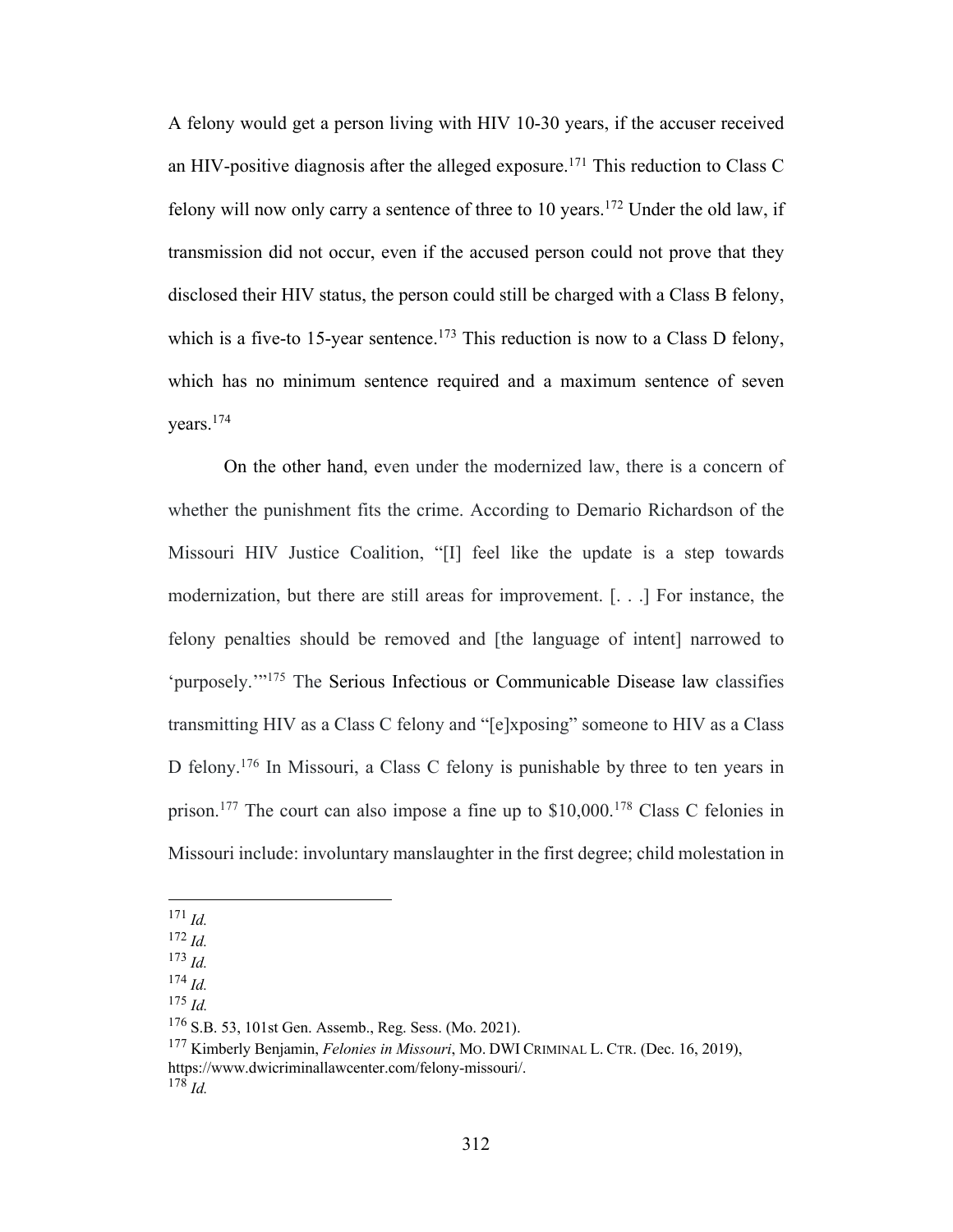the third degree, sexual abuse in the first degree, and drug trafficking in the second degree.179 A Class D felony in Missouri is punishable by up to seven years in prison, or one year in the county jail.<sup>180</sup> The court also can impose a fine up to  $$10,000$ <sup>181</sup> Courts may offer a chance for probation for most Class D felonies.182 Class D felonies in Missouri include: unlawful use of a weapon, rape in the second degree, first offense of possession of child pornography, terrorist threat in the first degree, and kidnapping in the second degree.<sup>183</sup> To compare, a Class A misdemeanor: up to one year in jail and/or a fine of up to  $$2,000$ .<sup>184</sup> A Class B misdemeanor: up to six months in jail and/or a fine of up to  $$1,000$ .<sup>185</sup> A Class C misdemeanor: up to 15 days in jail and/or a fine of up to \$700.186 A Class D misdemeanor: a fine of up to \$500.187 If someone is convicted of a Class C or D felony in Missouri, that person loses numerous rights by virtue of having a felony conviction.

However, some scholars and activists question whether criminal laws can achieve their prevention goals of deterring high-risk behaviors. Numerous studies have concluded that public health interventions can reduce high-risk behaviors and transmission of HIV and other sexually transmitted infections (STIs). However, there are no existing published studies which demonstrate the effectiveness of the

<sup>179</sup> *Id.*

<sup>180</sup> *Id.*

<sup>181</sup> *Id.*

<sup>182</sup> *Id.*

<sup>183</sup> *Id.*

<sup>184</sup> E.A. Gjeten, *Missouri Misdemeanor Crimes by Class and Sentence*, CRIMINAL DEF. LAW. (last visited Mar. 4, 2022), https://www.criminaldefenselawyer.com/resources/missouri-misdemeanorcrimes-class-and-sentences.htm.

<sup>185</sup> *Id.*

<sup>186</sup> *Id.* 

<sup>187</sup> *Id.*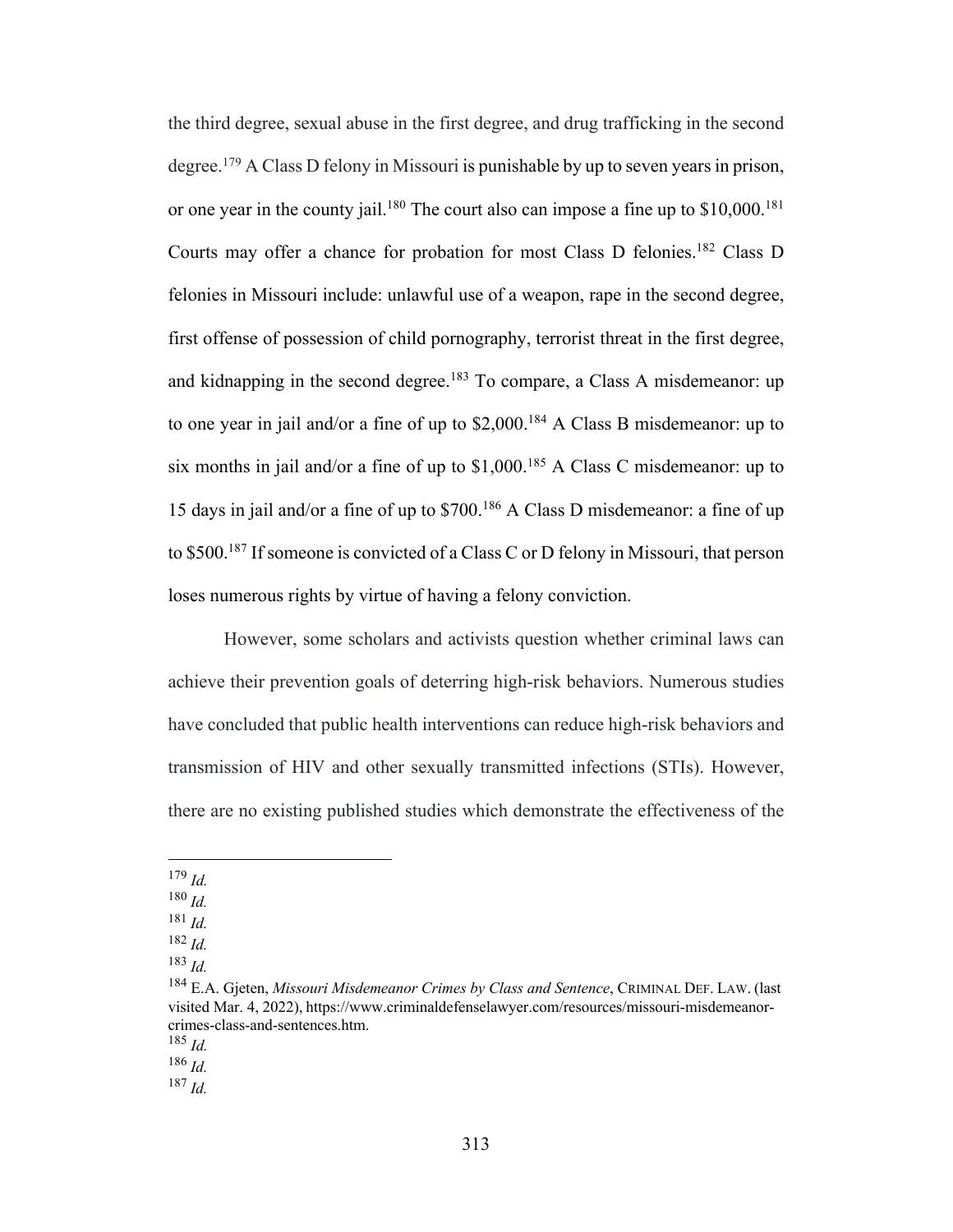criminal prosecution approach to prevent the transmission of HIV.188 Prosecution has placed too many people in jail. Moral standards typically define people's behaviors to which they should aspire; whereas criminal laws ideally reflect minimum standards of behavior to which society should conform. Many people do not disclose their STIs to their sexual partners, yet criminal HIV transmission statutes are still prevalent in the United States.<sup>189</sup> Although one survey has found that more than 95 percent of respondents agreed that there was a responsibility to discuss STIs with their partners, only one-third of respondents with STIs informed their partner about their STI before they had sex.<sup>190</sup>

If Missouri removed all their HIV-related Class C and Class D felony crimes to misdemeanors, the state would be joining states who have already made that statutory change. In California, since January 1, 2018, it was no longer a felony to knowingly expose a sexual partner with the intent of transmit HIV.<sup>191</sup> The then-Governor Jerry Brown signed legislation to lower the offense to a misdemeanor.<sup>192</sup> The law previously punished people who "[i]ntentionally exposed or [transmitted]" HIV with up to eight years in prison; the new legislation lowered jail time to a maximum of six months.193 Missouri has already joined California in modernized

<sup>188</sup> Leslie Wolf & Richard Vezina, *Crime and Punishment: Is There A Role for Criminal Law in HIV Prevention Policy?* 25 Whittier L. Rev. 821 (2004).

<sup>&</sup>lt;sup>189</sup> *Id.*<br><sup>190</sup> *Id.*<br><sup>191</sup> Ala Elassar, *California Lowers Penalty for Knowingly Exposing Partners to HIV, CNN* HEALTH (Oct. 10, 2017, 2:51 PM), https://www.cnn.com/2017/10/07/health/california-hiv-billsigned/index.html.  $^{192}$  *Id.* 

<sup>193</sup> *Id*.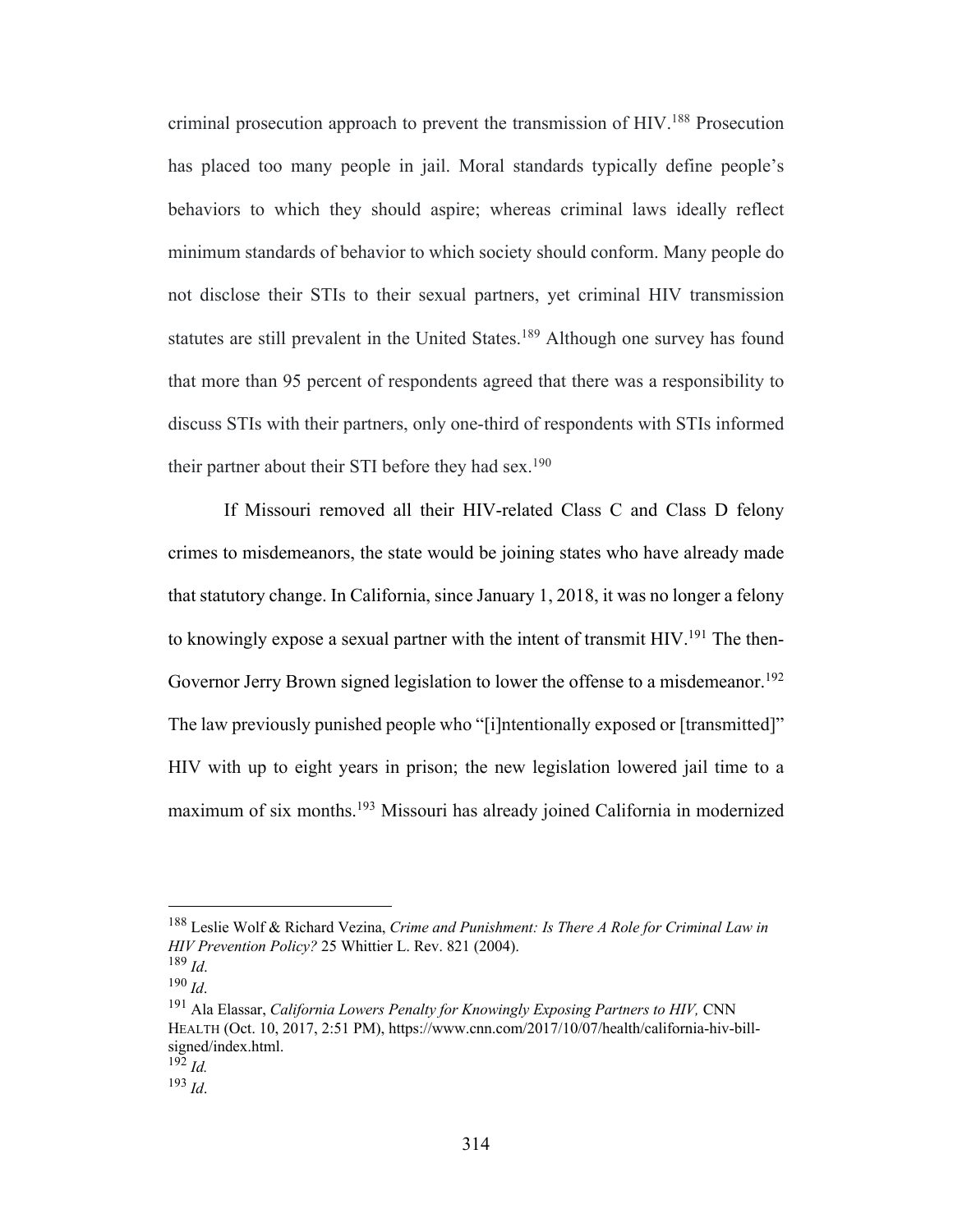HIV-related statutes which allow pharmacists to dispense PEP without a doctor's prescription to anyone who fears that they might have been exposed to HIV.<sup>194</sup>

*Should an undetectable viral load be the standard to protect people living with HIV from being charged with knowingly transmitting or exposing someone through an activity that creates a substantial risk of transmission?* 

The next issue is whether an undetectable viral load should be the standard to protect people living with HIV from being charged with knowingly transmitting or exposing someone through an activity that creates a substantial risk of transmission. According to the modernized law, "[i]t [is] unlawful for a person knowingly infected with a serious infectious or communicable disease to [. . .] knowingly expose another person to the disease through an activity that creates a substantial risk of transmission."195 "[S]ubstantial risk" has been recognized that medication can suppress HIV so successfully that, according to the National Institute of Health (NIH) and the United Nations, a person cannot sexually transmit HIV.196 This issue is important to address as courts have convicted Black men living with HIV who use preventative measures when having sex. Kerry Thomas, a Black man living in Idaho, has been incarcerated in an Idaho penitentiary after being convicted of violating Idaho Code Section 39-608<sup>197</sup> by "[t] ransferring or attempting to transfer any of his bodily fluid, to-wit: semen and/or saliva by genital to genital and/or oral to genital contact, without disclosing his infection of the human immunodeficiency

<sup>194</sup> ST. LOUIS AM., *supra* note 140.

<sup>195</sup> S.B. 53, 101st Gen. Assemb., Reg. Sess. (Mo. 2021).

<sup>196</sup> Daniel Dale, *CNN Fact Check: Boebert Falsely Claims Liberals Have 'Legalized' Knowingly Spreading HIV*, CNN POLITICS (June 16, 2021 9:43AM),

https://www.cnn.com/2021/06/16/politics/fact-check-boebert-legalized-hiv-covidrestaurants/index.html.

<sup>197</sup> IDAHO CODE § 39-608 (2022).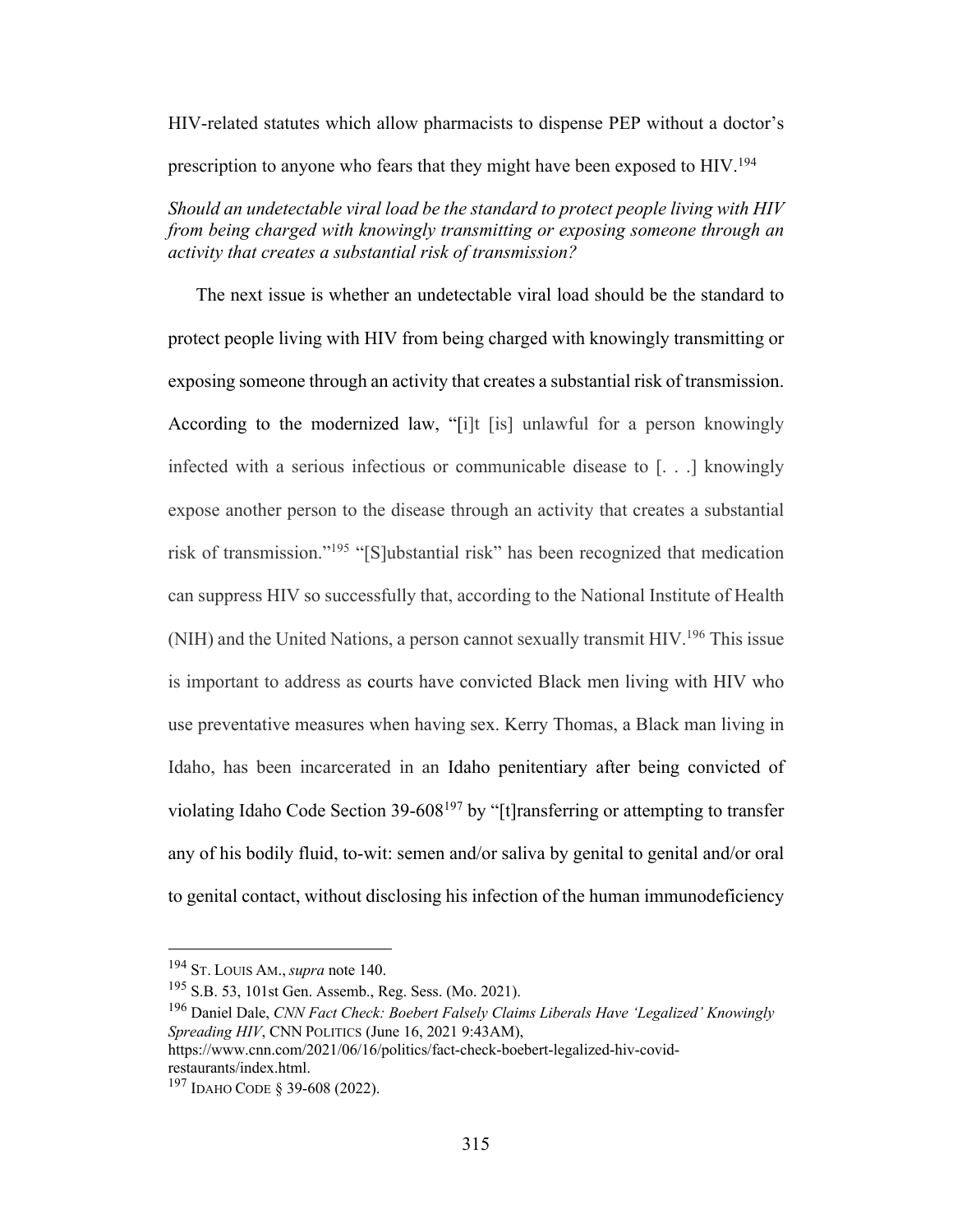virus (HIV)." Kerry is serving a 30-year sentence for consensual sexual contact under circumstances where both parties agree that he always insisted on using condoms and during a period when his medical records reflect that he had an undetectable viral load.198

On one hand, in addition to the NIH and the United Nations, courts in Iowa could not sustain a factual basis to support a defendant's guilty plea of transmitting HIV when the defendant had an undetectable viral load and had sex with a condom.199 The Iowa Supreme Court overturned the conviction of Nick Rhoades, a man living with HIV in Iowa, in 2014.200 Nick had an undetectable viral load for years.201 He had sex with a man that he met online in 2008, and he used a condom.202 Black Hawk County prosecuted and convicted Nick for not disclosing that he is living with HIV to his partner before they had sex.<sup>203</sup> He was sentenced to 25 years in prison and a lifetime of the sex offender registration.<sup>204</sup> By reversing Rhoades's conviction, the Iowa Supreme Court became the first high court in the country to incorporate modern scientific knowledge of HIV transmission into HIV criminalization statute.<sup>205</sup> If the courts in the United States exempted individuals

<sup>198</sup> State v. Thomas, 983 P.2d 245 (Idaho Ct. App. 1999); Bacilio Mendez II, *HIV is Not A Crime, There Should Be No Jail Time*, GOLDEN GATE L. REV. BLOG (June 15, 2020),

https://ggulawreview.com/2020/06/15/hiv-is-not-a-crime-there-should-be-no-jail-time/. <sup>199</sup> Rhoades v. State, 848 N.W.2d 22 (Iowa 2014).

<sup>200</sup> *Id.*

<sup>201</sup> Mendez II, *supra* note 198.

<sup>202</sup> *Id.*

<sup>203</sup> *Id.*

<sup>204</sup> *Id*. 205 Brian Cox, *Turning the Tide: The Future of HIV Criminalization After Rhoades v. State and Legislative Reform in Iowa*, 11 NW. J. L. & SOC. POL'Y 28 (2016).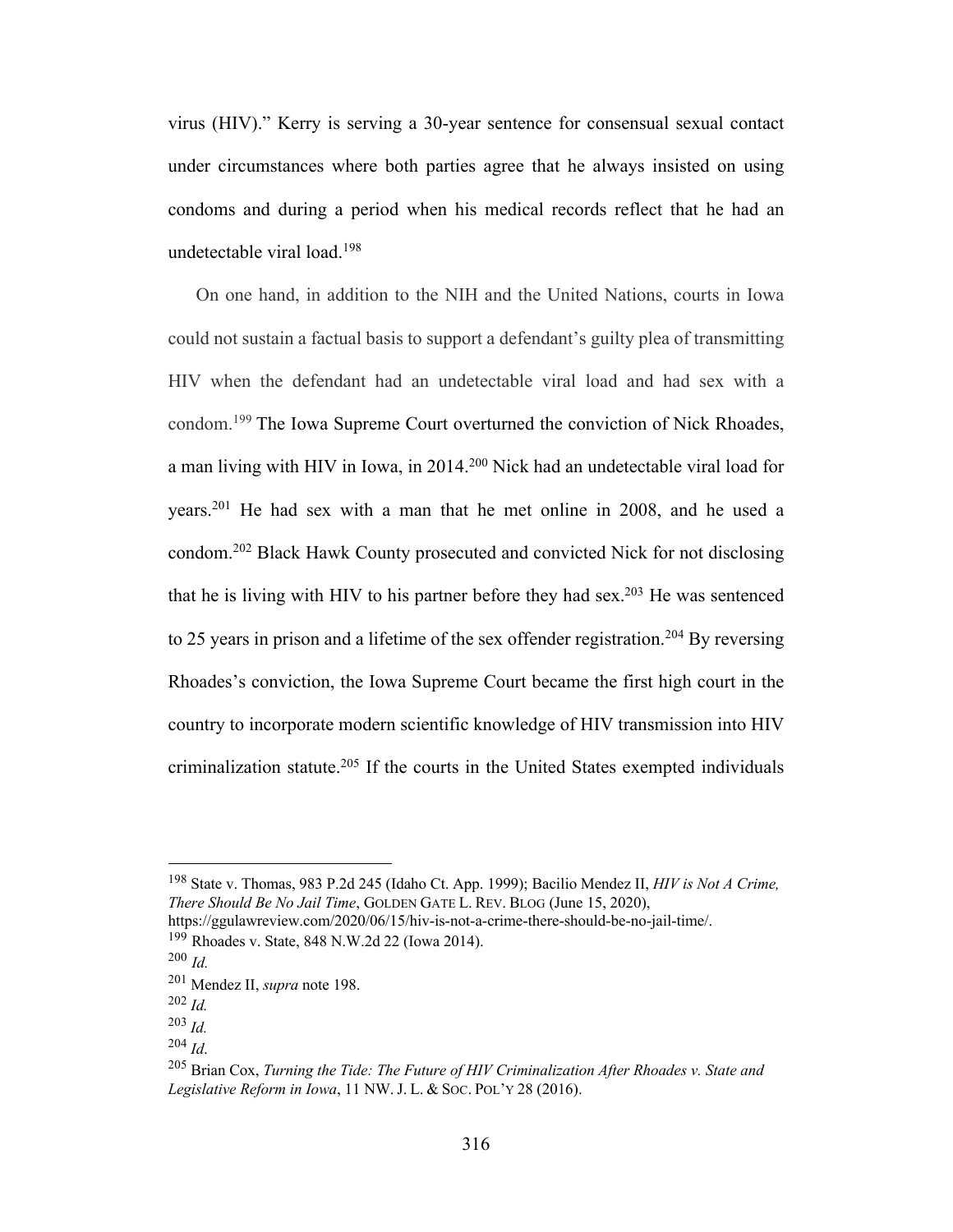with an undetectable viral load from the criminalization of HIV, that would reduce the number of individuals affected by 30 percent.<sup>206</sup>

On the other hand, who has barriers of access to ART medication matters. It is estimated that 13,000 people are living with HIV in Missouri.<sup>207</sup>According to a Missouri Department of Health and Senior Services report in 2016, Black people in Missouri are living with HIV at a rate of 808.9 per 100,000, compared to 123.7 per 100,000 for white people.208 HIV criminalization laws that nod to current prevention methods as a mitigating factor are still unfair if Black people are not accessing those methods equally. In fact, Michael Johnson was one of those people in Missouri who had barriers to HIV prevention, treatment, and care. Michael shared, " $[G]$ oing from state to state made it very difficult for access to care.  $[...]$ And I was a poor person or minority and just, you know, didn't have the funds needed to buy a car. What could've been almost a hundred dollars for just a taxi ride [to the clinic]."209

Some scholars and activists argue that there is a hyper-focus on HIV prevention which can be paralleled with a hyper-focus on reaching a suppressed viral load. According to Frost, the *Rhoades* case exemplifies a situation where there was no moral blameworthy conduct, since Rhoade's potential to transmit HIV was so

<sup>206</sup> *Id*. 207 ST. LOUIS AM., *supra* note 140.

<sup>208</sup> Hursey, *supra* note 159.

<sup>209</sup> PJ Randhawa & Erin Richey, *Former Lindenwood Wrestler Convicted of Transmitting HIV Speaks Out*, KSDK CHANNEL 5 (July 16, 2019), https://www.ksdk.com/article/news/local/formerlindenwood-wrestler-convicted-of-transmitting-hiv-speaks-out/63-ca094a93-14f7-423a-93ad-9972d7b5fd4a.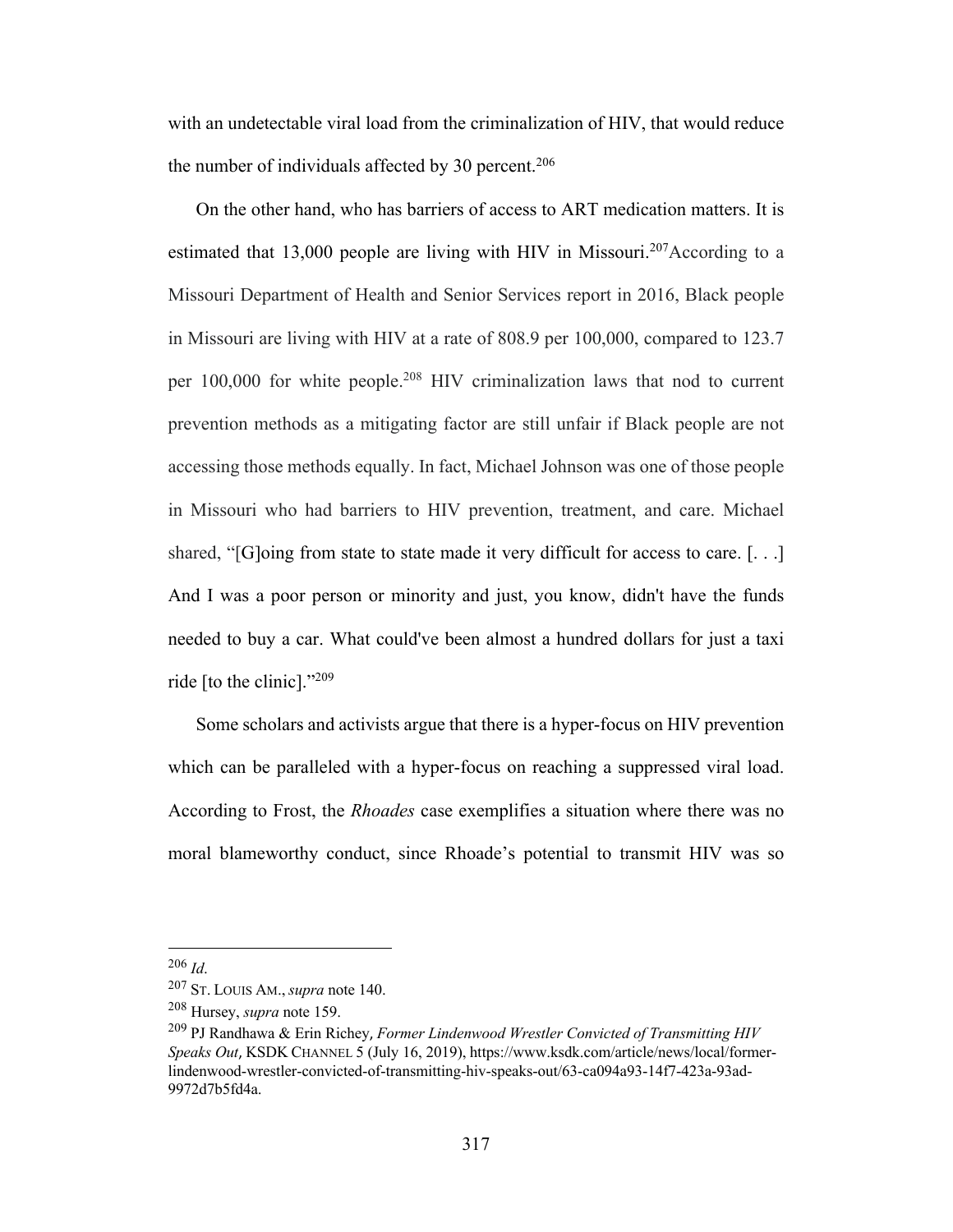minimal.210 However, it may be challenging to determine what conduct is or is not "moral[ly] blameworthy" when there is still an access issue to HIV treatment and care. Five days after Missouri's Republican Governor Mike Parson signed The Serious Infectious or Communicable Disease law, the Biden administration announced that PrEP is to be completely free under most insurance plans, including clinic and lab fees.211 However, HIV medication was not mentioned, and people living with HIV who do not qualify for free HIV services under the Ryan White CARE Act will still face copays and lab fees.<sup>212</sup> Molly M. Pearson, Human Behavior Adjunct Professor at the Brown School of Social Work, at Washington University, posits that "[t]he hyper-focus on prevention creates an environment where one's failure to prevent others contracting HIV is punished both overtly, through criminalization, and covertly, through oppressive service provision."213

## *Should Missouri amend its statute so that HIV prevention medication can be an affirmative defense to the substantial risk of transmission?*

The next issue to determine is whether Missouri should amend its statute so that HIV prevention medication (such as PrEP and PEP) can be an affirmative defense to the substantial risk of transmission. According to the modernized law, "[i]t [is] unlawful for a person knowingly infected with a serious infectious or communicable disease to [. . .] knowingly expose another person to the disease through an activity that creates a substantial risk of transmission."214 During the

<sup>210</sup> Frost, *supra* note 163.

<sup>211</sup> Pearson, *supra* note 1.

<sup>212</sup> *Id.*

<sup>213</sup> *Id.*

<sup>214</sup> S.B. 53, 101st Gen. Assemb., Reg. Sess. (Mo. 2021).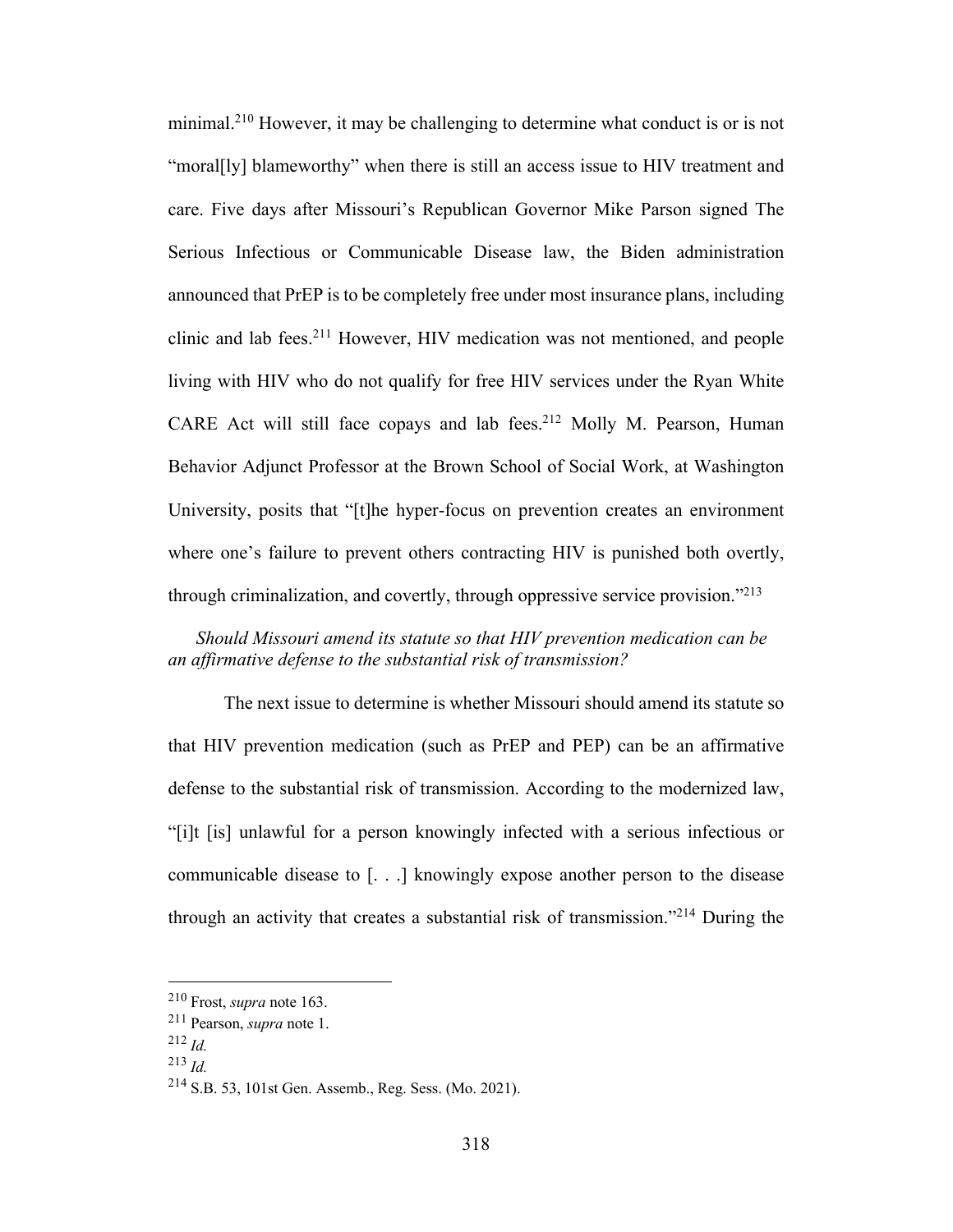same year, the Missouri legislature passed a law which will allow pharmacists to dispense PEP without a doctor's prescription to anyone who fears that they might have been exposed to HIV.<sup>215</sup> If taken within 72 hours after exposure, PEP reduces the risk of contracting HIV by more than 80 percent.<sup>216</sup>

HIV prevention medication (such as PrEP and PEP) are not affirmative defenses in many U.S. states, including Missouri.217 In fact, Missouri just recognized condom use as a defense with the modernized law. <sup>218</sup> Only Minnesota and Nevada's HIV statutes are written broadly enough to allow an affirmative defense for PrEP, but not PEP.<sup>219</sup> The Minnesota statute provides that "[i]t is an affirmative defense . . .that [the person living with HIV] took practical means to prevent transmission as advised by a physician or other health professional  $\ldots$ <sup>220</sup> The Minnesota law could serve as a model nationwide because the law does not require that the preventative measure stop the exchange of bodily fluids.<sup>221</sup> Nor does the law provide an exhaustive list of acceptable methods of protection at a time when new methods continue to be scientifically uncovered. Scientists have established that PrEP is a "[p]ractical method" of "prevent[ing] transmission" within the plain language of the Minnesota statute.<sup>222</sup> Because PrEP requires a

<sup>215</sup> ST. LOUIS AM., *supra* note 140.

<sup>216</sup> *Id.*

<sup>217</sup> Graham White, *Pre-Exposure Prophylaxis (PrEP) and Criminal Liability Under State HIV Laws*, 126 YALE L. J. F. (2016), https://www.yalelawjournal.org/forum/pre-exposure-prophylaxisprep-and-criminal-liability-under-state-hiv-laws.

<sup>218</sup> CTR. FOR HIV L. & POL'Y, <sup>S</sup>*upra* note 148.

<sup>219</sup> White, *supra* note 217.

<sup>220</sup> *Id*. 221 *Id*. 222 *Id*.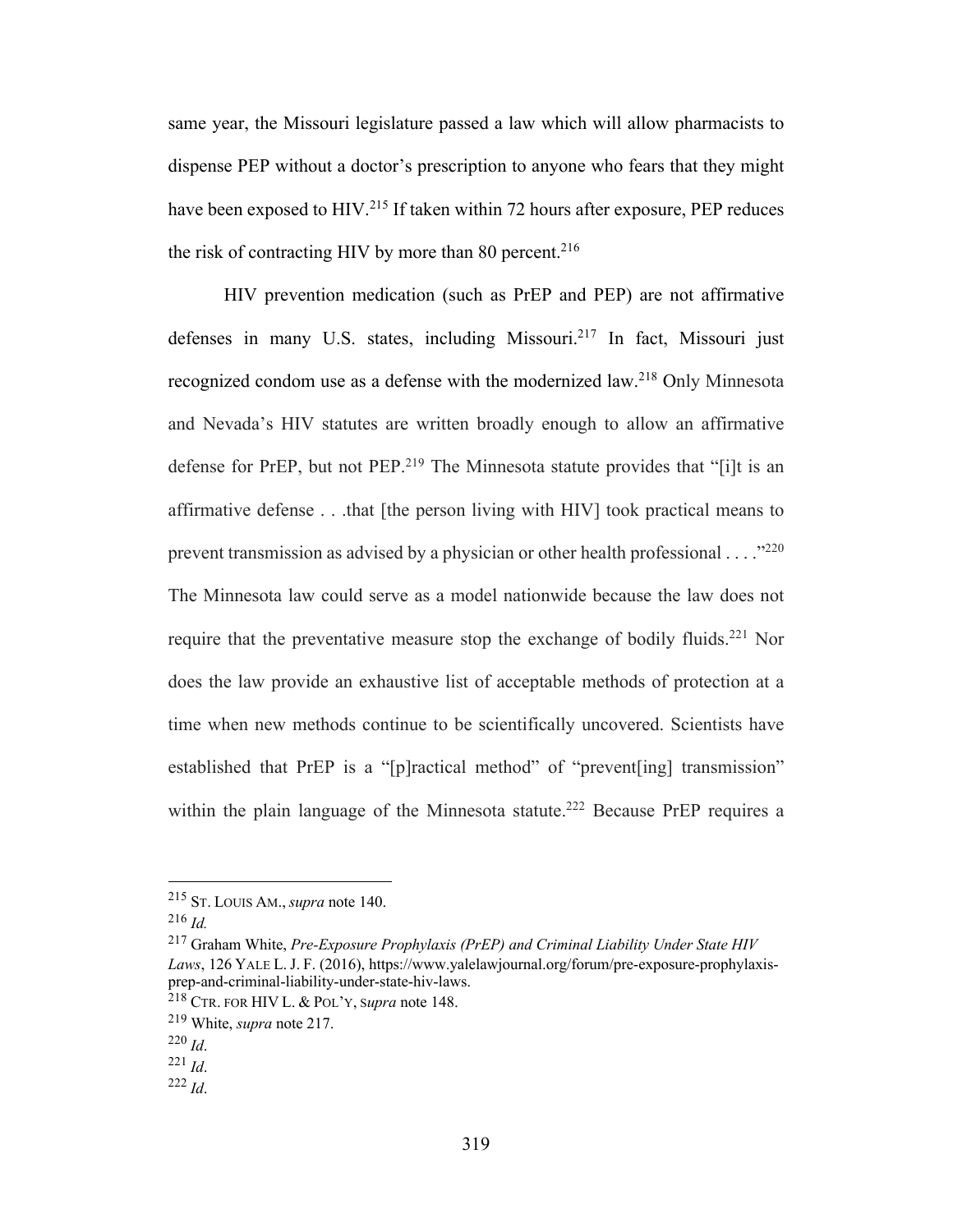prescription from a health care provider, an individual who uses PrEP is doing so "[a]s advised by a physician or other health professional."

Nevada's law is also a potential model for reform because the law imposes what is effectively a "[p]robability test" for transmission.<sup>223</sup> While many other states criminalize behavior that could possibly lead to transmission, Nevada criminalizes "[k]nowingly or willfully engag[ing] in conduct in a manner that is intended to or likely to transmit the disease to another person . . . ."224 As scientists have concluded, transmission while taking PrEP is possible but highly unlikely.225 Thus, a probability test is broad enough to include PrEP, as well as other non-traditional preventative measures like antiretroviral therapy.226 Laws that involve HIV prevention medication as an affirmative defense can contribute towards fostering a culture where all sexually active consenting adults can be responsible for being active in conversation about their health and sex life. It is not uncommon that two people do not have conversations about contraceptives and sexually transmitted infections prior to every sexual encounter, as that excessive degree of formality takes away a part of dimension of life in which spontaneity is important.<sup>227</sup> Laws in the United States impose the duty on people living with HIV to disclose their state to their partners; however, a felony conviction and a lengthy prison term, is draconian in cases where there is not a risk of transmission. PrEP will continue to

<sup>223</sup> *Id*. 224 *Id*. 225 *Id*. 226 *Id*. 227 Alexandra McCallum, *Criminalizing the Transmission of HIV: Consent, Disclosure, and Online Dating*, 2014 UTAH L. REV. 677, 697 (2014).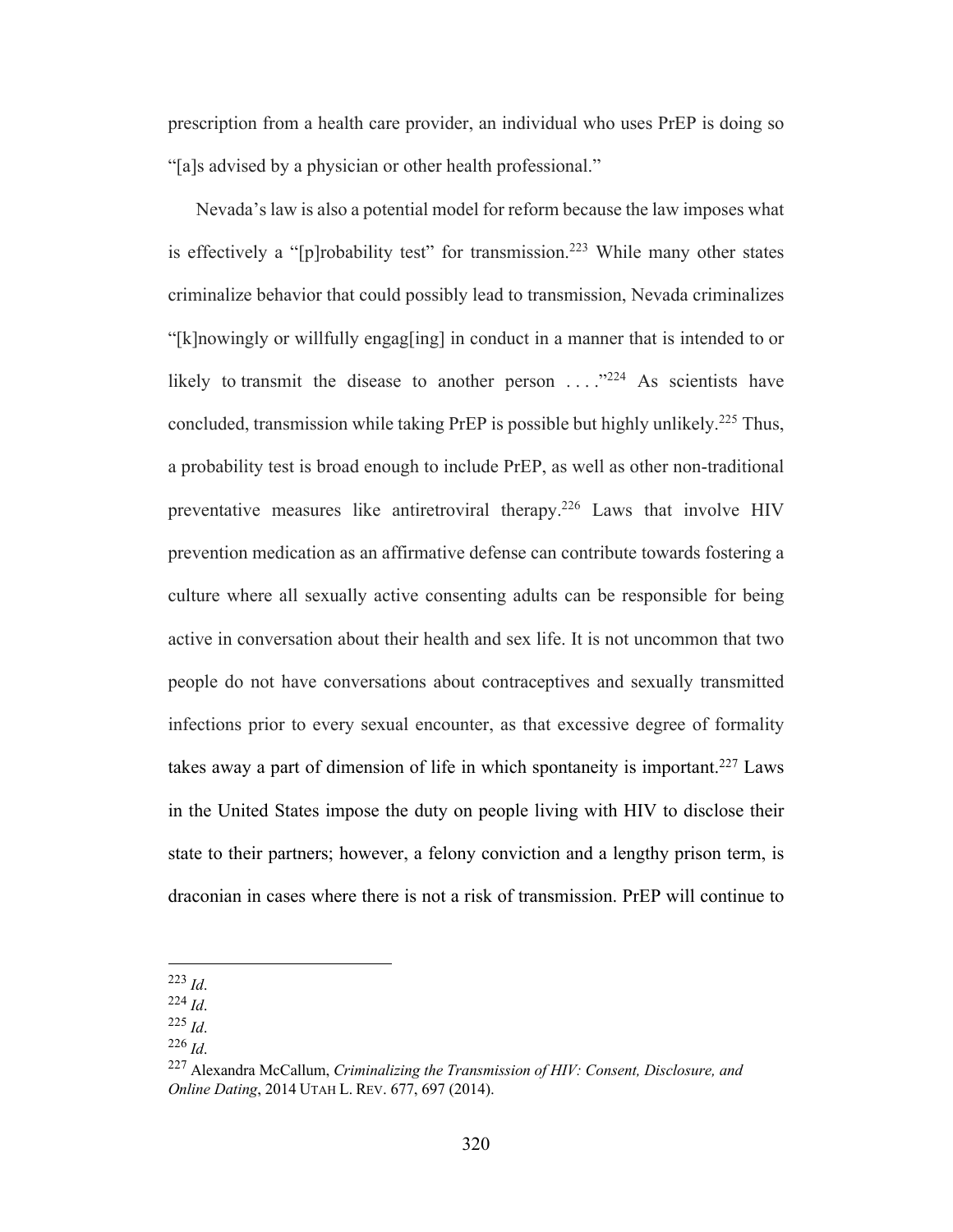# give rise to these situations; therefore, state legislatures must respond accordingly.228

*How should courts respond when the accuser alleges that the accused did not disclose their status when the accused asserts that there was a disclosure of their HIV status?*

The next issue is addressing how courts should respond when the accuser alleges that the accused did not disclose their status when the accused asserts that there was a disclosure of their HIV status. According to the Serious Infectious or Communicable Disease law, "[i]t is illegal for a person knowingly infected with HIV to donate blood, organs, tissue, or sperm, unless for medical research, as well as illegal for such person to act recklessly in exposing another person to HIV without their knowledge and consent."<sup>229</sup>

On one hand, while case law is limited in this area, one Ohio court found that verbal disclosure sufficiently reveals one's positive HIV status; that written, signed, and notarized disclosure is unnecessary; and that after the initial disclosure, an individual would not be guilty of any subsequent sexual encounters with that same partner.<sup>230</sup> Even though a verbal mandate would be the most effective way to prevent misunderstandings concerning consent to HIV exposure, the practical considerations may not account for the surrounding question of how this approach could be incorporated into the legal system. If the legal system were to impose a verbal-permission rule every time someone living with HIV would engage in a

<sup>228</sup> White, *supra* note 217.

<sup>229</sup> S.B. 53, 101st Gen. Assemb., Reg. Sess. (Mo. 2021).

<sup>230</sup> McCallum, *supra* note 227, at 685.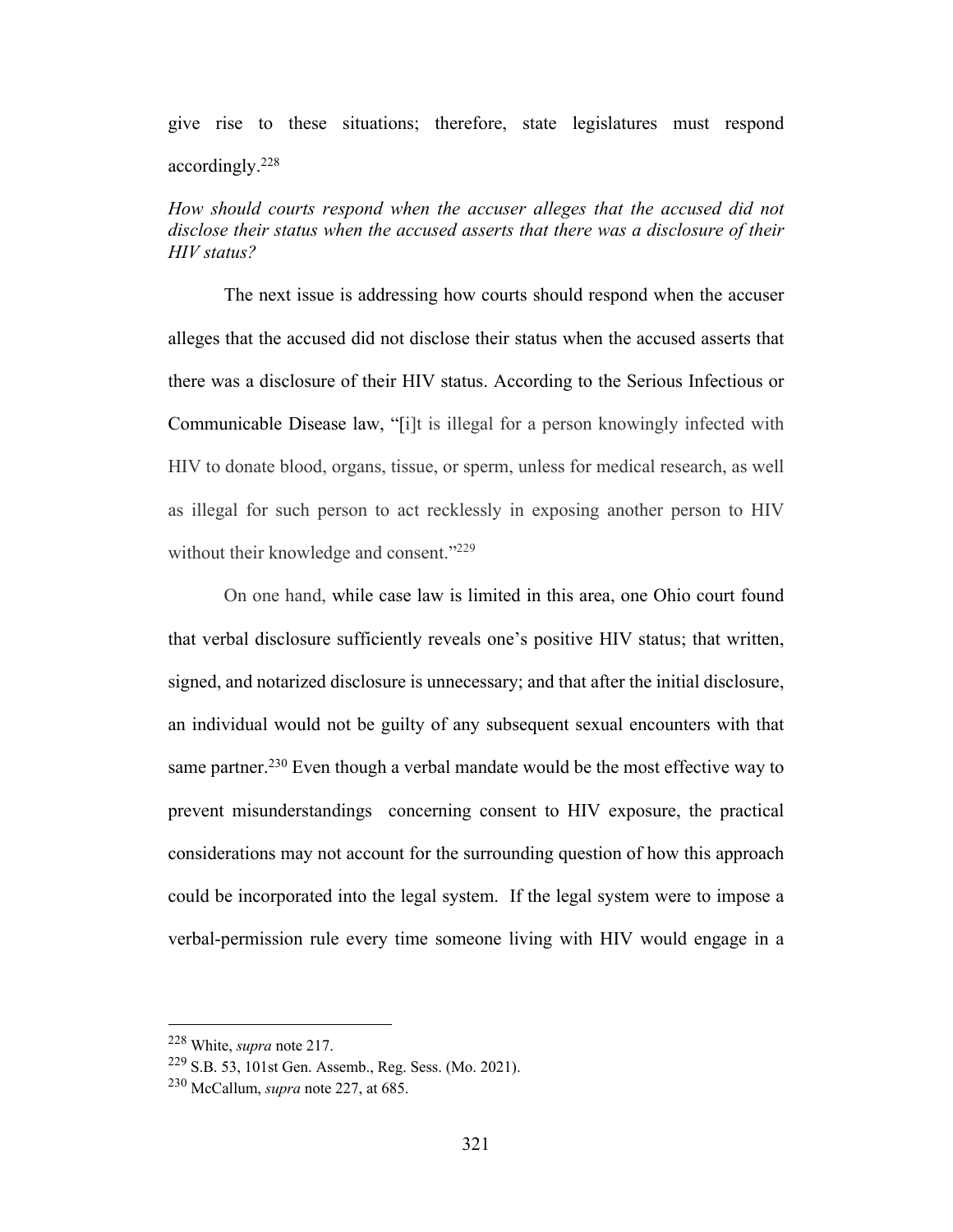sexual activity, scholars have posed concern that the law "[w]ould impose an excessive degree of formality and artificiality on a dimension of life in which spontaneity is important."<sup>231</sup> As a result, courts in Missouri will have to consider if consent is not negotiated verbally, then how will the courts interpret consent and disclosure based on contextual cues, understandings about human behavior, and non-verbal forms of disclosure.

On the other hand, although a written, signed, and notarized disclosure has been found to be unnecessary in one Ohio court, it is unclear what happens in a "[h]e said/he said" dispute of whether there was disclosure of an HIV status. Just like Michael Johnson remains that he disclosed his HIV status to all his sexual partners, other Black gay men have faced legal consequences based on the "[h]e said/he said" dilemma. When a defendant and complainant are in a prolonged relationship, the disclosure element is particularly hard to prove. In Missouri, a man was arrested for allegedly not disclosing his serostatus to his female partner until ten months into their sexual relationship.232 However, the couple continued to engage in sexual conduct for more than a month prior to the complainant filing with the police.233 The complainant never contracted HIV from the defendant, yet the defendant was sentenced to a year in jail.<sup>234</sup>

<sup>231</sup> *Id*. at 697

<sup>232</sup> Bone, *supra* note 2.

<sup>233</sup> *Id.*

<sup>234</sup> *Id.*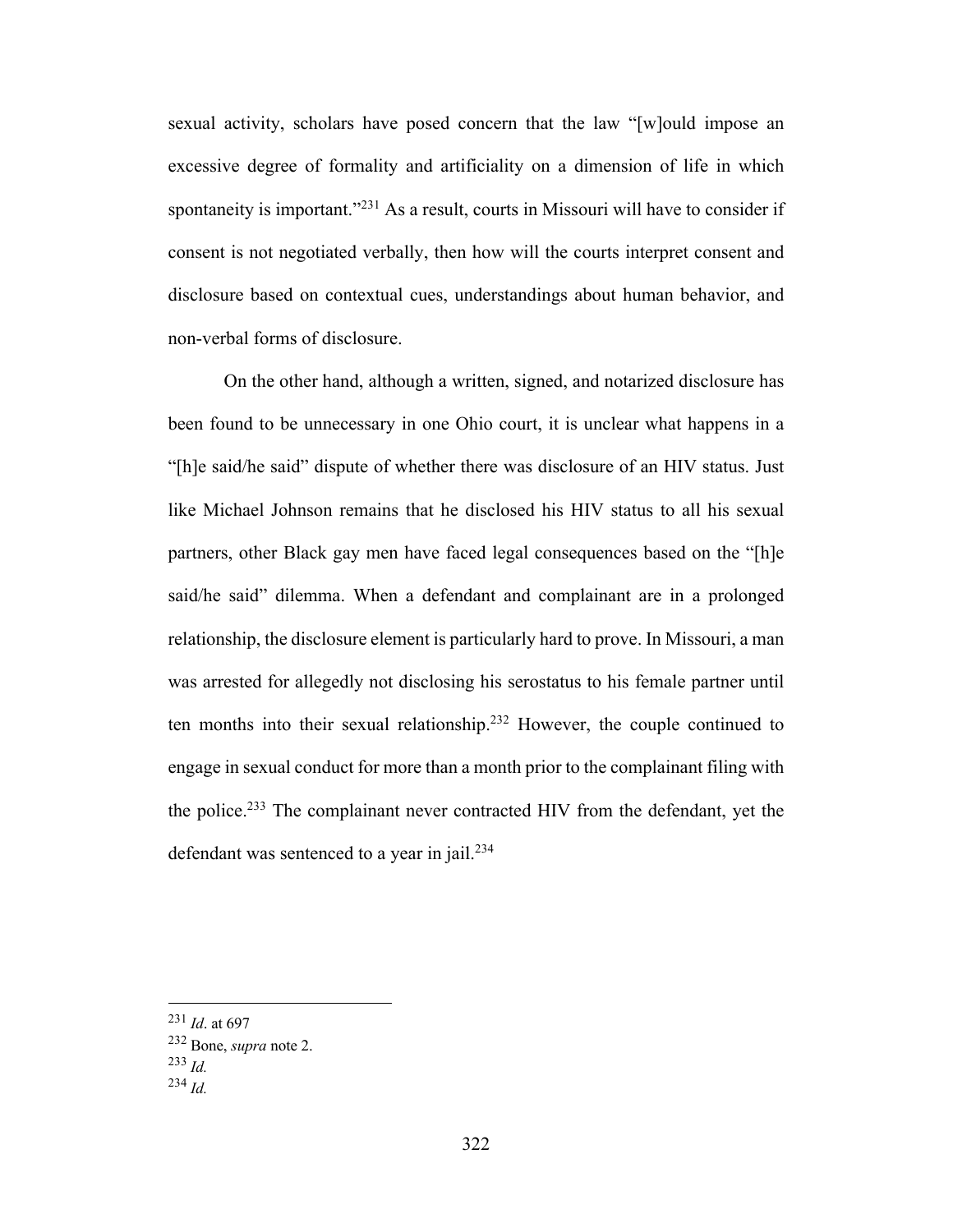Another instance includes a Black gay man, Robert Suttle, who was diagnosed with HIV more than five years before his legal controversy. <sup>235</sup> At the time, Robert was working at the Louisiana Second Circuit Court of Appeal as an assistant clerk.236 Following a bad breakup in 2008, Robert's former partner told law enforcement that Robert did not disclose his HIV status.<sup>237</sup> Under Louisiana law, it is considered unlawful if a person knows that they are living with HIV and do not disclose their status prior to engaging in any type of sexual activity.238 Even though Robert says he disclosed his status to his partner, the State of Louisiana charged Robert with a felony, resulting in six months in prison and the requirement to register as a sex offender.239 In Louisiana, a person that is required to register as a sex offender must disclose their registration on their driver's license and with a photo of themselves in the newspaper.<sup>240</sup> To this day, he is still on the sex offender registry.241 Situations where one party alleges that the accused did not disclose their status when the accused asserts that there was a disclosure of their HIV status runs the risk of wrongfully convicting people who disclosed to their partner of their HIV status. Referring to the National Institute of Justice's definition of a wrongful conviction, a conviction may be classified as wrongful for two reasons: the person convicted is factually innocent of the charges or there were procedural errors that

<sup>235</sup> *Robert Suttle Seeks to End HIV Criminalization,* GILEAD, (Mar. 2, 2021),

https://stories.gilead.com/articles/robert-suttle-seeks-to-end-hiv-criminalization.

<sup>236</sup> The Elizabeth Taylor Foundation, *True (Not) Crime Story, Robert Suttle, HIV is Not a* Crime, YOUTUBE (Dec. 15, 2020), https://www.youtube.com/watch?v=sw-ZvH-aI9Y. <sup>237</sup> GILEAD, *supra* note 235.

<sup>238</sup> *Id*. 239 *Id*. 240 *Id.* 

<sup>241</sup> The Elizabeth Taylor Foundation, *supra* note 236.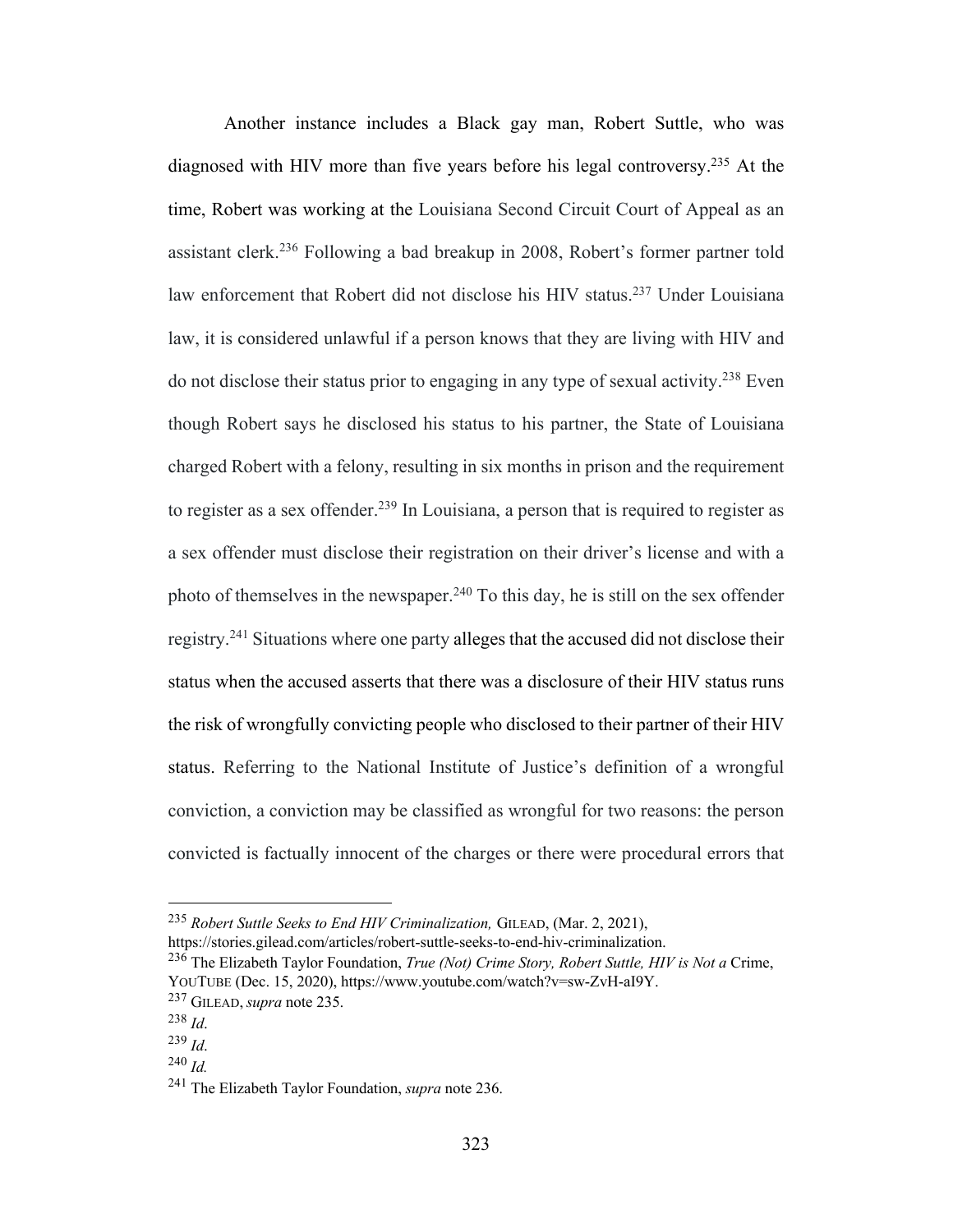violated the convicted person's rights.242 As a result, lawmakers and attorneys need to reassess how their HIV-related statutes around *consent* and *disclosure* are written and interpreted so that people are not wrongfully convicted.

Under The Serious Infectious or Communicable Disease Law, it is "[i]llegal for a person knowingly infected with HIV to donate blood, organs, tissue, or sperm, unless for medical research, as well as illegal for such person to act recklessly in exposing another person to HIV without their *knowledge* and *consent*."243 Further, "[i]t shall be an affirmative defense to this offense if the person exposed to the disease knew that the infected person was infected with the disease at the time of the exposure and consented to the exposure."244 This statute still targets consensual sexual behavior by not drawing a clear line between sex with disclosure and/or consent and sex without disclosure and/or consent.<sup>245</sup> These ambiguities result in situations that may arise where the law extends into the bedroom criminalizing (and weaponizing) consensual private sexual activity.

According to Alexandra McCallum, author of *Criminalizing the Transmission of HIV: Consent, Disclosure, and Online Dating*, HIV-exposure statutes are drafted ambiguously which results in little to no guidance on what constitutes legally permissible consent and disclosure.246 Also, courts have yet to require a verbal mandate nor have courts determined whether consent and disclosure may be

<sup>242</sup> NAT'L INST. JUST., *supra* note 99.

<sup>243</sup> S.B. 53, 101st Gen. Assemb., Reg. Sess. (Mo. 2021).

<sup>244</sup> *Id*. 245 McCallum, *supra* note 230, at 702.

<sup>246</sup> *Id*.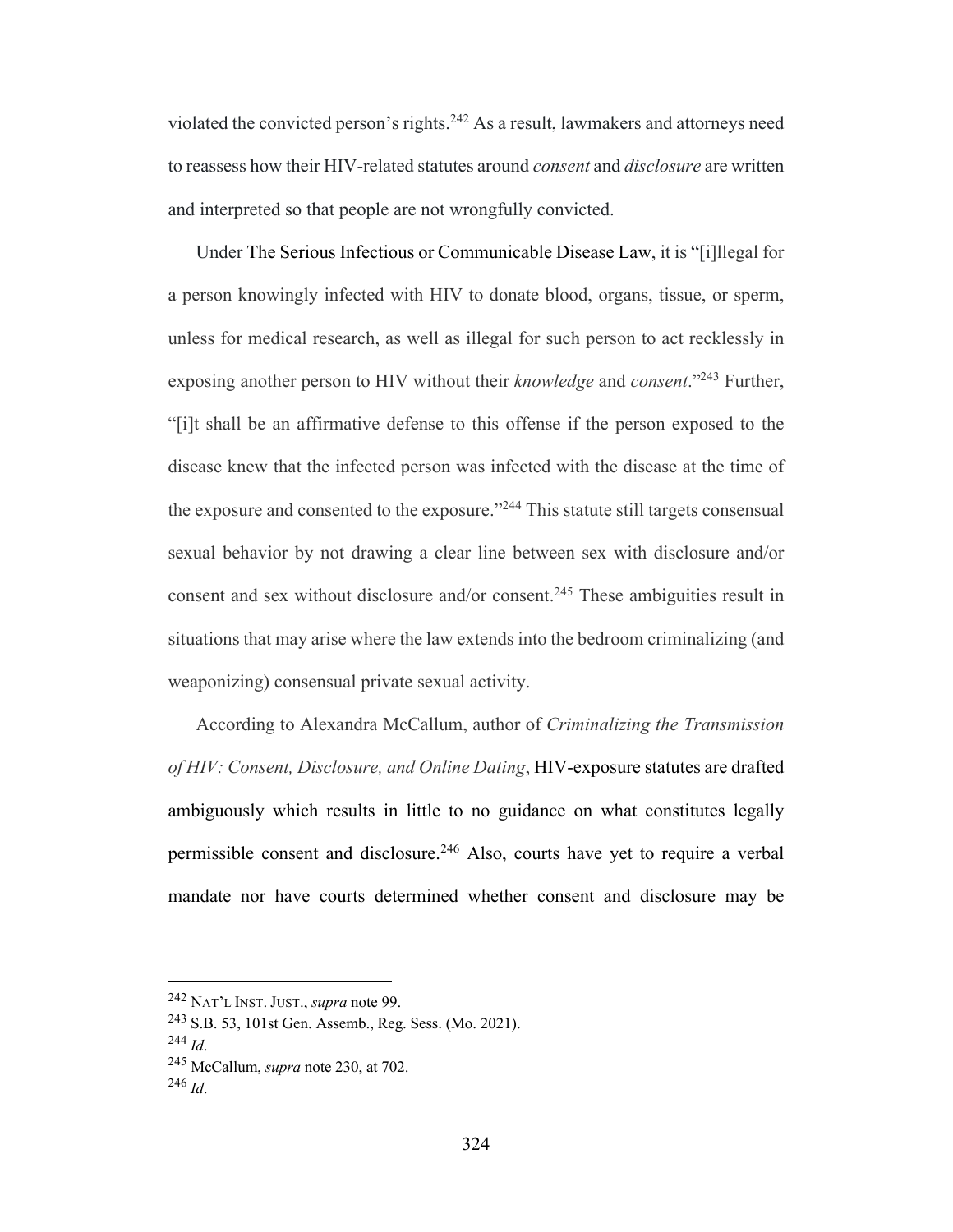inferred from the circumstances surrounding their sexual encounter.<sup>247</sup> The lack of clarity is on the internet where online dating sites (such as the ones where Michael Johnson and several other gay men frequent) facilitate nonverbal negotiation of disclosure and consent.<sup>248</sup> With the growing popularity of online dating between people living with HIV as well as people not living with HIV, a greater necessity arises for these ambiguous statutes to be restructured with careful statutory construction.249 The structural changes can help rectify the flaws in the HIV transmission laws and narrow who is or ought to be convicted.<sup>250</sup> In many jurisdictions, over two decades have passed since these statutes were first enacted.251 Concurrently, the internet has dramatically transformed human behavior online and offline. As a result, the HIV-exposure statutes must be overhauled considering these changes.

#### **XI. Conclusion**

When Michael was released from prison, he hoped that his story would contribute towards the necessary change of HIV transmission laws not just in Missouri, but nationwide. In 2021, through Senate Bill-53, the law was, indeed, modernized. And while modernization is a step in the right direction, this expository concludes that the law can be even further modernized alongside other U.S. states so that people living with HIV are no longer vulnerable to harsh

- <sup>247</sup> *Id*.
- <sup>248</sup> *Id*.
- <sup>249</sup> *Id*.
- <sup>250</sup> *Id*.
- <sup>251</sup> *Id*.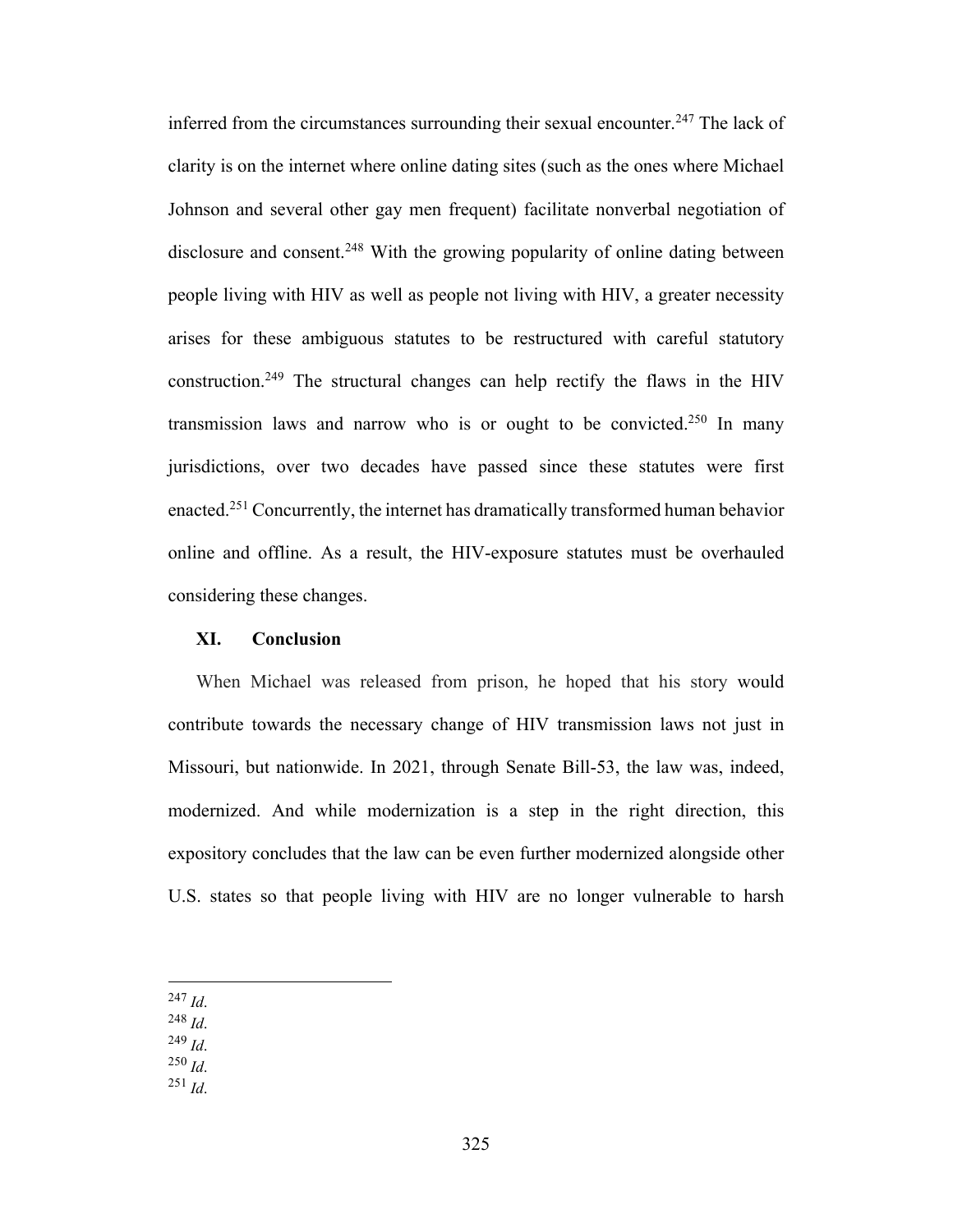sentences and the possibility of a wrongful conviction. The policy recommendations are:

- 1. The State of Missouri should consider narrowing the language of intent from knowingly to purposefully. The state would be an example to the rest of the country that someone should not be charged with transmission, exposure or attempting to expose HIV, unless prosecutors can prove that a person living with HIV "[w]ith purpose," "[d]esigned" or "[w]ith design" transmitted, exposed, or attempted to expose someone to HIV. A purposeful standard would hold people like Brian Stewart accountable while also not charging people like Michael Johnson for felony crimes.
- 2. The State of Missouri should consider following states like Illinois and California that charge transmission, exposure, or attempting to expose someone with HIV with a misdemeanor, rather than a felony. In California, as of 2017, it is a misdemeanor punishable by up to six months in county jail (rather than the previous felony conviction followed by up to eight years in state prison) for a person to knowingly expose to HIV with the intent of transmission.252 In Illinois, the state House and Senate have passed HB-1063 to repeal an existing law that makes it a felony for person living with HIV to have sex without a condom without first informing their partner of their HIV status.<sup>253</sup> Although the bill has been widely described as a "[d]ecriminalization" bill, the bill would not mean that Illinois residents are immune from criminal prosecution if they deliberately transmit or expose someone to HIV.
- 3. Lawmakers and prosecutors' offices in Missouri should clarify what constitutes a substantial risk of transmission. With the Biden administration announcing that PrEP is completely free under most insurance plans and PEP is available without a doctor's prescription in Missouri, access to HIV prevention medication coupled with HIV treatment and care leading towards having a suppressed viral load contribute to reducing the risk of transmission below a substantial risk. However, a complete understanding of what does and what does not constitute a "substantial risk" does not yet exist.
- 4. Lawmakers in Missouri should consider amending the statute so that PrEP and PEP is an affirmative defense of a substantial risk of transmission. Currently, the only affirmative defenses are condoms and if a person exposed to a non-airborne disease knew that the person is living with a nonairborne disease at the time of the exposure and consented to the exposure.

<sup>252</sup> Dale, *supra* note 196.

<sup>253</sup> *Id*.